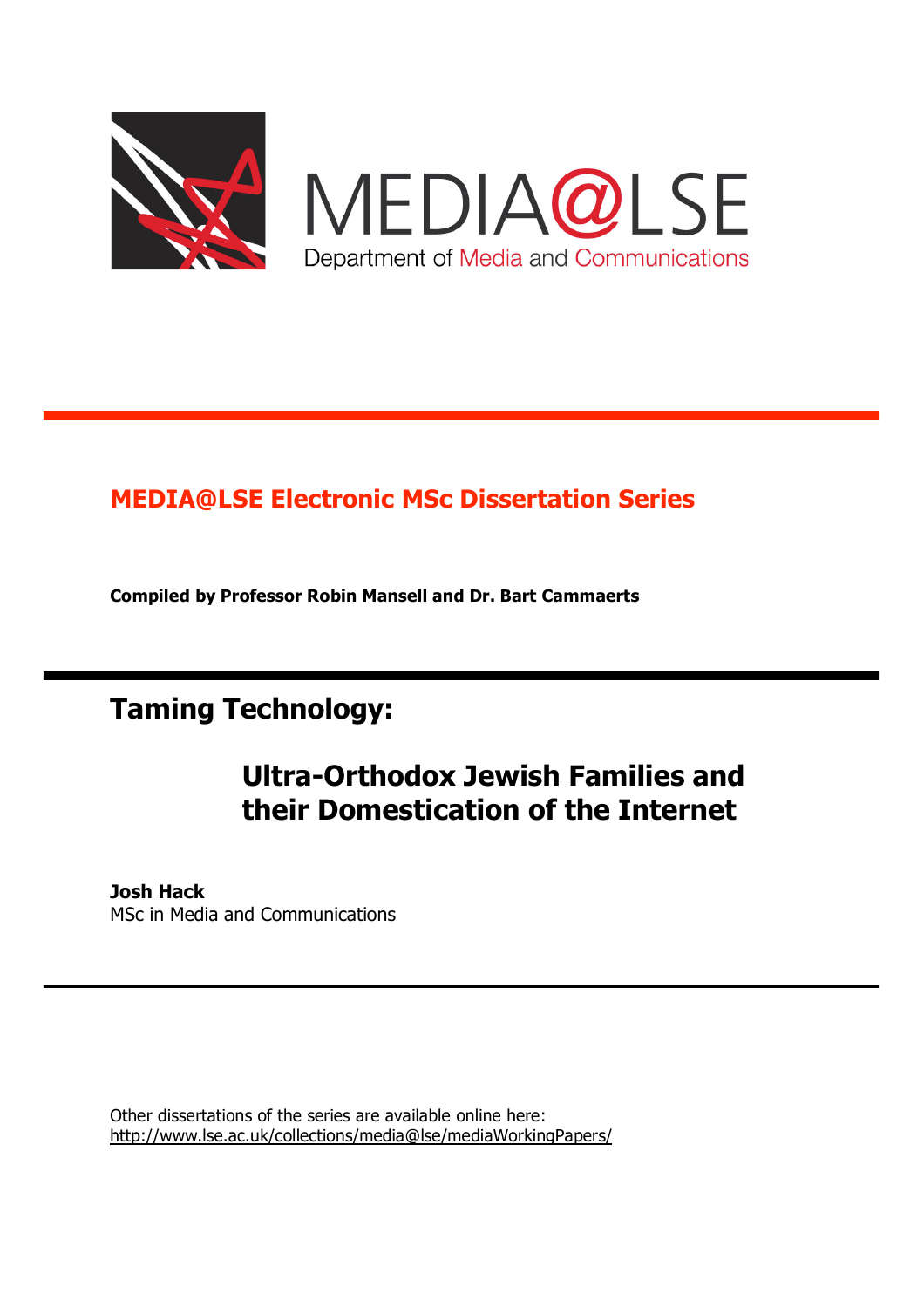**Dissertation submitted to the Department of Media and Communications, London School of Economics and Political Science, September 2007, in partial fulfilment of the requirements for the MSc in Media and Communications. Supervised by Prof. Sonia Livingstone.**

Published by Media@lse, London School of Economics and Political Science ("LSE"), Houghton Street, London WC2A 2AE. The LSE is a School of the University of London. It is a Charity and is incorporated in England as a company limited by guarantee under the Companies Act (Reg number 70527).

Copyright in editorial matter, LSE © 2007

Copyright, Josh Hack © 2007. The authors have asserted their moral rights.

All rights reserved. No part of this publication may be reproduced, stored in a retrieval system or transmitted in any form or by any means without the prior permission in writing of the publisher nor be issued to the public or circulated in any form of binding or cover other than that in which it is published. In the interests of providing a free flow of debate, views expressed in this dissertation are not necessarily those of the compilers or the LSE.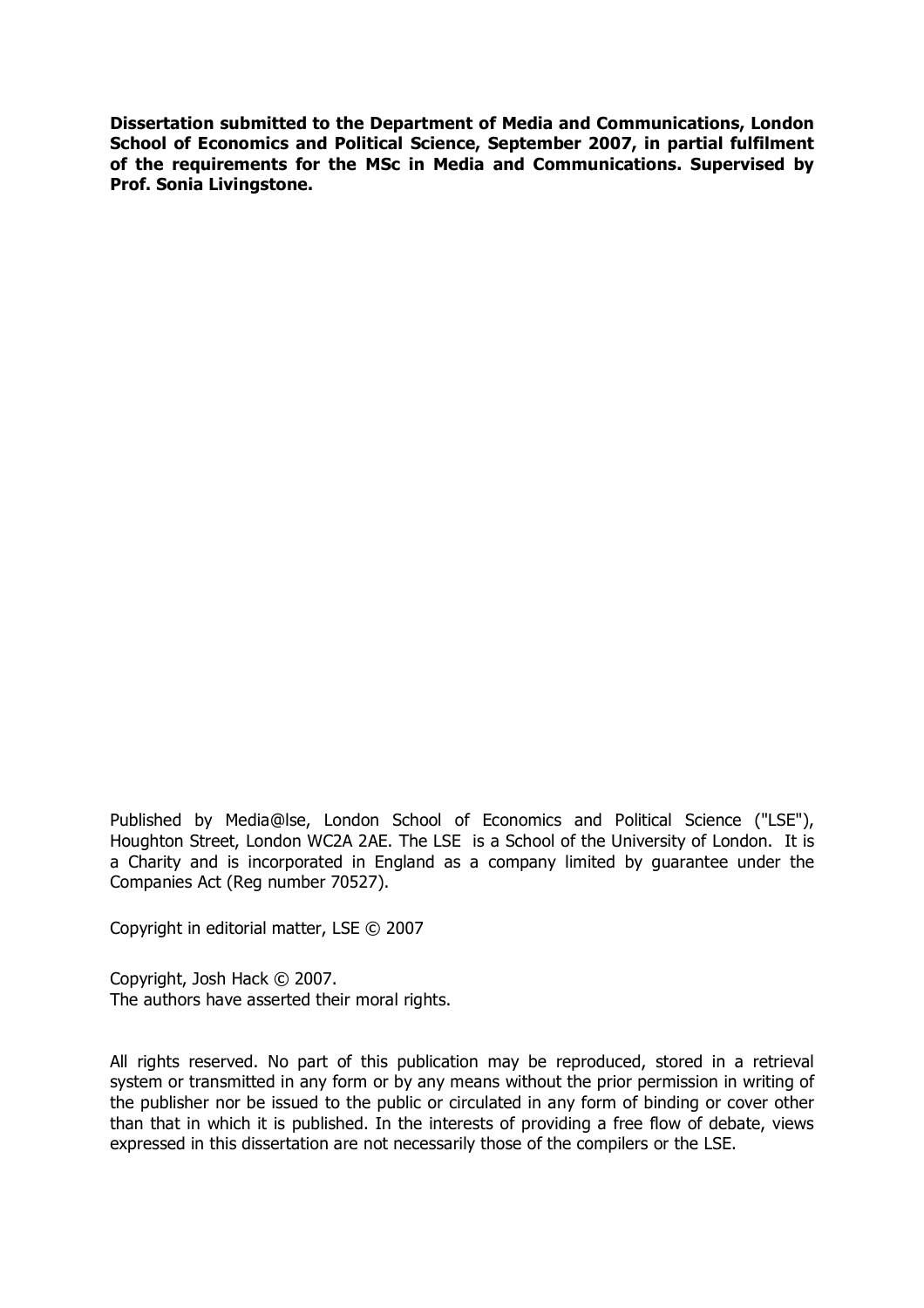## **Taming Technology: Ultra-Orthodox Jewish Families and their Domestication of the Internet**

Josh Hack

## **ABSTRACT**

Inspired by the lack of attention given to issues of religion in the domestication tradition of media and technology studies, this research examines ultra-Orthodox (Haredi) Jewish households and their domestication of the Internet. Although many ultra-Orthodox rabbis discourage domestic Internet use, an increasing number of Haredi Jews choose to go online from the privacy of their own homes. Given their desire to limit contact with the secular world, these ultra-Orthodox users struggle to make use of the Internet while avoiding its many temptations. In order to examine how Haredi families integrate the Internet into their everyday religious lives, this study relies on in-depth qualitative interviews with six ultra-Orthodox families. The results indicate that the location of the networked computer plays a key role in regulating domestic Internet use. The research also identifies a unique form of impression management aimed at presenting the Haredi home as free of secular distractions. The study concludes that religious domestication of the Internet depends not only on family beliefs and practices but also on the influence of friends and neighbors in the ultra-Orthodox community.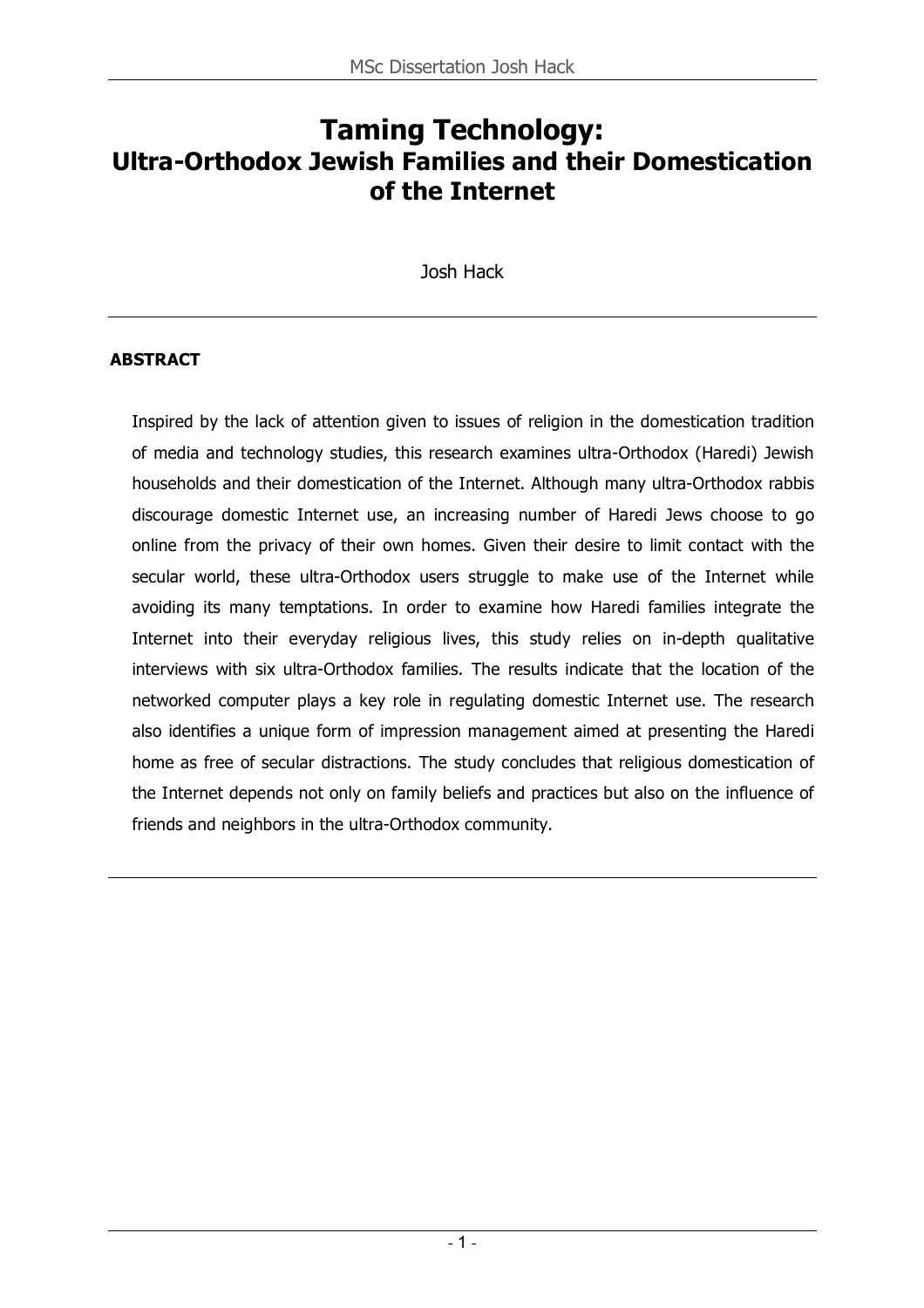## **CHAPTER 1: INTRODUCTION**

At first glance, the ultra-Orthodox seem to be relics of another era. Dressed in the garb of their eighteenth-century Eastern-European ancestors, these devout Jews (also known as Haredi Jews) appear backward and old-fashioned. The men with their traditional black kaftans, broad-brimmed hats and untrimmed beards, the women with their long skirts, armsleeves, and modest wigs—they give the impression of an insular people eager to distance themselves from the modern world and all its trappings. And to a certain extent, they are insular. Nearly all Haredi Jews insist on avoiding mass media such as films, television, and even secular newspapers. Yet those expecting the lives of the ultra-Orthodox to be free of modern-day conveniences will be thoroughly disappointed. Although they reject much of popular culture, Haredi Jews are not necessarily opposed to the technologies of that culture. Tensions arise, however, when modern media technologies threaten to expose ultra-Orthodox households to the unholy distractions of the secular world.

Recent years have seen an escalating debate among the ultra-Orthodox concerning the hazards of home computers and the Internet. In January 2000, a group of Israel's foremost Haredi rabbis issued a decree banning the Internet from all Jewish homes. The ruling by the Council of Torah Sages called the Internet the "world's leading cause of temptation" and a danger one thousand times greater than that of television, which the group successfully banned 30 years earlier. The Council called upon everyone in the Haredi community to avoid the Internet at all costs. According to the rabbis behind the decree, nothing less than the future of the Jewish people was at stake. Home computers were acceptable, as long as they were not used for any form of entertainment. For those whose livelihoods depended on cyberspace, work-related Internet use was also permitted, but only with authorization from a special rabbinical court.

Whereas the vast majority of Haredi Jews abide by the prohibition against owning a television, few have greeted the Internet decree with the same level of obedience. Despite the ban, a growing number of ultra-Orthodox Jews are accessing the Internet from the comfort and privacy of their own homes (Portnoy, 2004). Some use web filters, including several programs designed specifically for ultra-Orthodox users. Others limit their online activity to e-mail and little else. Regardless of the strategy, the challenge seems to be the same: harnessing the benefits of the Internet while avoiding its temptations. It should come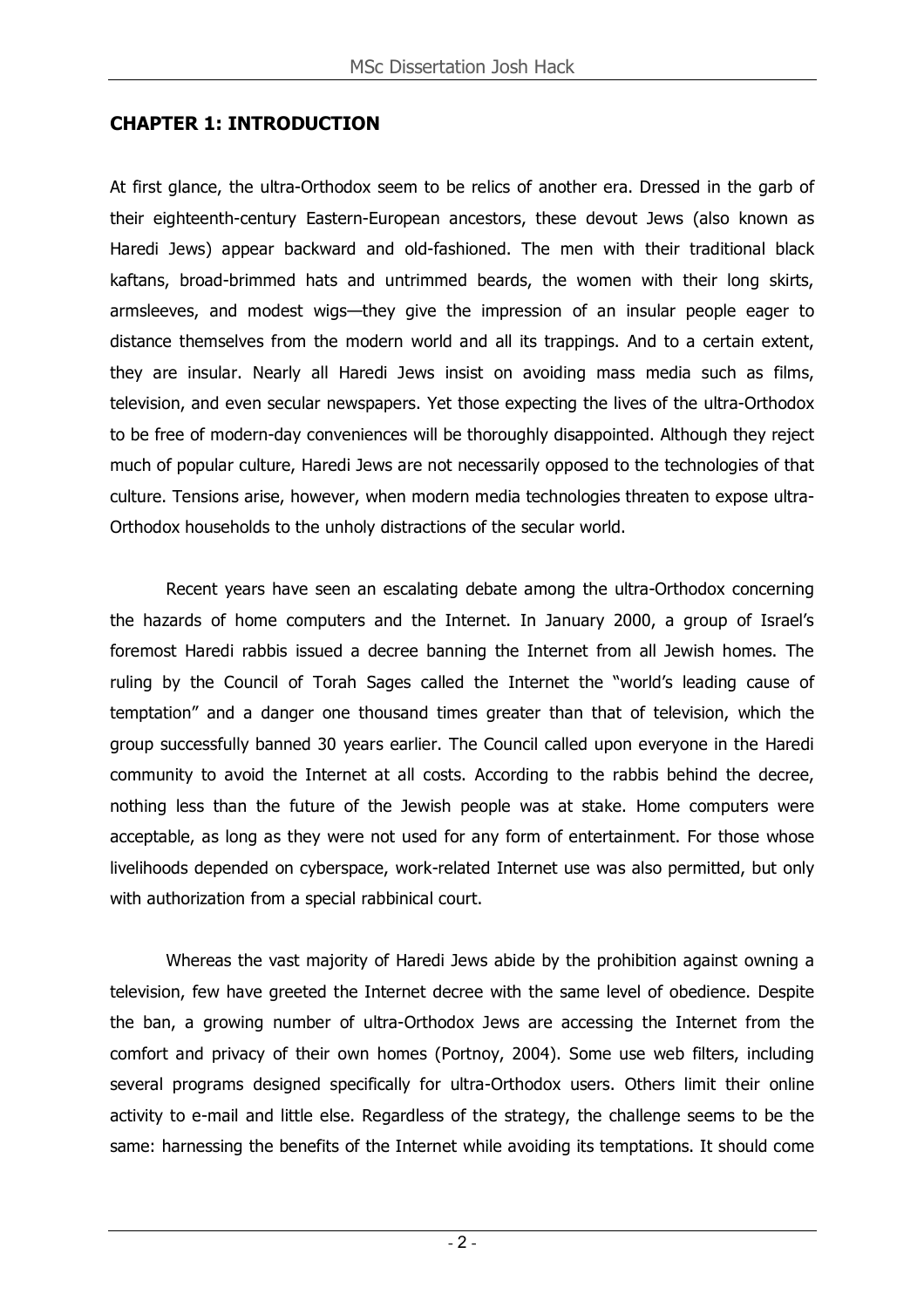as no surprise that many Haredi families go to great lengths in order to exercise some form of control over these new technologies.

This dissertation is about such families and the place of the Internet in their daily religious lives. Through in-depth interviews with Haredi families living in London and Los Angeles, this research explores the role of traditionalist religion in the domestication of the Internet. Religion at its most conservative practice is often perceived as being incompatible with the diffusion of new technologies. This study aims to challenge such a perception while filling an empirical gap in both domestication research and the sociology of religion. Literature on contemporary ultra-Orthodox Judaism and its adherents is in short supply, and that which does exist rarely broaches the issue of information and media technology in any real depth. Likewise, domestication studies rarely consider the influence of religion on the adoption and use of media technologies. This exploration of Haredi families ultimately seeks to shed light on how religion shapes, and is shaped by, the appropriation of the Internet.

## **A Short History of ultra-Orthodox Jews**

Although they are often perceived as remnants of ancient Judaism, the ultra-Orthodox are a relatively recent addition to the Jewish world. Until about 200 years ago, all Jews could best be described as premodern (Kertzer and Hoffman, 1993). Things began to change in the nineteenth-century when a group of German Jews set out to reform their religion, updating its traditions for the modern era. They were known as Reform Jews and those who opposed them were labeled Orthodox Jews. The Orthodox movement resisted change on the grounds that it would corrupt religious laws handed down directly from God at Mount Sinai (Gartner, 2001). Not all Orthodox Jews were alike, however, and opinions differed regarding the degree to which Jews should adapt to their non-Jewish surroundings. Those who were the most uncompromising became the first ultra-Orthodox Jews.

From the outset, ultra-Orthodox Jews demonstrated a hostile attitude toward non-Jewish culture. They went to great lengths to isolate themselves from *chukos ha goyim*, the ways of the Gentiles, "they discouraged their children from becoming literate in the local vernacular, dressing in the fashion of the times, moving out of the ghetto, going to the university, or in any way openly acculturating" (Heilman, 1992: 19). To be led astray by secular society was to endanger the holy covenant between God and the Jewish people. Indeed, the term haredi (which has come to refer to the ultra-Orthodox) derives from biblical Hebrew and denotes "one who trembles at the word of God" (Isaiah 66:5). Haredi Jews are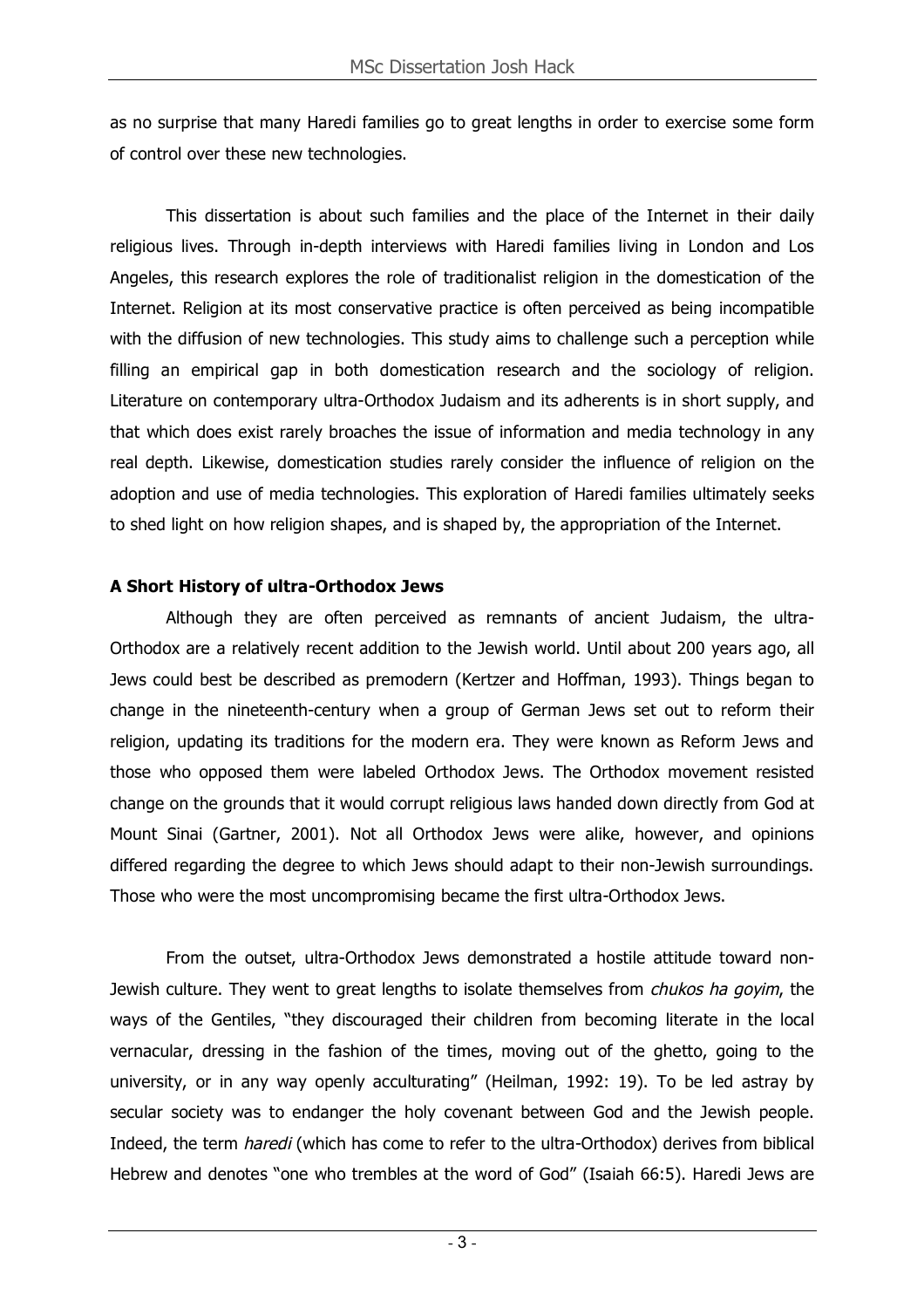seen as the reverential minority who continue to keep the divine law amidst the many distractions of the modern world. Ironically, these Jews refer to themselves as neither Haredi nor ultra-Orthodox. They simply call themselves Yidn (the Yiddish word for Jews), as if to declare their own way of life to be the Jewish norm.

Today, the ultra-Orthodox are a small yet growing segment of world Jewry. Israel is home to the largest population, with approximately 630,000 Haredi Jews (Macintyre, 2007). The United States is not far behind, with an estimated Haredi population of 468,000. Some of the ultra-Orthodox live in autonomous communities in places such as Meah Shearim in Jerusalem and the Williamsburg neighborhood in Brooklyn, New York. Many more, however, live mixed in with larger Jewish communities. Due to high birthrates, the number of Haredi Jews is growing rapidly around the world. In Britain, for example, nearly three out of every four Jewish births are ultra-Orthodox (Paul, 2007). The British Haredi population now amounts to 45,000, comprising 17% of the total UK Jewish population. With the high rates of intermarriage and assimilation in other factions of Judaism, many sociologists have predicted that within a few generations, most of the world's Jews will be ultra-Orthodox (Eisenberg, 1996).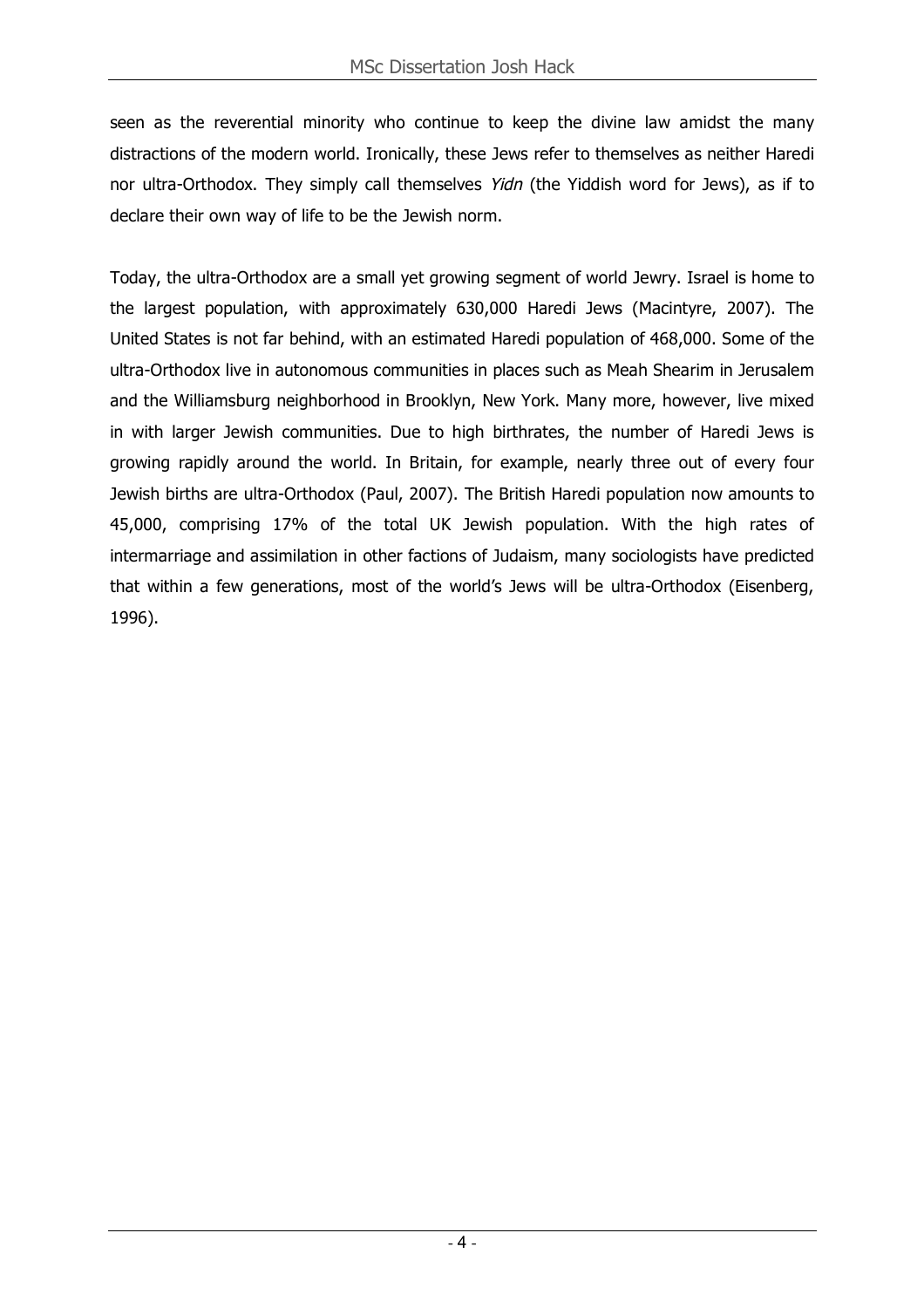#### **CHAPTER 2: THEORETICAL BACKGROUND**

#### **Literature Review**

This literature review is divided into four parts. Part 1 provides an overview of the domestication concept (the framework for this study) as well as a review of the literature relating to the domestication of the Internet. Part 2 examines what sociologists of religion have to say about the impact of new technologies (especially the Internet) on traditional systems of belief. Part 3 reviews the media studies research on religious families and how they consume media. Part 4 evaluates the existing literature on ultra-Orthodox Jews and their use of new technologies.

#### Part 1: Domestication

The transition of media into private spaces does not go by without significant interruption and transformation, as families and households seek to control what they might see as unwelcome intrusions into their private spaces... (Silverstone 2005: 15)

The domestication concept emerged in the early 1990s as a way to describe the adoption and use of information and communication technologies (ICTs). It was in an essay for the collection *Consuming Technologies* (1992) that Roger Silverstone, Eric Hirsch, and David Morley first sketched out the process by which ICTs are brought into the home and integrated into daily domestic life. Whereas earlier models typically depict this process as rational and linear,  $1$  domestication describes a dynamic and somewhat unpredictable experience. The term itself calls to mind the taming of wild animals, suggesting that technologies must be housebroken if they are to become part of the home and family (Berker et al., 2006). This is a confrontation that does not always end well. Sometimes technologies are successfully domesticated into the routines of everyday life while other times they are not. But the process is never quite complete. Even those technologies that appear domesticated might one day face rejection from the household.

The original framework (Silverstone et al., 1992) outlines four distinct phases of domestication: *appropriation* (the purchase and ownership of a technology), *objectification* 

 $1$  The foremost example is diffusion of innovations theory, which uses a set of statistical curves to describe the adoption and diffusion of new technologies. See Rogers (1995) for a full account.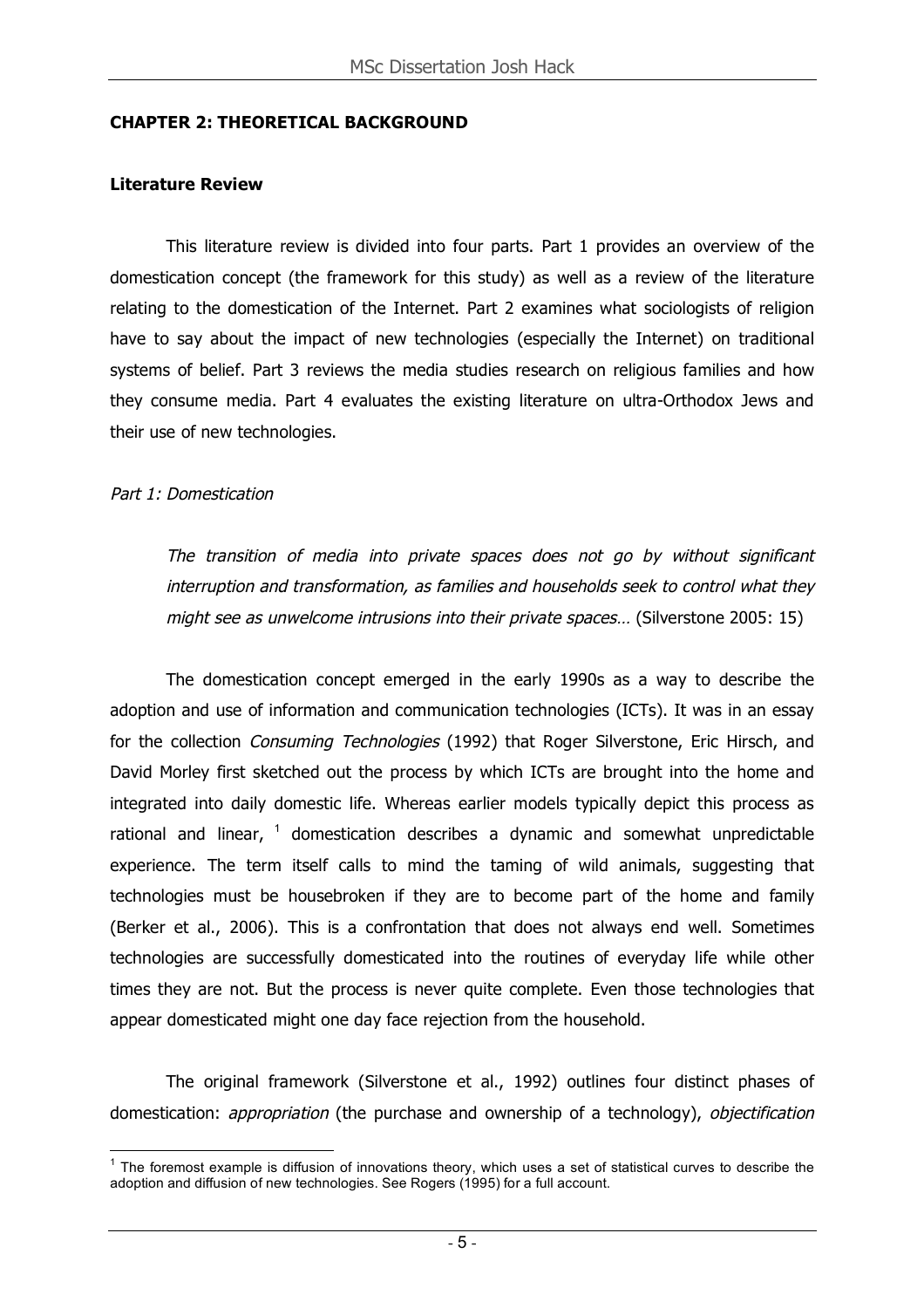(where that technology is positioned in the household), *incorporation* (how and when the technology is actually used), and *conversion* (how the technology is displayed and discussed with those outside the home). Another important concept is the *moral economy of the* household, described as a kind of shared value system unique to each home and family. Many domestication studies have criticized these concepts, arguing that empirical reality does not reflect such rigid categorizations (i.e. Bakardjieva, 2006). Although some of the original terminology has fallen out of favor in recent years, the focus remains on studying ICT use in a particular social context.

The domestication approach has been used to study ICTs in a variety of households and social settings. The earliest research looked at nuclear families (i.e. Hirsch, 1992) and the homes of single parents, teleworkers, and the young elderly (Haddon, 2004). These first studies helped shed light on the relationship between socioeconomic constraints and the use (or non-use) of new technologies. Subsequent research has examined domestication outside of the home, in places such as university campuses (Habib, 2003) and small businesses (Pierson, 2006). Other studies have focused on the adoption of particular technologies, such as the telephone, cable TV, and the home computer (Haddon, 2006a). Regardless of the technology being studied, the findings generally encourage skepticism in the face of technological utopianism (Silverstone, 2005). Contrary to claims that new technology radically transforms everyday life, domestication research suggests that change is more evolutionary than revolutionary.

Domestication research focusing on the Internet, for example, has challenged claims that cyberspace is a place of absolute freedom and autonomy. In her study of Internet use in Ireland, Katie Ward argues: "[T]he introduction of new media forms such as the Internet  $-$  rather than emerging and functioning in isolation  $-$  are constructed within an existing media and domestic context" (2005: 107). Ward finds that Internet use is shaped almost entirely by the existing habits and interests of a household. Moreover, the Internet use she observes is largely utilitarian. The majority of participants do not "surf" the Internet but instead visit websites for specific reasons, such as to read the news or check the weather forecast.

Maria Bakardjieva's book *Internet Society* (2005) provides an in-depth look at the domestication of cyberspace by nonprofessional Canadian users. Of particular note is a chapter titled "Making Room for the Internet," which explores how networked computers are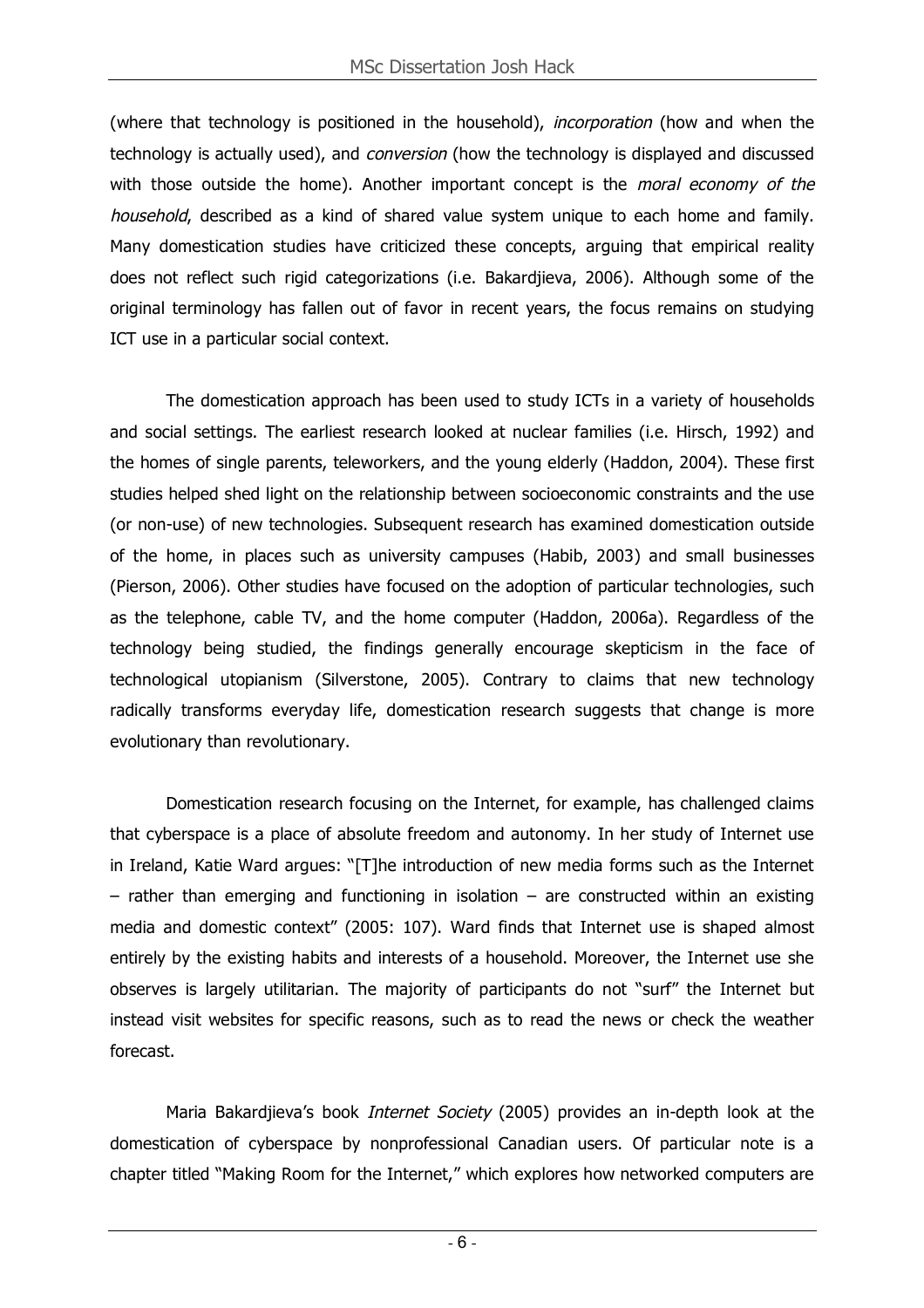integrated into the physical space of the household. Bakardjieva finds that the location of the home computer reveals a lot about the family and how its members relate to this technology, "By placing the device in a particular way, the families I studied were defining its properties" (160). Bakardjieva also introduces the idea of "little behavior genres" which she describes as innovative online practices invented by everyday users of the Internet. In contrast to Ward's study (2005), Bakardjieva observes Internet use not grounded in everyday household practices. She discusses several "disenfranchised" users who have found comfort and support in online communities. Contrary to the assumption that virtual interaction is somehow inferior to face-to-face communication, her findings suggest that both online and offline realities are capable of providing genuine communal experiences.

## Part 2: Religion and New Technologies

Once the world was filled with the sacred  $-$  in thought, practice, and institutional form. After the Reformation and the Renaissance, the forces of modernization swept across the globe and secularization, <sup>a</sup> corollary historical process, loosened the dominance of the sacred. In due course, the sacred shall disappear altogether except, possibly, in the private realm. (Mills 1959: 32-33)

There is little agreement among sociologists of religion regarding the relationship between technological innovation and religious activity. Those who support the secularization thesis (nicely summed up in the above quotation), generally attribute the demise of religion to the triumph of science and rationalism. According to Max Weber, scientific progress leads to an increasing "disenchantment of the world," as faith in modern science steadily replaces faith in the supernatural. Inspired by the works of Weber (1915; 1919), Durkheim (1915), and Marx (1957), many social scientists of the 20th century predicted that as the world became more modernized, it would also become less religious. Rational thought would ultimately win out over religiosity and superstition.

Stephen Hunt (2005) observes that secularization was so ubiquitous a theory that, until quite recently, a discussion of religion in a textbook on contemporary everyday life would have been difficult to find. Although several sociologists still argue for some form of secularization,<sup>2</sup> many more now acknowledge the enduring (and perhaps increasing) power

 $2$  See, for example, Norris and Inglehart (2004).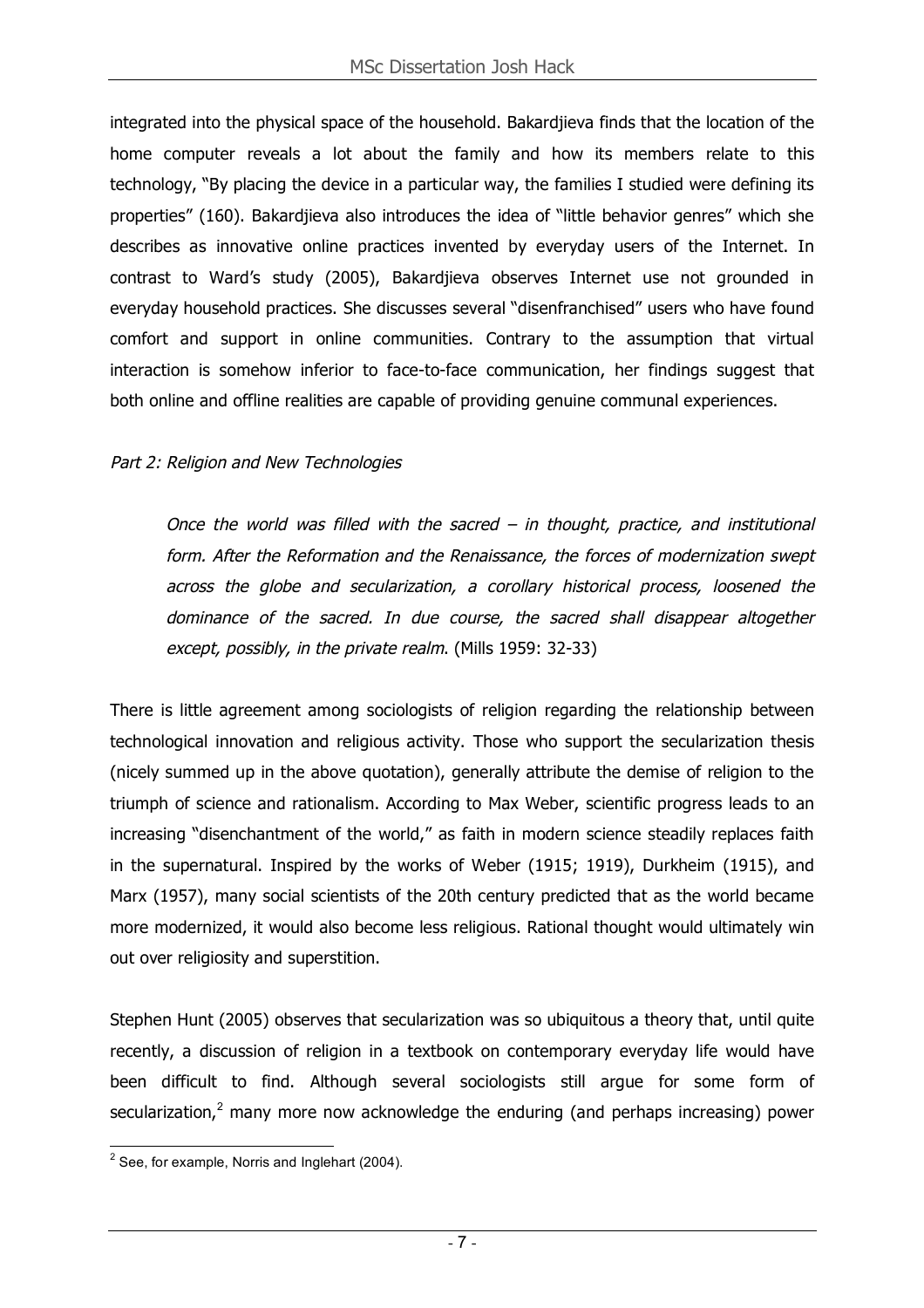of religion. Two competing paradigms have emerged to explain the presence of religion in the world today: rational choice theory and the postmodern perspective. Each theory has its own argument as to the impact of new technologies.

The rational choice model emerged in the 1980s as sociologists Rodney Stark, William Bainbridge, and Roger Finke applied the logic of economics to the study of religion. According to rational choice theory, people make decisions about religion by assessing the costs and benefits and then choosing what brings them the greatest advantage. Rational choice theorists agree with the initial premise of secularization—that modernization has produced a rational world—but they insist that rationalism does not undermine the need for religion. On the contrary, rational individuals recognize the unique benefits offered by religiosity, namely the promise of supernatural rewards (Stark and Bainbridge, 1985).

Postmodernist writers challenge the idea that contemporary society encourages rational thinking. Jean-François Lyotard argues that modern science and technology have transformed the nature of human knowledge, giving rise to a condition of "incredulity toward metanarratives" (1984: xxiv). He claims that people have lost faith in the all-encompassing myths of the modern world, including those of traditional religion. Faced with the collapse of conventional systems of belief, people look for meaning in new forms of individualized religion. Lyotard goes on to observe that "the new technologies can only increase the urgency of such a reexamination, since they make the information used in decision-making (and therefore the means of control) even more mobile and subject to piracy" (6). This argument is especially prevalent in postmodernist accounts of the Internet.

Many sociologists of religion depict the Internet as the epitome of the "spiritual marketplace" (Roof, 1999). Cyberspace is seen as the ideal arena for people to seek out and construct new forms of religiosity. Some believe that this kind of online interaction has the potential to undermine the more traditional belief systems. In his book The Soul of Cyberspace, Jeffrey Zaleski suggests that the Internet is best suited for sustaining nonconventional brands of religion, "Any religion that relies on ecclesial authority and hierarchy, as well as on sacraments, is going to have a hard go on the Net" (1997: 100). Other research indicates that cyberspace can offer new opportunities for strengthening traditional beliefs. In her study of a Swedish web community for young people, Mia Lövheim (2007) finds that those who browse the "spiritual marketplace" are heavily influenced by the conventions of traditional religion.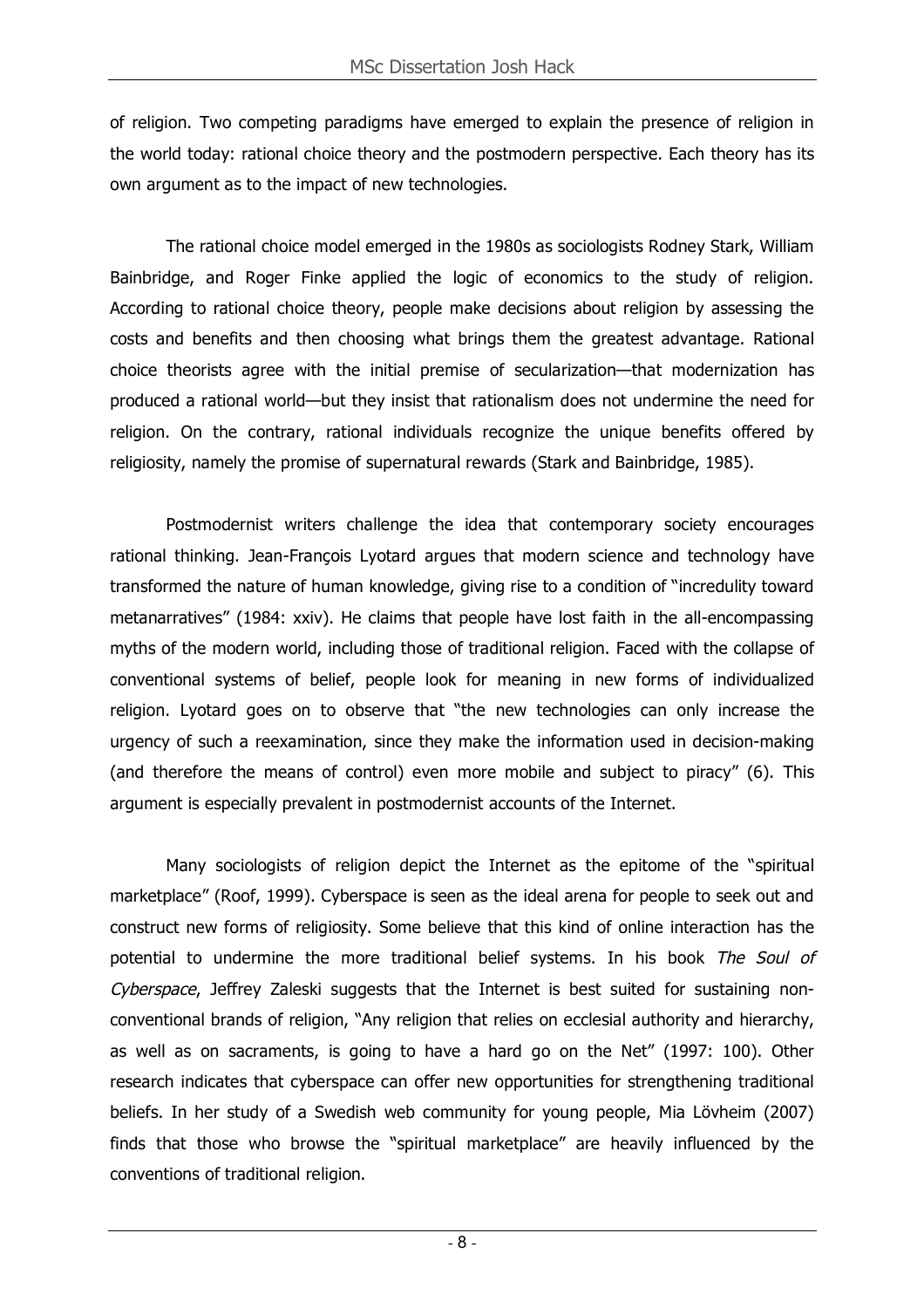Much of the research on religion and new technologies calls for a new approach to studying religious life. Wade Clark Roof (1999) draws on the idea of "lived religion," which conceives of religiosity as an ongoing personal narrative. Along similar lines, Nancy Ammerman (2007) offers the concept of "everyday religion" as a way to study religious life in a social context, outside of churches, synagogues, and other institutions. Rather than focusing on what a religion dictates or demands of its followers, the "everyday" and "lived" approaches look at how those followers incorporate religion into their daily routines. The "official" ideas of a religion are not irrelevant, but simply "most interesting to us once they get used by someone other than a professional" (Ammerman, 5). With an emphasis on the individual, both concepts are useful for studying the influence of religion in areas of everyday experience (such as the use of technology) that may not traditionally be associated with religious life.

#### Part 3: Media Consumption and Religious Families

Media have been claimed to structure the flow of daily life, determining when we eat, sleep, socialize, even procreate. These are clear and taken-for-granted roles and functions "traditional" religion is interested in, at least, and are surely profound functions for the media to assume, creating at least <sup>a</sup> condition or context within which religion must find its place. (Hoover 2006: 9-10)

Aside from a few recent studies to be discussed shortly, researchers have rarely examined the media consumption of religious families. The topic of religion in general has been a "blind spot" of media studies and those few exceptions<sup>3</sup> have focused on religious institutions and not audiences (Hoover, 1997). This began to change with the research conducted by Stewart Hoover, Lynn Schofield Clark, and Diane Alters for their book Media, Home, and Family (2004). The result of extensive ethnographic audience research on a wide cross-section of American families, this study identifies "accounts of the media" that reflect the values and preferences of each household (Alters and Clark, 12). The book offers several examples of media accounts influenced by religious frameworks.

For one evangelical Christian family (referred to in the book as the Hartmans), specific beliefs and practices create a "net of constraints" with regard to media consumption

 $3$  For example, research on televangelism in the United States. See: Horsfield (1984), Hoover (1988) and Peck (1993).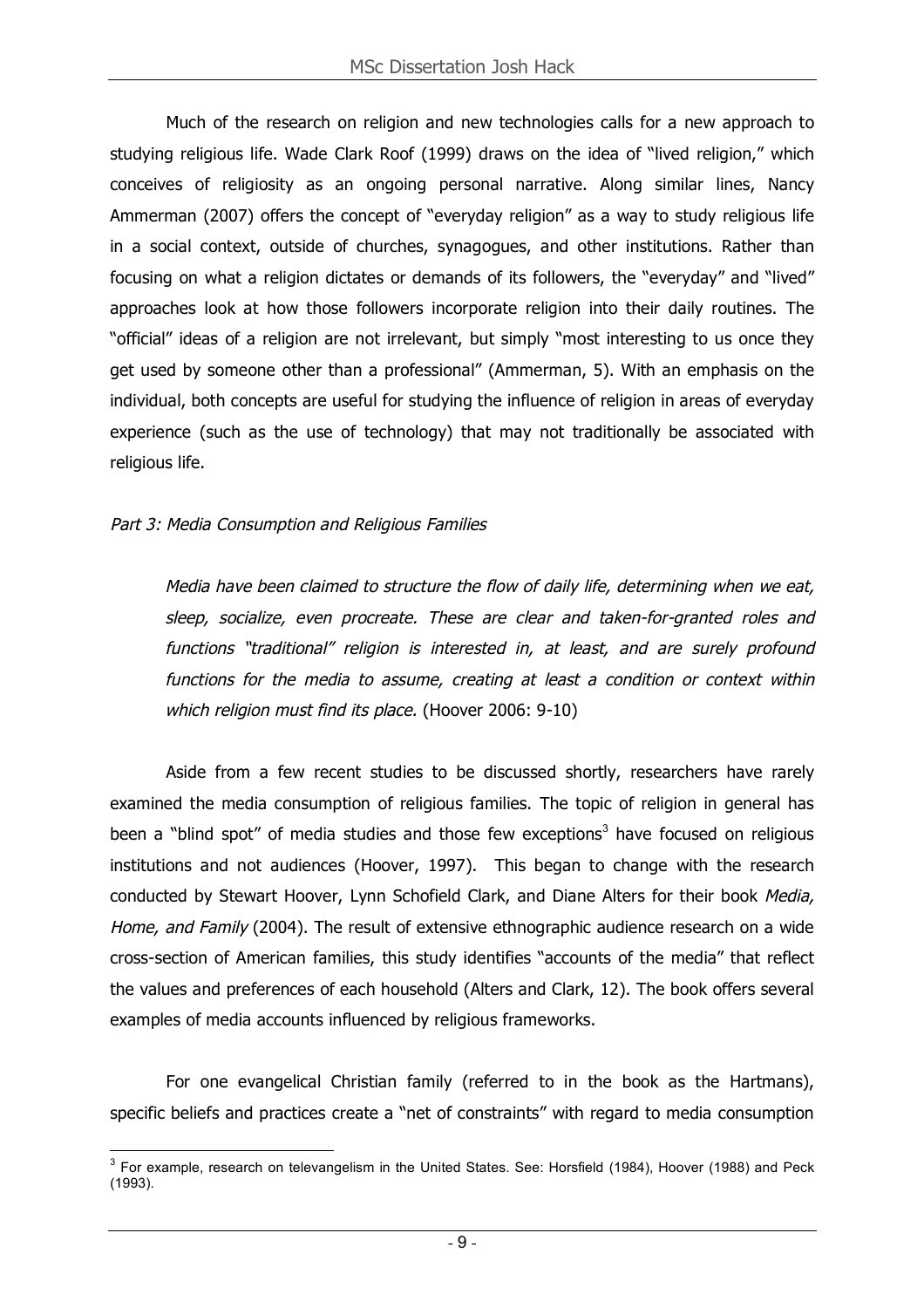(Alters: 128). The Hartman parents see it as their duty to encourage their children to make "good" decisions in all areas of everyday life. As a consequence, there are no "official" house rules regarding television use. However, the parents do monitor their children closely and frequently turn off the television when they notice something inappropriate. Further limiting media choice, the sole television set in the Hartman household is located in the living room and receives only five channels.

Another case study worth mentioning features the Ahmeds, a Muslim-American family seeking to maintain a distinct identity based on religion and culture. The Ahmed parents give an account of the media consistent with their desire to live as Muslims outside of mainstream culture. Their household rules are very restrictive and include a chart to keep track of each child's media use. The researchers find, however, that the viewing practices of the Ahmed family do not always match the account and framework given by the parents (Clark: 87). The findings underscore the difficulties that many parents face in consistently applying household rules concerning media use.

Whereas Media, Home, and Family deals with a wide range of domestic issues, Stewart Hoover's subsequent book Religion in the Media Age (2006) focuses exclusively on the relationship between media consumption and contemporary religious life. In order to describe the full spectrum of modern-day religiosity, Hoover appropriates the taxonomy of religion developed by Wade Clark Roof (1999).<sup>4</sup> This taxonomy describes five religious subcultures, but only one is relevant to this dissertation: dogmatists.<sup>5</sup> Roof describes dogmatists as "rigidly religious, some might say Pharisaic, concerned more with the external forms of religion than with its spirit" (1999: 212).

Extrapolating from Roof's description, Hoover makes the following predictions as to the media consumption of dogmatists:

It seems rather straightforward to suggest that the relationship of this group to media culture would be rather strict and judgmental. It is hard to imagine them going anywhere outside their traditions and institutions for insights, inspiration, or resources linked to religion or spirituality (a term they are unlikely to use). They'd be

<sup>&</sup>lt;sup>4</sup> Although Roof's taxonomy of religions emerged from research on the Baby Boom generation, Hoover (like Roof) argues that subsequent generations have exhibited similar religious sensibilities.

<sup>5</sup> The five categories are: Born-Again Christians, Mainstream Believers, Metaphysical Believers and Seekers, Secularists, and Dogmatists. Although Roof discusses only Catholic and conservative Protestant dogmatists in his book, it is more than likely he would also place ultra-Orthodox Jews in this category.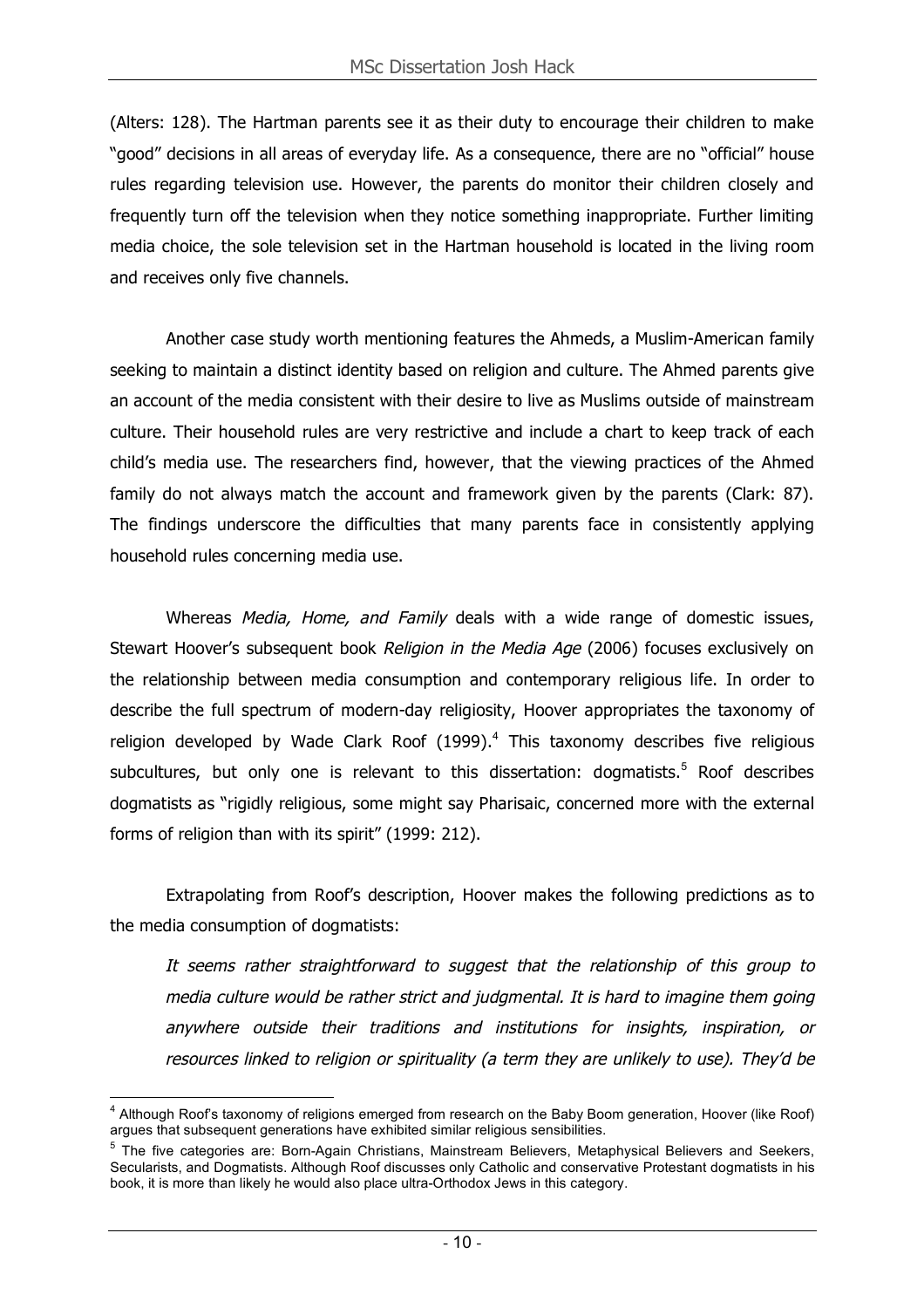unlikely to connect their media lives to their religious lives, and unlikely to attend to media related to "secular" or "mainstream" culture. (Hoover, 2006: 81-82)

Hoover's own research, however, tells a somewhat different story. In their attitudes about media, dogmatists do indeed see themselves as distinct from mainstream culture. At the same time, they often engage in media practices that are not that distinct (Hoover: 203). Hoover argues that media constitutes a "common culture" to which all families (regardless of religiosity) are attracted, at least to some degree. He observes that even the most dogmatic couple in his study (Evangelical Protestant parents with very negative views of the media) watch late-night talk shows in the privacy of their own bedroom.

Part 4: Ultra-Orthodox Jews and New Technologies

[T]hese people were still around because they only appeared to belong to yesterday. Where others are absorbed by and celebrate the present, haredim may have found a way to absorb the present while celebrating the past. (Heilman 1992: 359)

In the small amount of literature that actually raises the issue, the ultra-Orthodox are generally depicted as eager to embrace new technologies. In his famed ethnographic study of an ultra-Orthodox community in Israel, Samuel Heilman (1992) describes a high-tech bar mitzvah celebration for the son of the *rebbe*.<sup>6</sup> The band performing traditional Jewish songs boasts all the latest electronic instruments and synthesizers. Moreover, the music is recorded and then sold a week later on cassette tapes decorated with a picture of the rebbe. It is not long before the same cassettes are available to Haredi Jews living in Jerusalem and Brooklyn.

In his book *The Soul of Cyberspace* (1997), Jeffrey Zaleski discusses the online outreach efforts of Chabad-Lubavitch, one of the largest ultra-Orthodox movements in the world. Chabad prides itself on having been the first Jewish group to take advantage of the Internet. The mission statement on Chabad.org reads: "Utilize internet technology to unite Jews worldwide, empower them with knowledge of their 3,300 year-old tradition, and foster within them a deeper connection to Judaism's rituals and faith."

 $6$  The spiritual leader of an ultra-Orthodox community.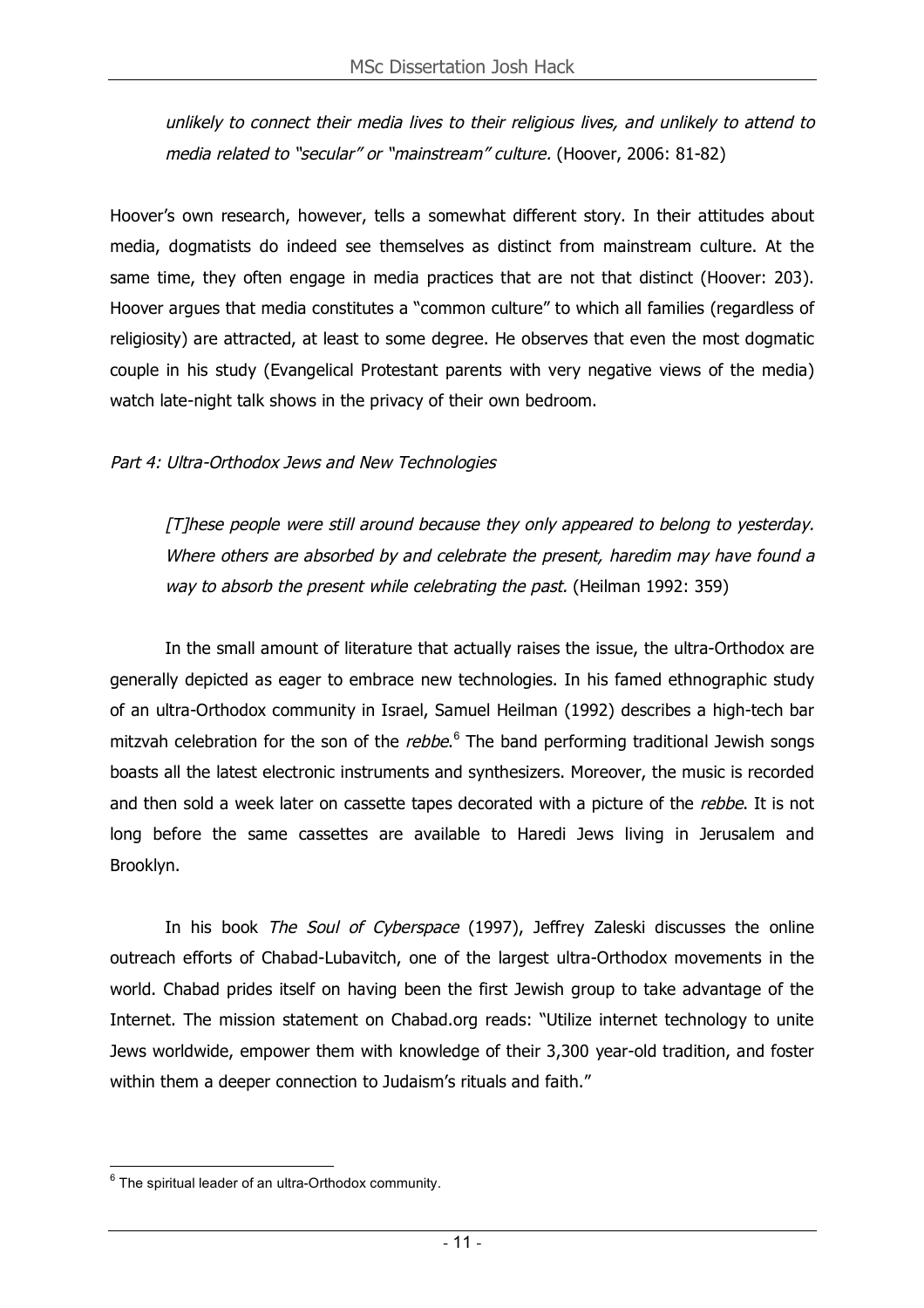As the previous two examples suggest, literature on the use of technology by ultra-Orthodox Jews usually relates to ultra-Orthodox institutions. Little has been written about the experiences of individual Haredi Jews and their families. Even a landmark study on ultra-Orthodox Internet use in Israel (Barzilai-Nahon and Barzilai, 2005) reveals surprisingly little about what the technology means to those who use it. Relying on quantitative data, the study examines the ultra-Orthodox solely as a "virtual community" (31). The authors estimate that nearly one-third of Haredi Israelis surf the Web, but there is little discussion of what role the Internet plays in their everyday lives. The results of the study are surprising, especially in light of the Internet ban, but the data ultimately offers little more than a snapshot of the community as a whole.

## **Conceptual Framework**

This study adopts the domestication model as its primary conceptual framework. With a focus on the family dynamic and its relationship to ICT use, domestication is uniquely suited for studying the place of the Internet in the ultra-Orthodox home. The domestication approach represents a break from much of the recent media research on religious families (Hoover et al, 2004; Hoover, 2006). While Stewart Hoover and his colleagues concentrate on media consumption (particularly entertainment content such as television programs), this study puts an emphasis on media and technology practices. Although the domestication framework has been criticized in the past for neglecting to consider media texts (Hartmann, 2006), David Morley has argued convincingly that de-centering the media in domestication analysis brings greater insight into the relationship between media processes and everyday life (Morley, 2006). This means that household "accounts of the media" are important to this study, but only as elements within the larger domestication framework.

In order to most accurately observe the domestication of the Internet by Haredi families, this research makes a few revisions to the original domestication framework. To begin with, the four phases of domestication have become a bit outmoded and thus will not be included in the updated model for this study. It has sometimes been said that domestication suggests a linear and sequential process by which technologies are adopted (Ling, 2001). This misconception stems in part from the four phases, which give the impression of a progression of events culminating in a domesticated technology. In reality, the processes of domestication are overlapping and ongoing, and there is seldom any guarantee that an ICT will be domesticated (or stay domesticated). Following the example of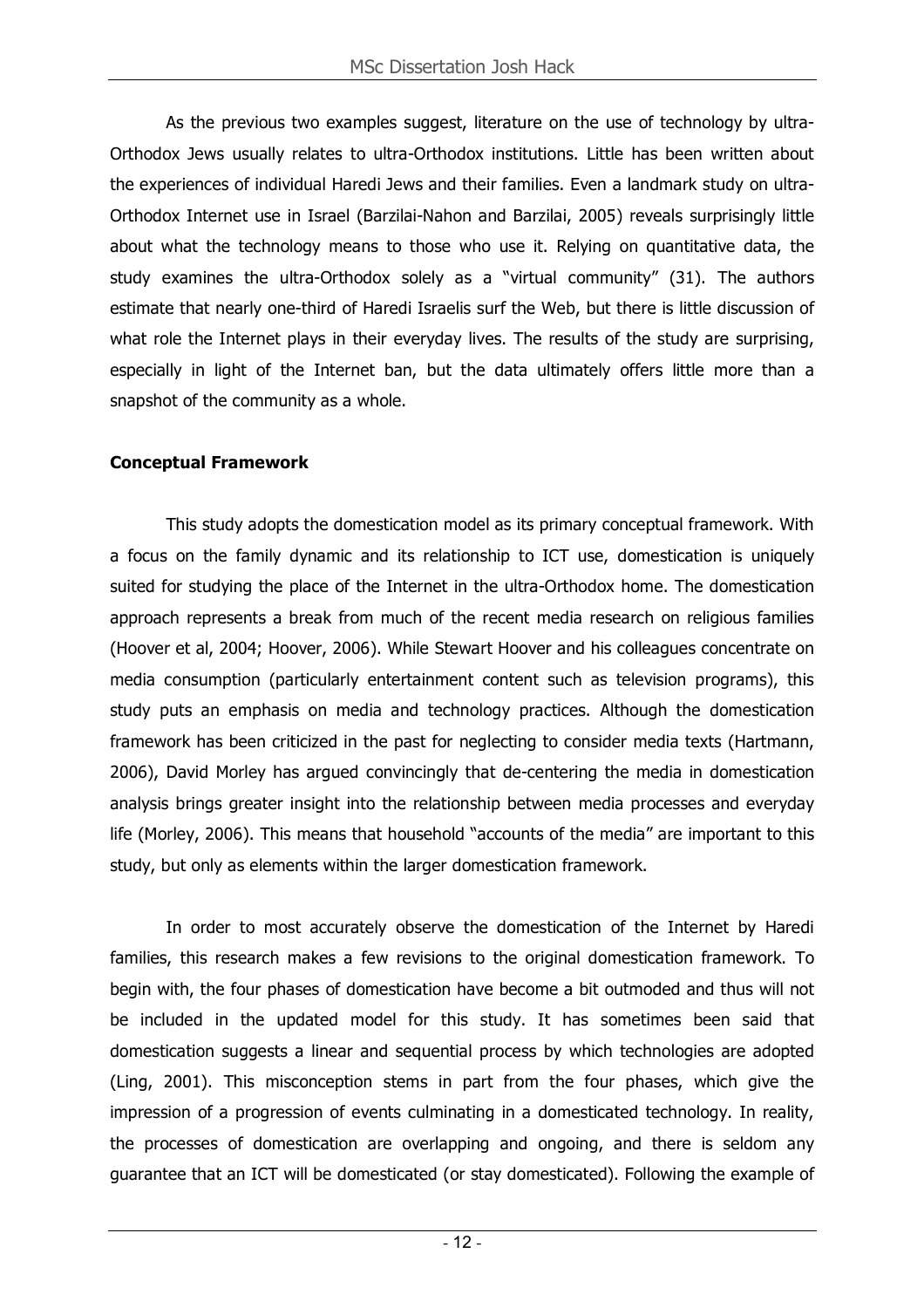Leslie Haddon (2006b), this study preserves the themes of each phase while abandoning the original terminology.

Given that domestication research has long neglected the issue of religion (perhaps due to the near-orthodoxy of secularization), this study emphasizes religiosity and its daily implications by drawing on Nancy Ammerman's concept of "everyday religion" (2007). This idea allows us to observe the effects of religious life without buying into the assumptions of rational choice theory or the postmodernist perspective. The concept is also highly relevant to the religious subjects of this research. After all, this is not a study of ultra-Orthodox Judaism but rather a study of ultra-Orthodox Jews. The "official" Jewish opinion regarding the use of home computers and the Internet is ultimately of little consequence to this research. More important than the decrees of the Council of Torah Sages are the ways in which ordinary Haredi Jews respond (or do not respond) to those decrees in their everyday lives.

The moral economy of the household (one of the key concepts of the domestication framework) has been criticized and abandoned by more than a few domestication researchers (i.e. Bakardjieva, 2006). They argue that no such stable household dynamic exists in the modern world. Inspired by Roger Silverstone's defense of the concept (2006), this study retains the moral economy. The concept draws attention to the economic and social dimensions of a family, emphasizing daily practices and values in much the same way as everyday religion. Taken altogether, this conceptual framework brings together various related threads and seeks to uncover the many ways in which religion, media, and technology are interwoven in the everyday family experience.

## **Research Objectives**

This research was inspired by a surprising gap I noticed in the domestication tradition of media and technology studies. Domestication research has examined a variety of households and families, looking at how everyday routines and practices influence the appropriation of new technologies. One issue that rarely arises, however, is the role of religion. This is all the more surprising considering the emphasis domestication theory places on the household as a moral economy. I began to wonder what domestication would look like in the context of a religious home. What role do religious beliefs and practices play in the adoption (and non-adoption) of new technologies? Can such a thing as "religious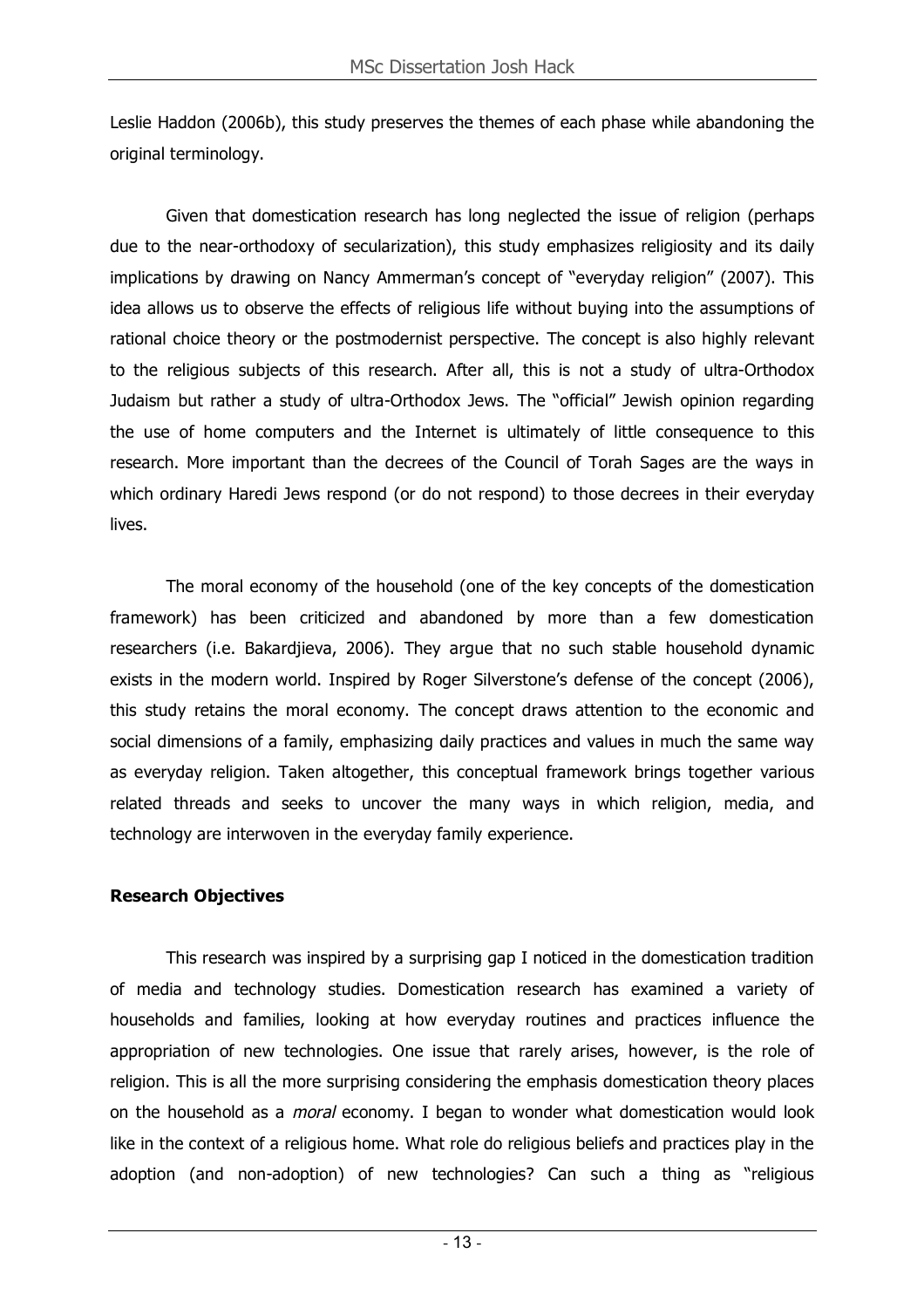domestication" be observed and studied? As fate would have it, it was around this time that I discovered a vibrant community of ultra-Orthodox Jews living in North London. And thus the topic of this dissertation was born.

I began by formulating the following research question: **How do ultra-Orthodox Jewish families relate to the Internet and domesticate the technology to fit into the values and practices of their everyday lives?**

Due to the lack of domestication research on religious families, this study should contribute to a far greater understanding of the relationship between everyday religious life and ICT adoption. From the sociology of religion perspective, the findings may shed light on the extent to which cyberspace impacts traditional religious beliefs and practices. This research also pushes the study of religion and media in a new direction, with its focus on technology use rather than media consumption. Finally, this study should expand our understanding of Haredi Jews and how they approach new technologies. The minimal research that does exist on ultra-Orthodox Internet use is largely quantitative in nature. A domestication study promises to deepen our understanding of this phenomenon while exploring new dynamics of family, religion, and technology.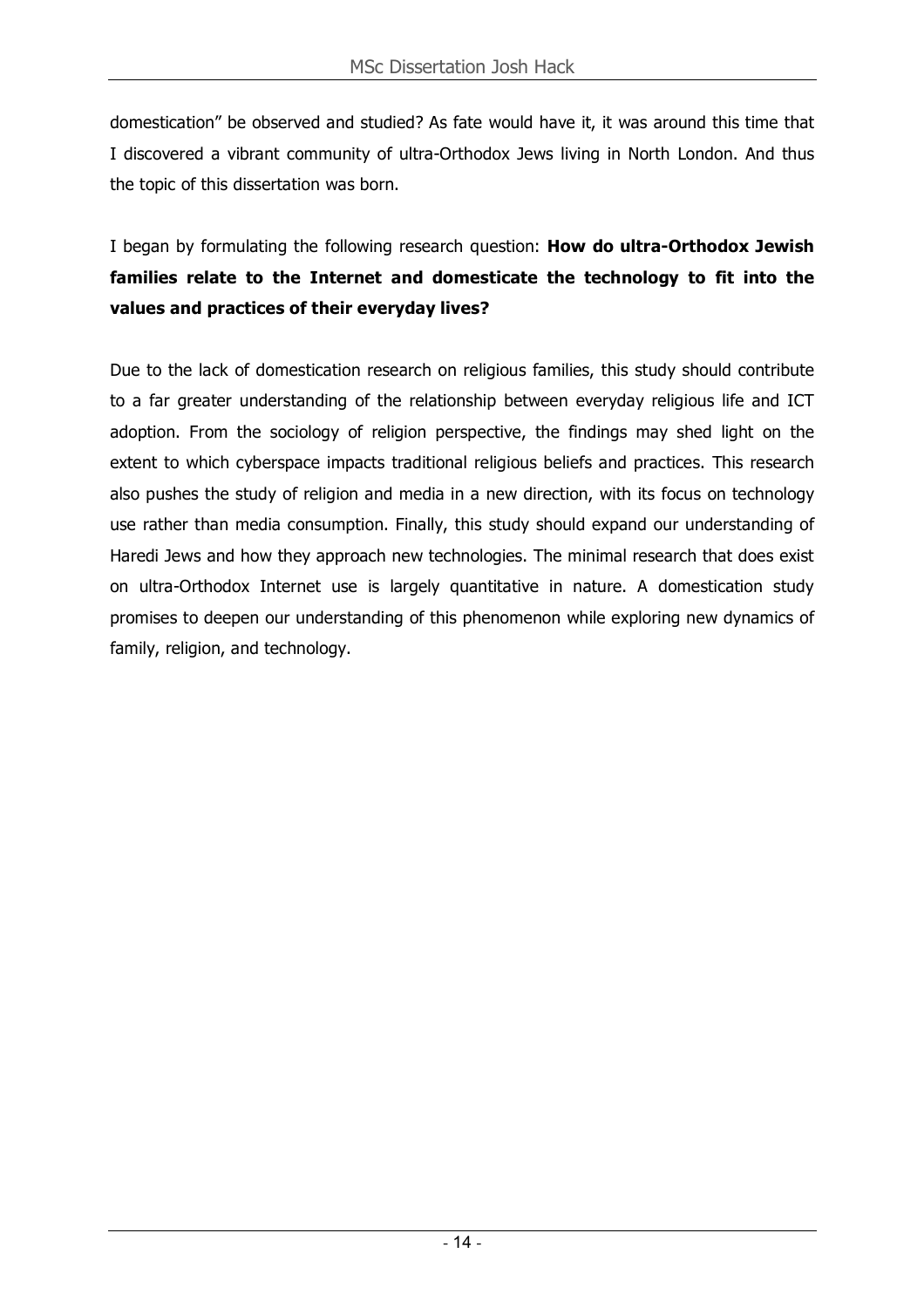#### **CHAPTER 3: RESEARCH DESIGN AND METHODOLOGY**

#### **Research Strategy**

The domestication approach lends itself to mostly qualitative research methods. This is understandable given that qualitative research is concerned with the meanings that underlie social phenomena while quantitative research usually explains phenomena using statistical models (Bauer et al., 2000). One of the core assumptions of domestication is that the processes of technological adoption are too complex to be measured and predicted. Indeed, the original framework emerged in opposition to the statistical determinisms of earlier models (i.e., Rogers, 1995). According to Silverstone, Hirsch and Morley, the domestication perspective provides "an understanding of the complex interrelationships of cultures and technologies" (1992: 26). Qualitative research clearly is best suited to capture such a dynamic process.

The earliest domestication studies relied heavily on ethnographic research. In theory, ethnography seems to be the ideal method for capturing the full range and complexity of domestication. Only extensive observation of a family or household can uncover the true extent to which ICTs are intertwined with everyday life. This is the approach Eric Hirsch (1992) employs in his case study of a British family. His detailed ethnographic observations paint a vivid picture of the "Simon" household. Hirsch is able to highlight relationships and tensions within the family, many of which have some bearing on ICT use in the home. Unfortunately, the ethnographic approach proved rather costly and time-consuming and was abandoned (Haddon, 2006b). Subsequent studies have largely relied on qualitative interviews, as well as some participant observation.

Some of the more recent domestication studies have supplemented in-depth interviews with additional research techniques. In her investigation of domestic Internet users, for example, Maria Barkardjieva (2005) asks participants to take her on a "virtual tour" of their computer desktops. Bakardjieva uses this opportunity to examine email inboxes, address books, and bookmarked websites. To enhance another case study, Elaine Lally (2002) includes photographs showing participants' computers situated in the home environment. Some studies have even experimented with a combination of qualitative and quantitative approaches. Jo Pierson (2006), for example, explores "professional domestication" in small businesses using both survey data and in-depth interviews. All of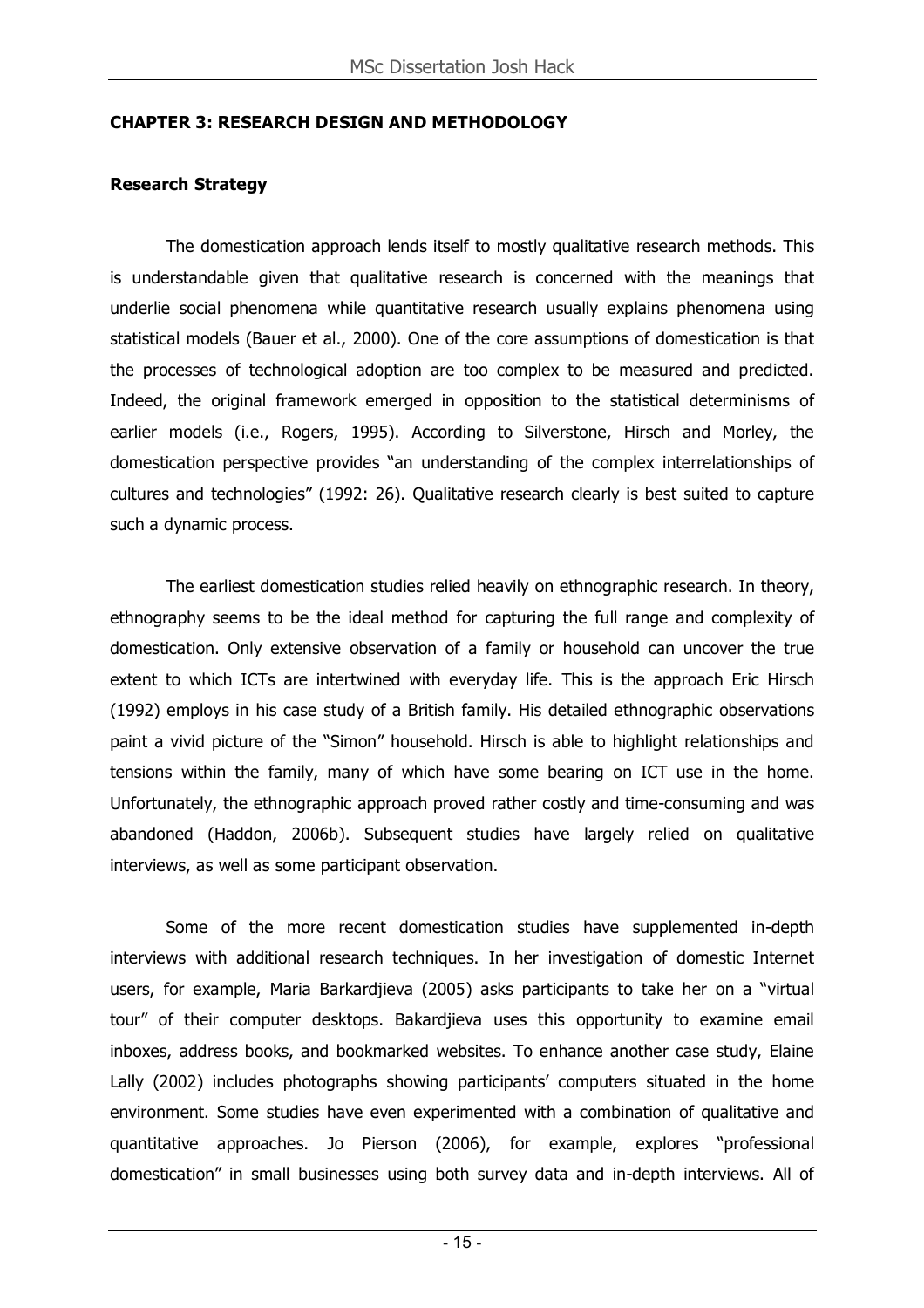these research strategies are motivated by essentially the same goal: to construct and compile the most complete picture possible of domestication in action.

For this study, I have chosen depth interviews as my research methodology. This approach is well suited to the conceptual framework of my research as well as the nature of the families I have chosen to examine. As mentioned earlier, depth interviews are quite popular in domestication research. Although ethnographically oriented approaches are perhaps more revealing, time and money constraints make qualitative interviews an attractive alternative. Depth interviews may not generate as much data as ethnography, but they are still enormously useful in examining the processes of domestication. The qualitative interview can probe what the Internet means to members of the household. It can reveal aspects of the family dynamic that may affect how the technology is perceived and used. Moreover, if the interview takes place in the home, it may offer the opportunity to observe the domestic environment.

Depth interviews are also useful when dealing with respondents who may be selfconscious or somewhat defensive (Gaskell, 2000). As members of a relatively self-contained religious group, ultra-Orthodox Jews may be hesitant about volunteering information to someone from outside the community. Indeed, the researchers who conducted the Israeli study on Haredi Internet use (Barzilai-Nahon and Barzilai, 2005) acknowledge that ultra-Orthodox Jews generally do not respond to surveys. Their study thus solely relies on quantitative data extracted from a social-networking website. Depth interviews have the potential to overcome the initial reticence of respondents by establishing "a relationship of trust and confidence" (Gaskell, 2000: 45). This is important in any interview but especially important when dealing with Haredi Jews and the issue of the Internet. As discussed in the Introduction, the Internet is a sensitive subject within the ultra-Orthodox community. The rapport developed in a successful depth interview should help elicit honest and accurate responses from Haredi participants.

The depth interview is also effective at exploring the everyday routines and practices that are so central to domestication. Silverstone (2005) observes that the most valuable methodologies are those "which seek to get beneath the surface of everyday life and practice, to explore the dynamics, the ambiguities and the contradictions as well as the certainties, of the relationships we create and sustain with our information and communication technologies" (5). The depth interview allows the researcher the time and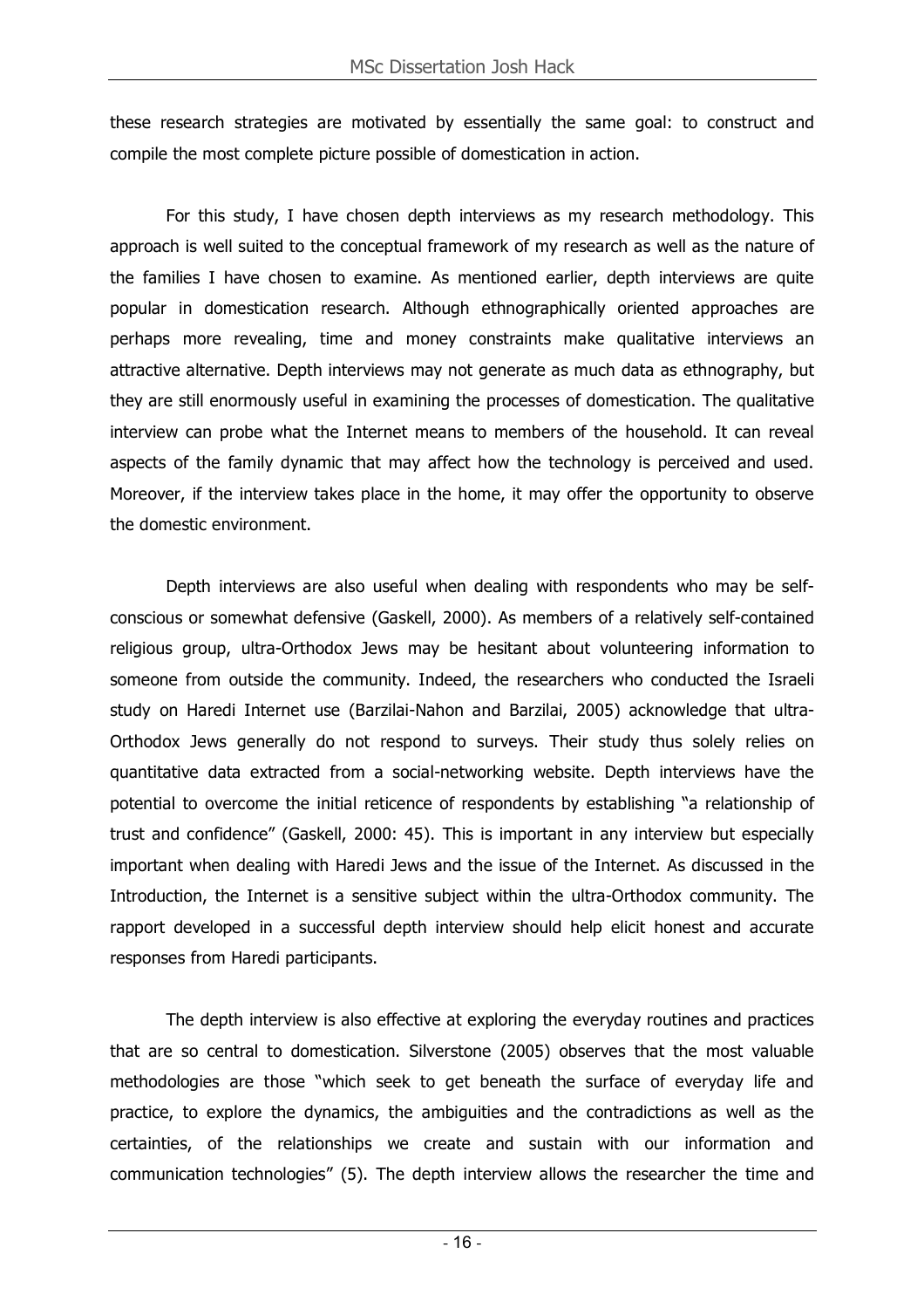latitude to explore such dynamics and relationships. In the case of ultra-Orthodox families, religious beliefs and practices may be interwoven with everyday life in rather unexpected ways. Given that so little is known about the role of the Internet in daily Haredi life, this approach helps to generate a large amount of data—including information the researcher may not anticipate. At the same time, the interviewer can follow up issues and take the interview in unforeseen directions.

## **Recruiting Respondents**

In an effort to recruit ultra-Orthodox families for this study, I began visiting an ultra-Orthodox learning institute in North London. For a period of five months, from February 2007 to June 2007, I attended weekly lectures and discussions while looking for families who might be willing to participate in my research. This proved more difficult than I originally imagined. The institute attracted a wide spectrum of Jewish visitors, only a fraction of whom were ultra-Orthodox. Moreover, the ultra-Orthodox who did attend were mostly unmarried men in their early twenties. I eventually befriended a rabbi from the institute who offered to help me locate willing participants. I had only two conditions for the families I would interview: (1) that they be ultra-Orthodox and (2) that they have Internet access in their home. The rabbi put me in contact with three families living in North London and eventually three others living in Los Angeles.

It is important to emphasize that the families I have chosen in London and Los Angeles were selected solely based on availability and convenience. The focus of this study is not a transnational comparison and the sample is not meant to be statistically representative of the ultra-Orthodox community as a whole. Indeed, there are several factors that distinguish these six families from the Haredi Jews examined in the Israeli Internet study (Barzilai-Nahon and Barzilai, 2005). Whereas the majority of ultra-Orthodox Israelis live in autonomous, self-contained communities, the ultra-Orthodox of London and Los Angeles live in neighborhoods alongside non-Orthodox Jews as well as non-Jews. Furthermore, the ultra-Orthodox of America and Britain support themselves by working, whereas in Israel most Haredi Jews receive government subsidies that allow them to study on a full-time basis (Efron, 2003). For both of these reasons, some have argued that the ultra-Orthodox in Israel are far more able than their non-Israeli counterparts to isolate themselves from mainstream society.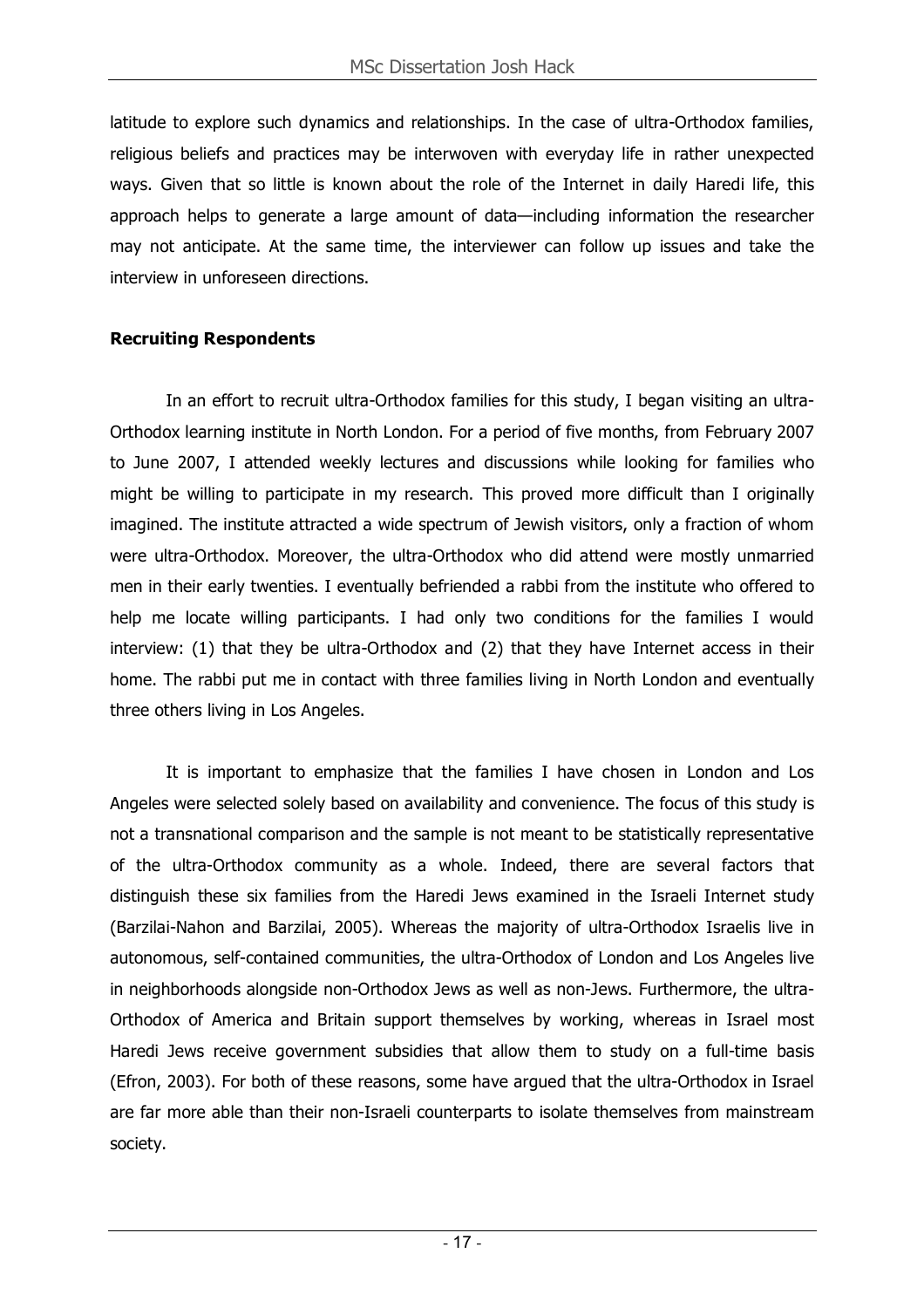#### **Design of Research Tools**

The topic guide used for the interviews (attached as Appendix A) was inspired by the original domestication framework. The guide is divided into four main sections relating to the Internet and home computer: Purchase, Placement, Usage, and Talk. The questions listed beneath each topic are prompts relating to a wide range of domestication issues. Two pilot interviews were conducted in April 2007 and the topic guide was slightly revised. The respondents both discussed the decision not to purchase a television and thus a background section was added concerning previous household experiences with media technologies. The topic guide was designed to provide a general structure for the interviews, but was used with a great amount of flexibility. Mindful that each household has its own unique dynamic, I encouraged respondents to elaborate on their family routines and daily practices. As intended, each interview evolved well beyond the general outline of the topic guide.

#### **A Note about Access**

It is important to note that I am Jewish (although not ultra-Orthodox) and this was an undeniable advantage when it came to conducting this research. The ultra-Orthodox may reject non-Orthodox forms of Judaism, but they do not reject individual Jews (Diamond, 2000). On the contrary, they are inclined to reach out to non-Orthodox Jews in the hopes of bringing them into the fold. I was questioned (informally) about my Jewish background by most of the participants in my study. Who was my rabbi? What synagogue did I belong to? And so on. Before several interviews, I was invited to put on *tefillin*<sup>7</sup> and say the requisite prayers. Out of respect, I also wore a *kippah<sup>8</sup>* during each of the interviews and home visits. Although I was certainly still viewed as an outsider, I believe that being Jewish helped the respondents feel more comfortable, and increased the likelihood of them "opening up" during the interviews.

<sup>7</sup> Also known as phylacteries, *tefillin* consist of two small leather boxes with black straps attached. The boxes contain Biblical passages and are strapped to a man's arm and forehead during morning prayers.

<sup>8</sup> Also called a *yarmulke*, a *kippah* is the skullcap worn by observant Jewish males.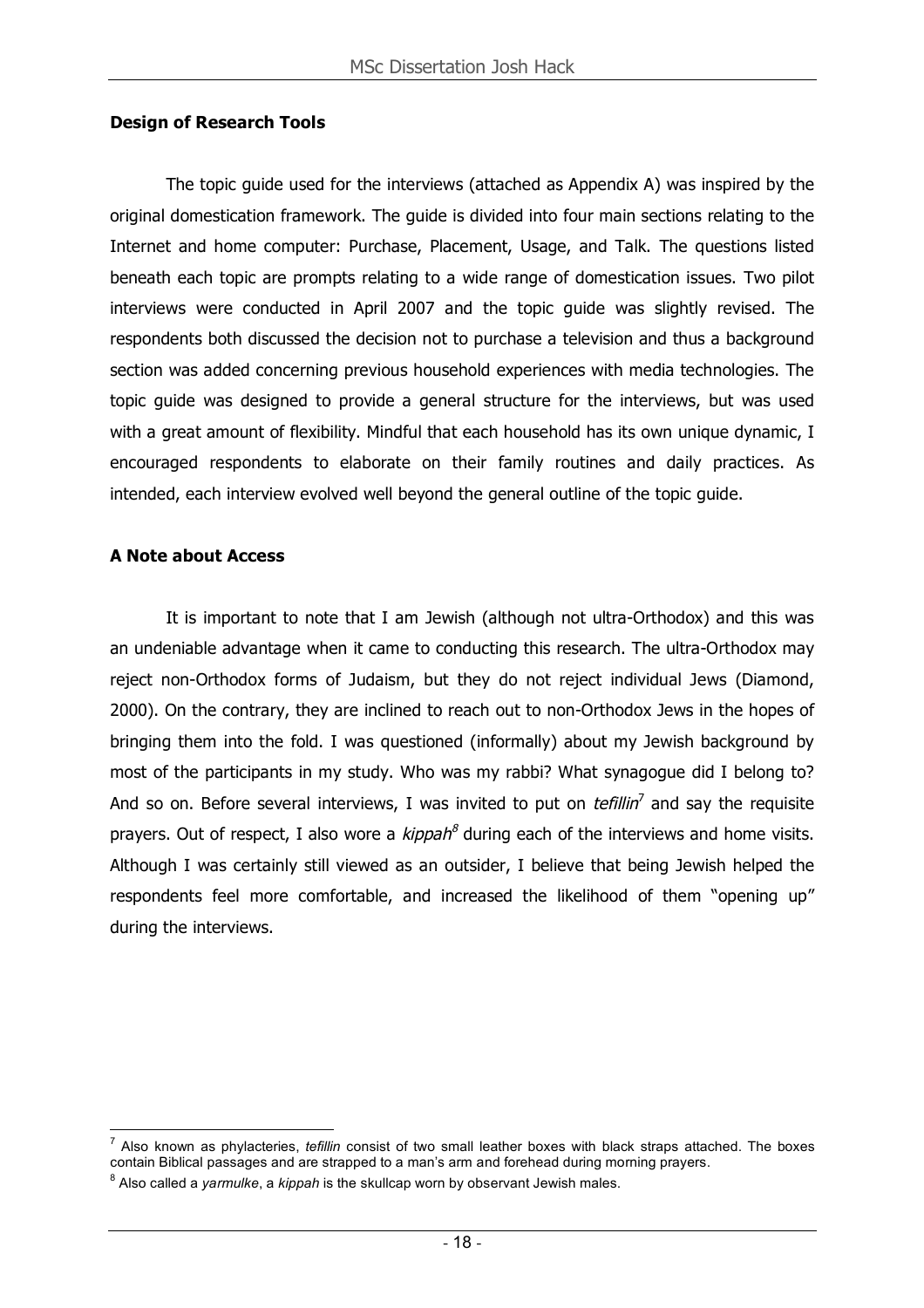#### **Conducting the Interviews**

Each of the six families recruited for this study was interviewed twice. The first interviews generally involved only the father of the household and were conducted in his place of work. These interviews were semi-structured (relying on the topic guide) and lasted between sixty and ninety minutes. The second interviews generally involved both parents and were conducted in the family's home. These interviews were more open-ended in nature and lasted between one and two hours. Some of this time was spent observing the domestic environment.

## **Table of Respondents**<sup>9</sup>

| Household 1 | Avrom and Deena Leider    | 1 child (2 years old)                    |
|-------------|---------------------------|------------------------------------------|
| Household 2 | Gavriel and Rachel Herzog | 4 children (ranging in age from 4 to 12) |
| Household 3 | Menachem and Sara Posner  | 3 children (age 4, 5, and 7)             |
| Household 4 | Yankel and Rivka Boer     | 1 child (3 years old)                    |
| Household 5 | Noson and Chana Chardes   | 5 adult children, 1 child at home (age   |
|             |                           | 12)                                      |
| Household 6 | Simcha and Shaina Zelnik  | 2 children (age 4 and 6)                 |

 $9$  All families spoke on condition of anonymity and thus all names have been changed.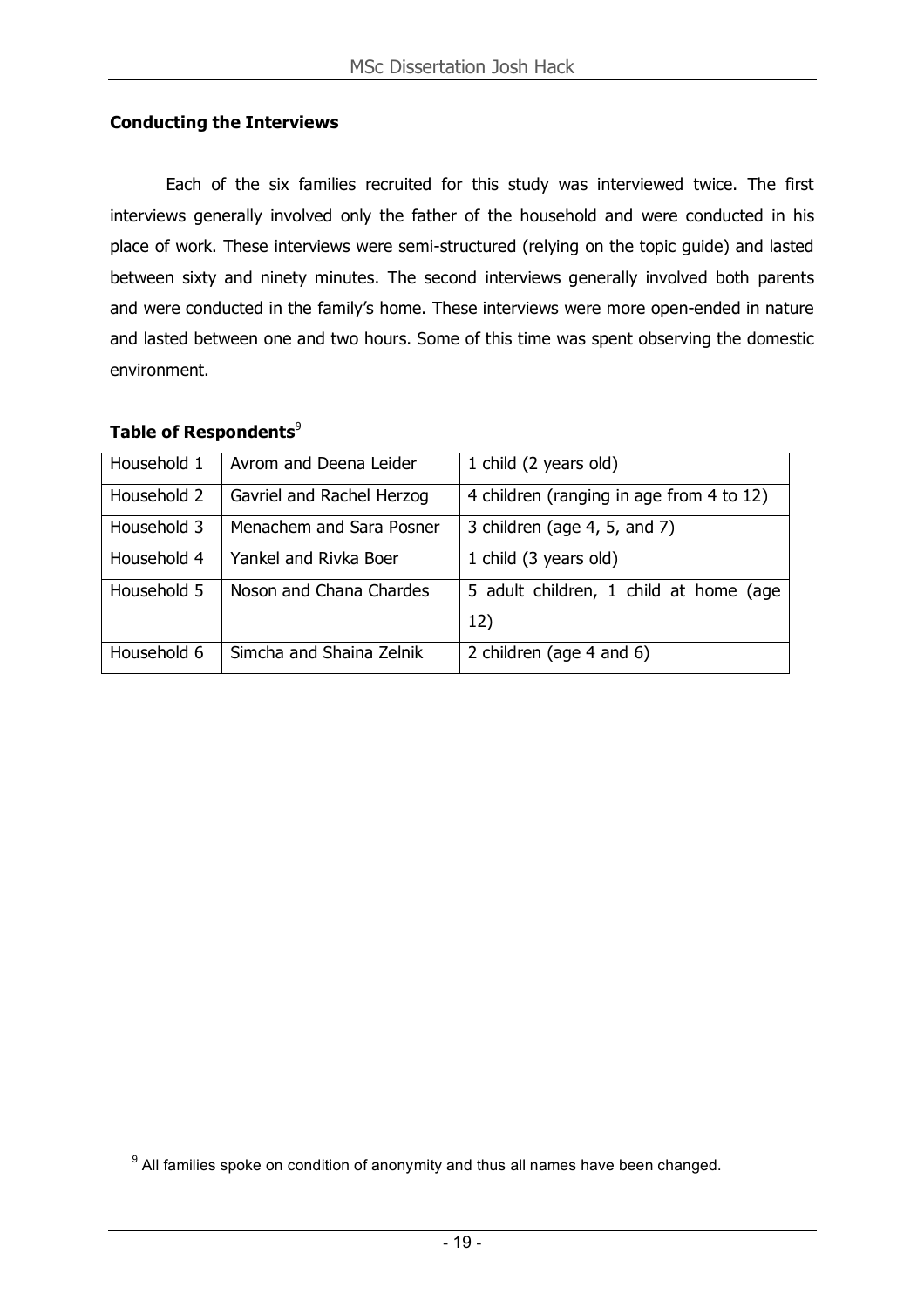#### **CHAPTER 4: RESULTS AND INTERPRETATION**

#### **Welcome to the Internet**

The earliest phase of domestication, whether described as "appropriation" or "imagination," has always revolved around the decision to bring (or not to bring) a new ICT into the home. When asked about their reasons for purchasing a computer and choosing to obtain Internet service, most of the families in this study gave work-related explanations. For example:

Gavriel: I needed <sup>a</sup> computer to do emailing at home. Noson: My wife needs the Internet for her work. Rivka: We knew for work reasons we had to get Internet. Sara: Here [in the household] I have Internet because it's my home and my work. Yankel: If my office would be somewhere else, I wouldn't have a computer at home.

As the quotes above suggest, many of the respondents work from home (generally on a part-time basis). Most of them claimed that work and work-related responsibilities were their only motivation for acquiring Internet access. Although this is by no means a unique rationale for acquiring ICTs, the reasoning here is also consistent with some of the official ultra-Orthodox rulings regarding the Internet. As discussed earlier, domestic Internet use is permitted in some Haredi communities for those whose livelihoods depend on cyberspace. By referring to the Internet as a work-related necessity, respondents in a way were aligning themselves with the "party line"<sup>10</sup> of ultra-Orthodox Judaism.

For nearly all the couples interviewed, the decision to obtain Internet access was a mutual one. There was little negotiation or debate on the issue, as both husband and wife agreed that job-related obligations justified having Internet in the home. There was one exception: the Chardes household. Noson explained that he was initially opposed to the idea when his wife, Chana, suggested they subscribe to the Internet:

Noson: I really did not want Internet in the home. I really did not want it. But the type of work my wife is doing. She's the secretary for an organization called [deleted]. It provides food packages for poor families for Shabbes [the Sabbath]. It's

 $10$  Strictly speaking, there is no "party line" since no single institution speaks for all ultra-Orthodox Jews.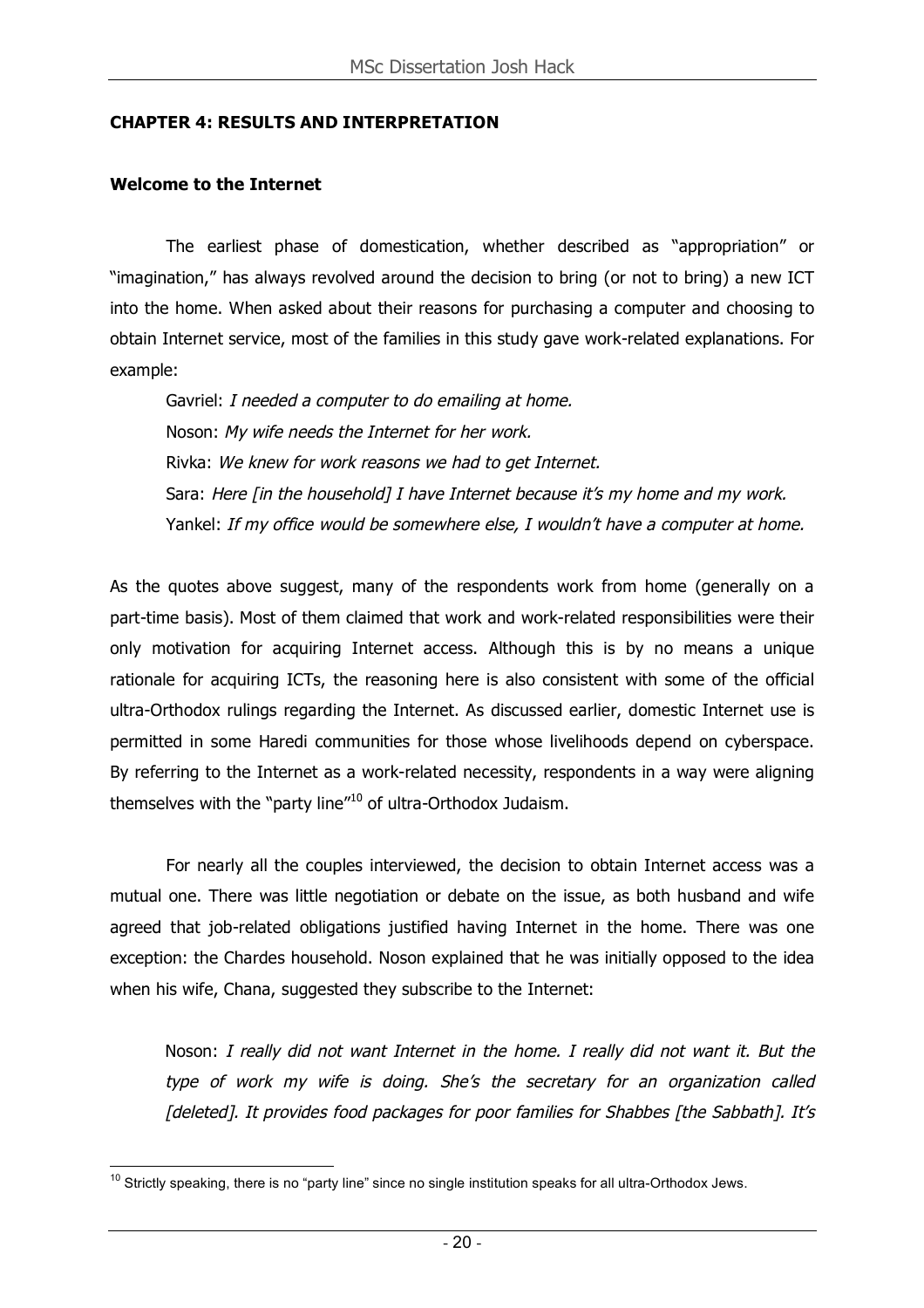an important type of job. In other words, it's not like, "Well get <sup>a</sup> different job" because it's <sup>a</sup> community job and it's doing good work.

For Noson, the rationale for acquiring Internet is not just work-related but also community related. The charitable nature of Chana's job—and the fact that her work benefits the local Jewish community—is what convinced Noson that having Internet in the home would be justified. Although none of the other respondents discussed this dual justification, much of the work happening in other households was also community related. For example, many of the respondents were involved in Jewish education and Jewish outreach organizations. Is it likely, then, that the nature of their work played at least some part in other families' decisions to obtain Internet access.

## **Respecting Religious Authority**

The decision of whether or not to bring an ICT into the home is often influenced by people outside the home. Within ultra-Orthodox communities, the convention has been to seek counsel from the local rabbi or rabbinical court. However, the data collected in Israel (Barzilai-Nahon and Barzilai, 2005) suggests that Haredi Jews are not deferring to religious authority when it comes to the issue of household Internet use. This trend was also observed in the six families interviewed for this study. When asked if they consulted anyone before acquiring the Internet, many of the respondents became noticeably uncomfortable. Most emphasized the importance of consulting a rabbi in situations such as these, yet all admitted they had not done so. Here are two telling responses:

Gavriel: Most people consult rabbis. Normally, you consult the rabbi. Or, if it's a spiritual decision, you normally consult the rabbi. But for me it was always very clearcut. As long as it's controlled.

Yankel: Like with everything I do, I speak with <sup>a</sup> rabbi that's an authority. But in this specific area, it's already... I do speak to this rabbi. He knows that I do have... I don't remember if I spoke to him about it. It was understood that for the things that I'm doing, we need to have Internet.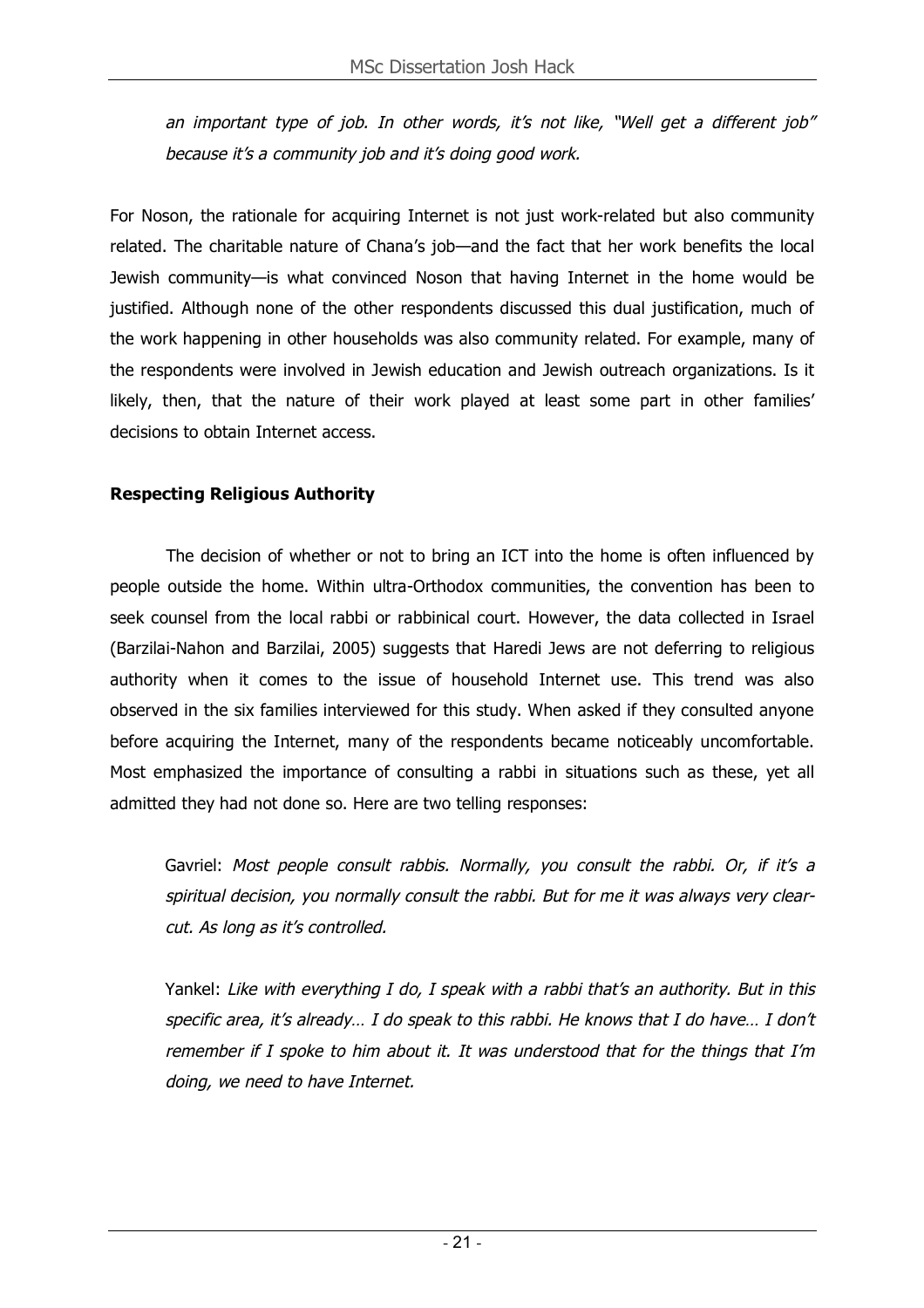During the second interview at the Boer household, Yankel was even more forthright about the role of religious authority: "The answer is not the same for each family. The answer is not the same for each home. Everybody is different."

At first glance, the absence of rabbinical guidance seems to coincide with the postmodernist account of contemporary religious life. Some sociologists of religion might argue that these families have turned away from traditional ultra-Orthodox Judaism in favor of more individualized forms of religion. This is a persuasive account, however the information revealed in the interviews tells a somewhat different story. Many of the respondents justified their decision to have Internet by mentioning others in the community who had made the same decision. For example, when asked if he ever considered not obtaining Internet access, Avrom responded:

Avrom: There wasn't <sup>a</sup> serious consideration. The thought crossed my mind, but it was never really something that I seriously considered. I have friends that either considered it or decided against it but I don't know anybody within my circle that actually ended up not having it. I know those who certainly decided not to, and ended up having it.

Time and again, respondents brought up others in the Haredi community who were also online. They mentioned parents, neighbors, friends, and even rabbis who all accessed the Internet from home. The implication was that rather than constituting a defiance of religious authority, domestic Internet use was actually the norm. The decision to bring Internet into the home, therefore, was not an expression of individual religiosity but instead an acceptance of the local community consensus.

## **Making Room for the Internet**

A crucial aspect of domestication concerns where an ICT is placed within the household. Its position in the domestic environment reveals "the pattern of spatial differentiation (private, shared, contested; adult, child; male, female, etc.) that provides the basis for the geography of the home" (Silverstone et al., 1992: 23). Most of the families interviewed for this study claimed that their networked computer was placed where it could be used most effectively for work purposes. For three of the families, this was the bedroom; for two, it was the home office; and for one it was a locked cupboard. It soon became clear,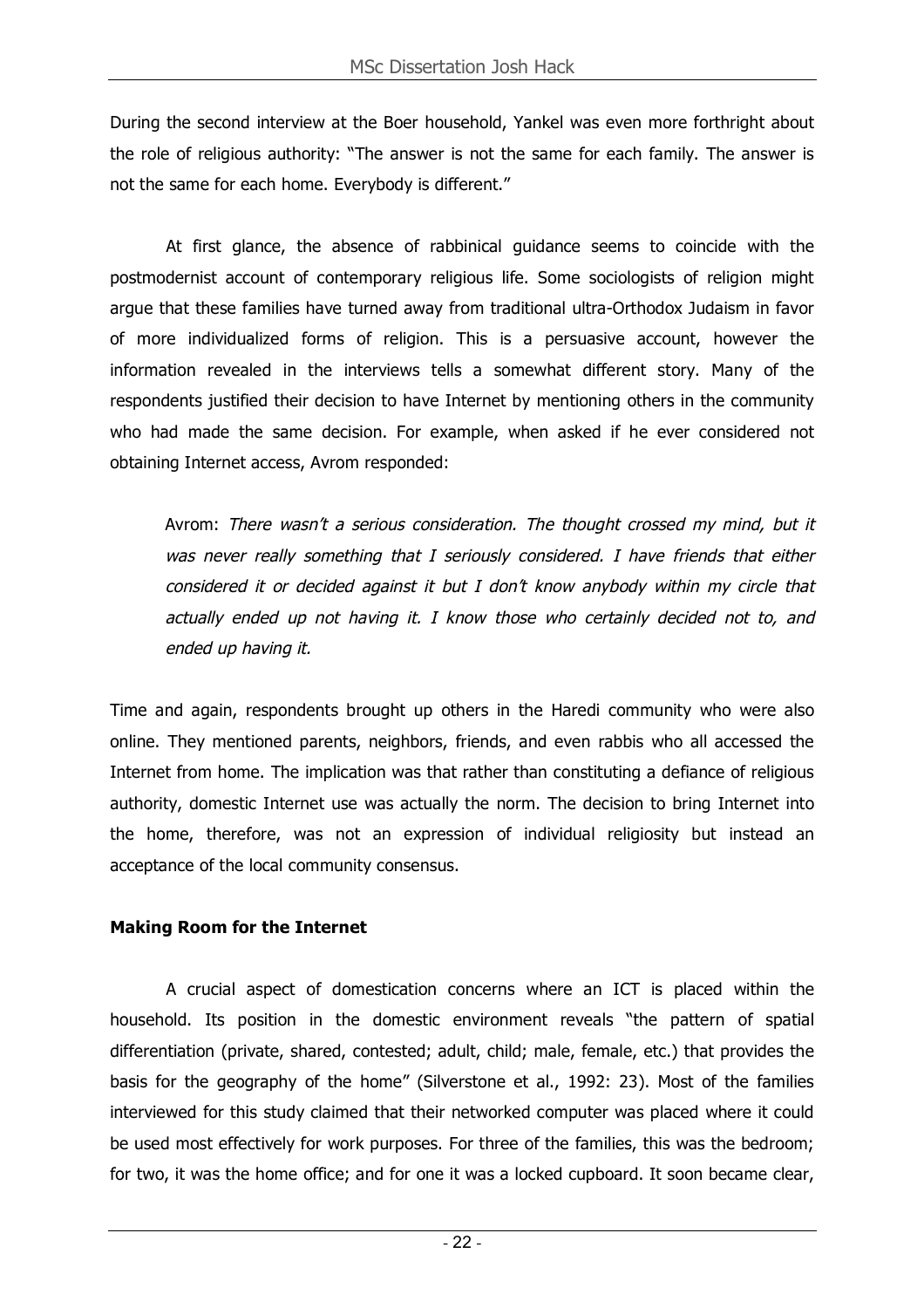however, that these locations enable much more than just a quiet work environment. None of the families allow their children access to the Internet and the location of the networked computer "behind-closed-doors" allowed parents to enforce this restriction with little difficulty.

In the Chardes household, for example, Noson and Chana keep the networked computer in their bedroom, which also serves as Chana's office. They have not told their 12 year-old son about the Internet connection, although they do allow him to use a non-Internet-enabled computer in his bedroom. Noson was adamant that none of his children access the Internet. At one point, he emphasized: "We have a lock on the computer. Even my kids who know we have Internet do not know the code to get in." Clearly, the lock is a deterrent but so too is the location of the computer in the parents' bedroom.

For the Herzog family, the Internet likewise is locked away from the children. Gavriel and Rachel store the family laptop in a locked cupboard in the dining room. They use the computer rarely, but when they do, it is placed on the dining room table. The children are barred from accessing the Internet, however they occasionally watch DVDs on the laptop, always with at least one parent present. In each of these examples, the placement of the networked computer facilitates parental control over the Internet. This control ultimately helps parents enforce a particular set of rules for the household.

## **Making a Good Impression**

Besides regulating household Internet use, the placement of the networked computer serves another purpose in the Haredi home. It contributes to a unique form of impression management I observed in many of the households. Originally distinguished in the homes of teleworkers, impression management is the struggle to present oneself and one's home in a "positive" light. For teleworkers, the fear was that employers, friends, and neighbors might see them as unprofessional:

Teleworkers were often conscious of the need to present themselves as competent, 'professional' and working in convivial conditions in order to convince employers and clients that home life was not <sup>a</sup> distraction. Indeed, some even concealed the fact that they were teleworkers, fearing that potential clients would doubt their ability to shut out domestic life and manage the work. (Haddon and Silverstone, 1994: 8-9).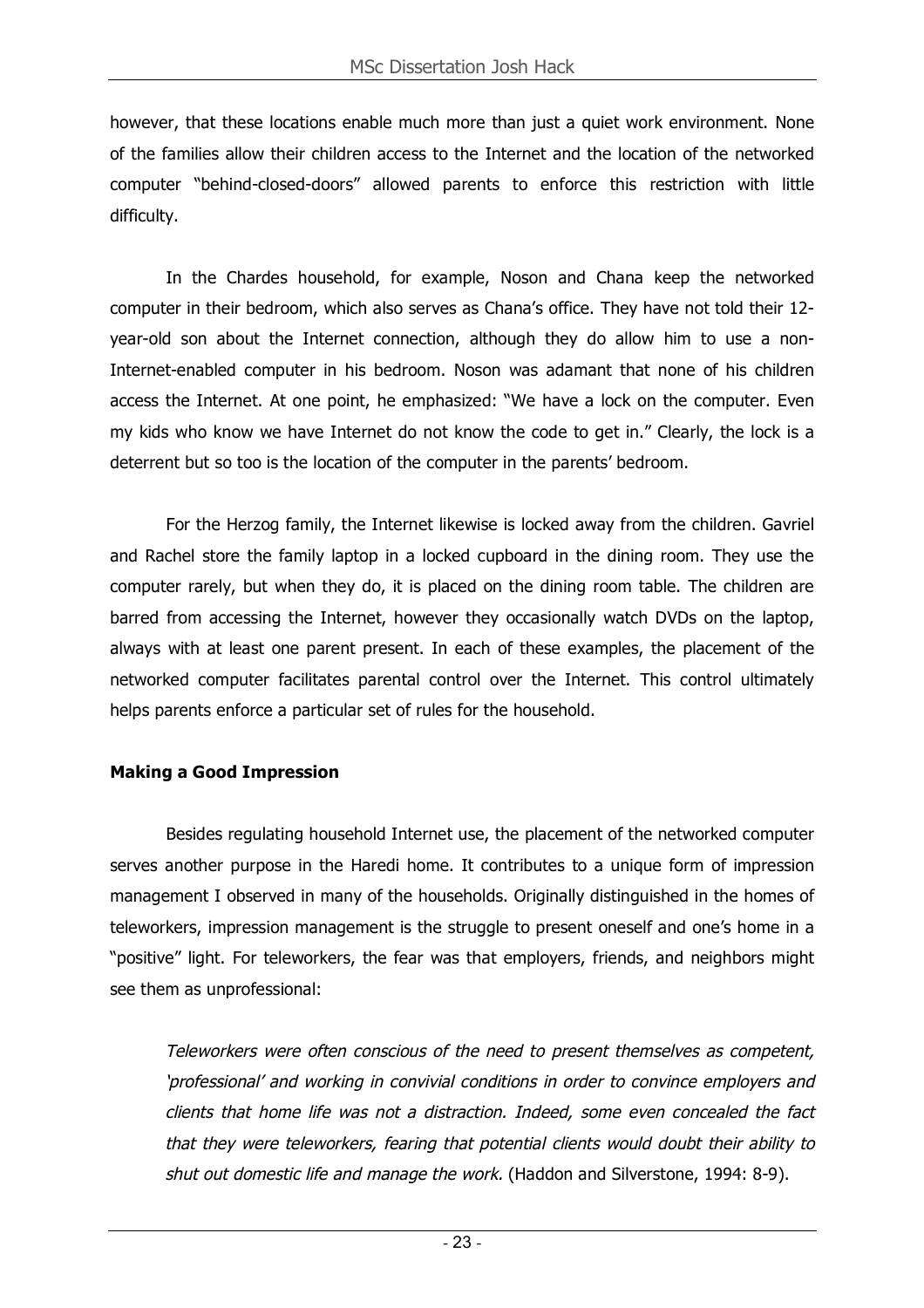The impression management of ultra-Orthodox homes is linked directly to the celebration of the Jewish Sabbath. From sundown on Friday until sundown on Saturday, observant Jews abstain from any secular activities. This is a sacred time when no "work" is permitted, including the use of electricity. On this occasion, many families open their homes to visitors who need a place to "observe" the day of rest. Many also follow the custom of hosting guests for Friday night dinner and the Saturday afternoon meal.

What all of this means is that at least once a week the ultra-Orthodox home is "open" to the Jewish community at large. Since there are some Haredi Jews who object to domestic Internet use, part of the impression management is aimed at downplaying or perhaps concealing the presence of a networked computer. This may explain why none of the computers were located in "public" spaces, such as the living room or kitchen—where much of the Sabbath is spent relaxing with friends and family. This might also explain why two of the families (the Leiders and the Posners) each had an old computer stored in the living room, hidden from plain sight. On a more spiritual level, the impression management aims at blocking out secular distractions. A computer is a reminder not only of work but also of the secular world in general. Keeping the computer out of sight perhaps helps the family to focus on what is supposed to be a very holy day.

## **Accounting for Internet Use**

When asked about their use of the Internet, most respondents gave accounts largely consistent with their work-related rationales for originally acquiring Internet access. Yankel's response, "It's all for work purposes" is indicative of these accounts. Even the one household that did not obtain Internet specifically for work, the Leider family, described their Internet use as predominantly utilitarian. Other than work, the respondents claimed to go online primarily to communicate with friends and family, using email and Internet telephony services such as *Skype*. On occasion, this communication overlapped with work, as some coworkers were also friends.

These accounts of Internet use reflect the ultra-Orthodox desire to live outside of mainstream culture. The respondents acknowledged the nearly limitless nature of cyberspace yet presented their own use as intentionally limited. For them, the Internet was meant for engaging with work, friends, and family. It was an extension of everyday life rather than an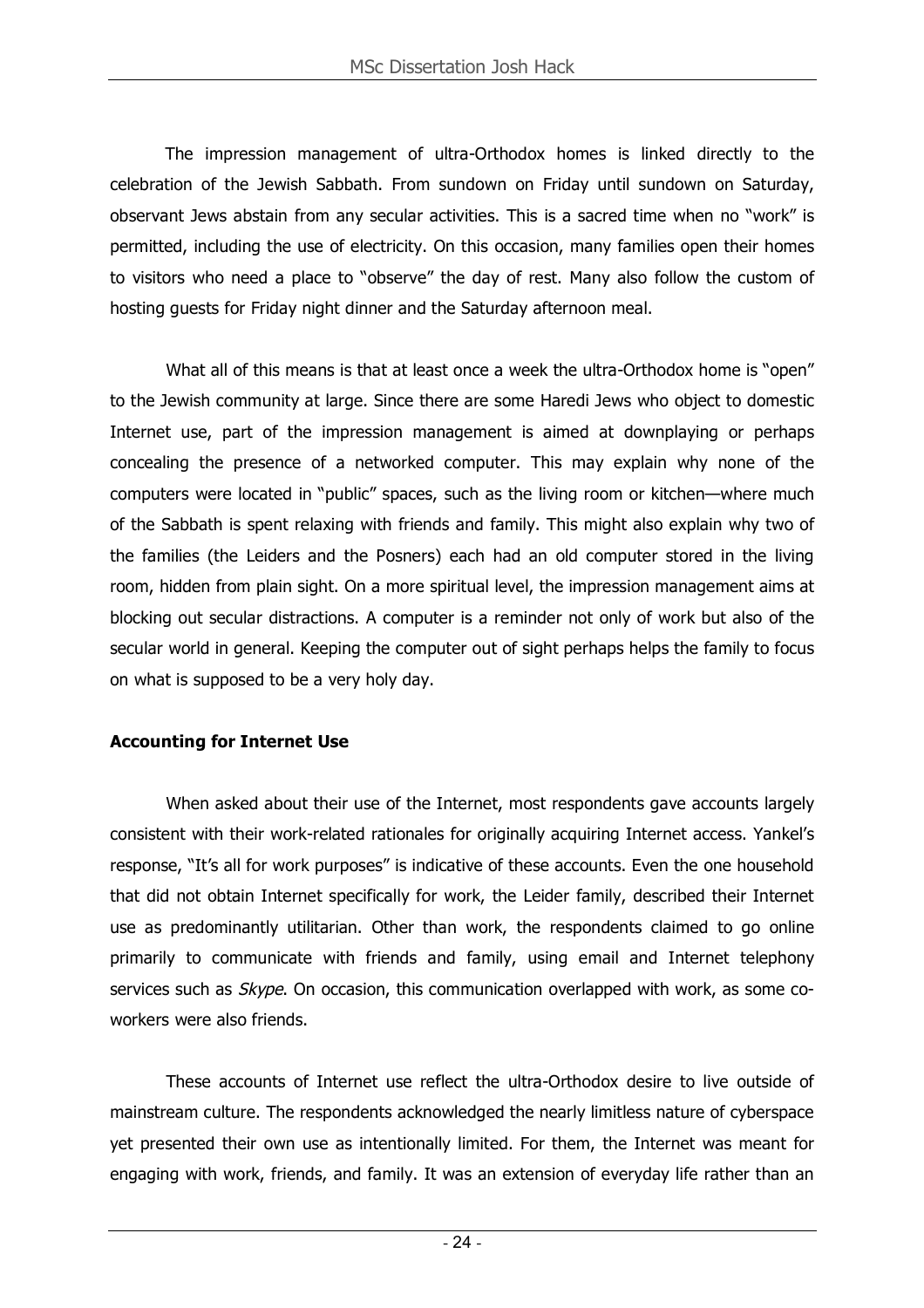opportunity to seek out new worlds and new experiences. By their accounts, they were users rather than *consumers*. The question arises: How do these accounts measure up to everyday reality?

Not unlike the findings in *Media, Home, and Family* (2004), there were some gaps between household accounts of the Internet and actual online practices. These gaps, however, were not a result of inconsistencies between parental rules and daily practices. All of the families claimed that their children were not allowed to use the Internet. Although there was limited time for observation, it did not appear that this rule was broken. In fact, the children in several households seemed unaware that Internet access was even available. The inconsistencies emerged in the respondents' descriptions of their own Internet use. Many of them described Internet habits that were contrary to the utilitarian accounts originally given. For example, Gavriel admitted that he sometimes watches online clips of football matches and Avrom admitted to reading the Drudge Report website, although he claimed to avoid secular news media. The contradictions were not major but they may suggest larger inconsistencies that did not emerge in the interviews.

It is important, though, to put these inconsistencies in the larger context of household media consumption. None of the families interviewed for this study owned a television, as is typical practice for the ultra-Orthodox. This decision coincides with the belief that Haredi Jews should steer clear of mainstream (secular) culture. However, many of the respondents described media practices that were contrary to this belief. Noson and Chana, for example, mentioned that when the family goes on vacation and stays in a hotel, the children are allowed to watch some television such as the Animal Planet channel. Gavriel and Rachel, on the other hand, admit that even within the home they occasionally let their children watch family-oriented films such as Mary Poppins (using the DVD player on the laptop computer). Avrom confessed that he allows himself to watch movies during long airline flights.<sup>11</sup> Based on these admissions, it is clear that the Internet was not the catalyst for contradictory media accounts. There were inconsistencies with other media technologies long before the Internet ever entered the home.

<sup>11</sup> He had most recently viewed *Borat*.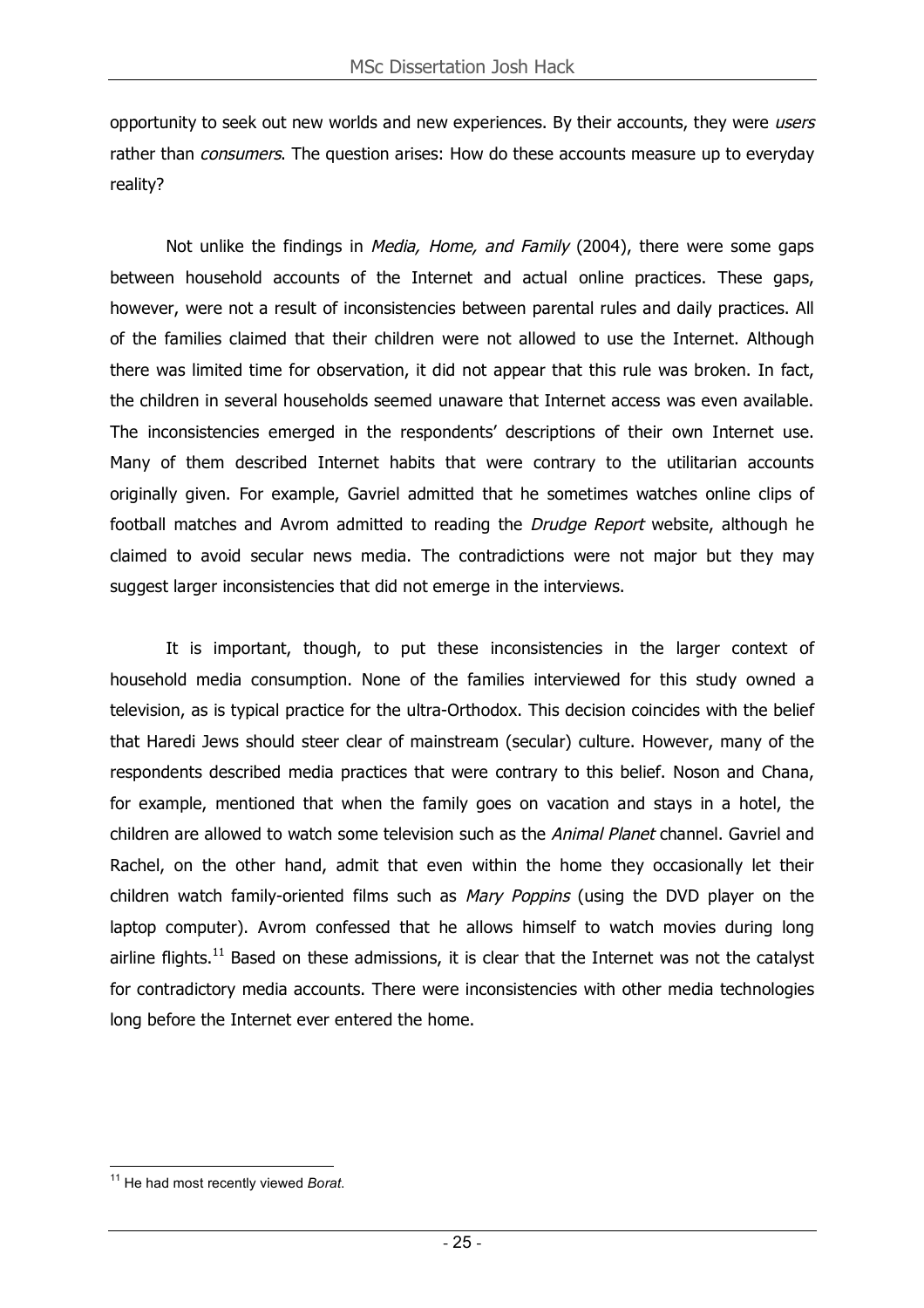## **Teaching Values**

Apart from restricting the Internet use of their children, many of the respondents talked about combating secular influences with Jewish values. For these parents, it was not enough simply to prohibit their children from accessing the Internet. As Noson explained, Jewish education was also needed to prepare children to face the realities of the modern world:

Noson: The cat's out of the bag. With cell phones that now have access to the Internet, the cat is really out of the bag. On one hand, we have to try to set up as many systems as we can to try to keep the insulation there. But on the other hand, we also have to give our children <sup>a</sup> set of values and joy in Judaism and <sup>a</sup> sense of what is holy, so that these things don't have as powerful a pull. They have a pull, because there's always some curiosity. But hopefully, we're going to give them enough love and spirituality that they'll feel comfortable within the system, and they're not going to be looking for other things.

Many of the other respondents were also quite pragmatic about the implications of new media and technologies. Like Noson, they recognized that it was impossible to shield their children completely from the influences of mainstream culture. It was better to acknowledge the inevitable influence and give children the education to deal with secular temptations. For Yankel, a significant part of this education was teaching his children to fear God:

Yankel: Number one, keep them away from negative things, which is not easy. Number two, I think that's more important, especially in today's day and age, is to add positive fear of God. In other words, to really teach the children that God is looking upon us every moment of the day. There's no place that you could go and you're running away from God. God is always with you.

Yankel later admitted that it was this fear of God that helped him to avoid misuse of the Internet, "The fact that I'm a Jew and I know that Hashem<sup>12</sup> is watching above every moment what I do…this makes sure that I only use the Internet for the right things." This is the kind of "everyday" religious belief that plays a key role in how the Internet is integrated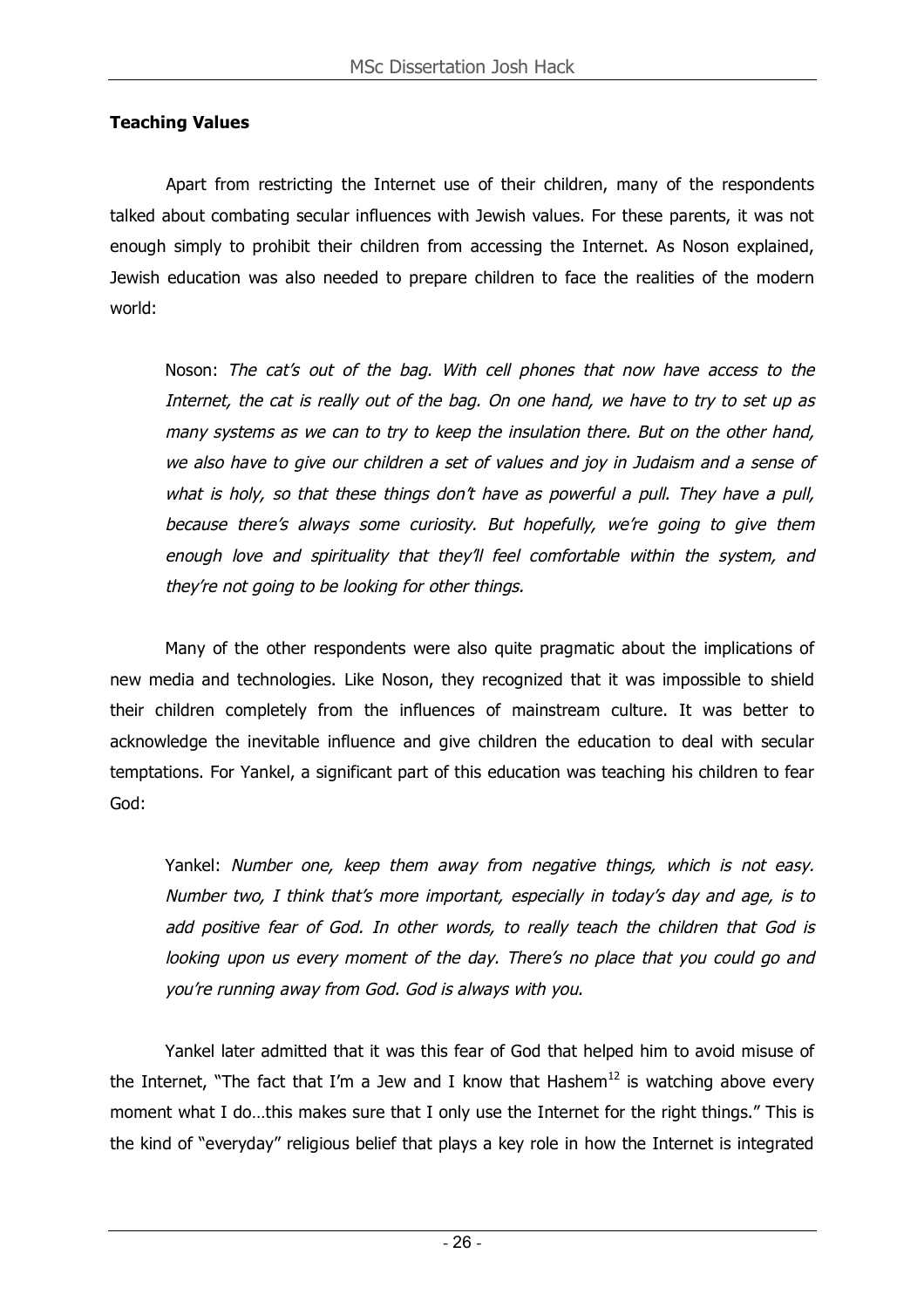into daily life. These beliefs and values form a framework that guides everyday actions and shapes the domestication of the Internet and other ICTs.

#### **Domestication: A Summary**

The ultra-Orthodox families involved in this study were largely successful at integrating the Internet into the moral economies of their households. Part of this success comes from their utilitarian approach to cyberspace. The Internet is seen as a work-related necessity, not a source of entertainment. Another significant factor is where these families choose to keep their networked computers. The locations chosen are part of a larger strategy for regulating Internet use while also downplaying its presence in the home. The local Haredi community also plays a crucial role in this process of integration. Many families take comfort in the knowledge that others in the community are also online. Another source of comfort are the Jewish values and education these parents pass along to their children. Even as they seek to restrict access to the Internet, these families recognize that technology is constantly evolving and that absolute isolation from secular culture is no longer possible, if it ever was. This pragmatism helps them to accept the presence of the Internet in their homes while at the same time reminding them to be vigilant for the sake of their children, and themselves.

<sup>&</sup>lt;sup>12</sup> One of the Hebrew names for God, Hashem literally means "The Name."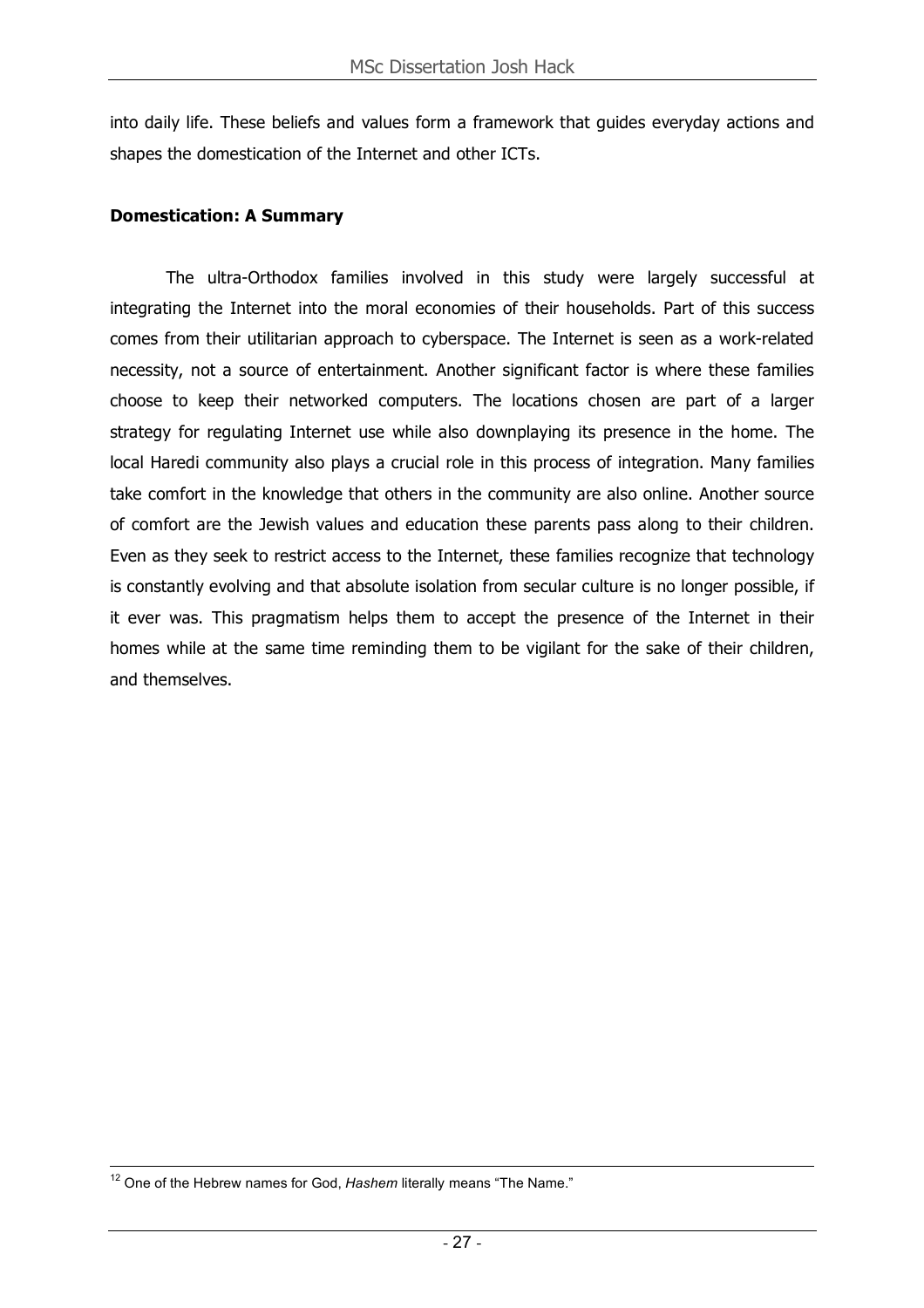#### **CHAPTER 5: CONCLUSION**

We return now to the two questions that inspired this research: What role do religious beliefs and practices play in the adoption (and non-adoption) of new technologies? Can such <sup>a</sup> thing as "religious domestication" be observed and studied? The results of this study clearly demonstrate the role of religion in the adoption and use of new technologies. The belief that Haredi Jews should live outside of mainstream culture provides the basis by which ultra-Orthodox families domesticate the Internet. As the research findings illustrate, the influence of religion can be seen in nearly every phase and dimension of domestication. The phenomenon of religious domestication, however, is not limited to the beliefs and practices of the Haredi household. The findings also point to the influence of family and friends in the Haredi community. This underscores the importance of examining domestication strategies acquired outside of the home, especially for those families who belong to close-knit communities.

We have identified the influence of religion on domestic Internet use, but what about the influence of domestic Internet use on religion? Although the Haredi families in this study did not look online for religious inspiration, they did use the Internet to correspond with fellow Jews and to carry out community-related work. The fact that none of the families consulted a rabbi about the Internet suggests a conflict with religious authority, but does not signify a breakdown of traditional religion. The findings revealed that there have always been some inconsistencies in these families when it comes to following the "rules" for media consumption. The presence of the Internet also reminded parents that they needed to emphasize certain Jewish values for their children, to better prepare them for the increasingly unavoidable distractions of the secular world.

Although this study has focused on households with access to the Internet, subsequent research might examine those ultra-Orthodox families who have chosen not to adopt the seemingly ubiquitous ICT. The Haredi community as a whole merits more in-depth investigation, especially in light of its rapidly growing population. Further studies might also look at the domestication of the Internet by families from other conservative religious backgrounds, such as Evangelical Christians or Fundamentalist Muslims. The domestication approach in general, with its focus on what ICTs mean to those who use them, can offer tremendous insight into the followers of traditionalist religions. Studying the domestication of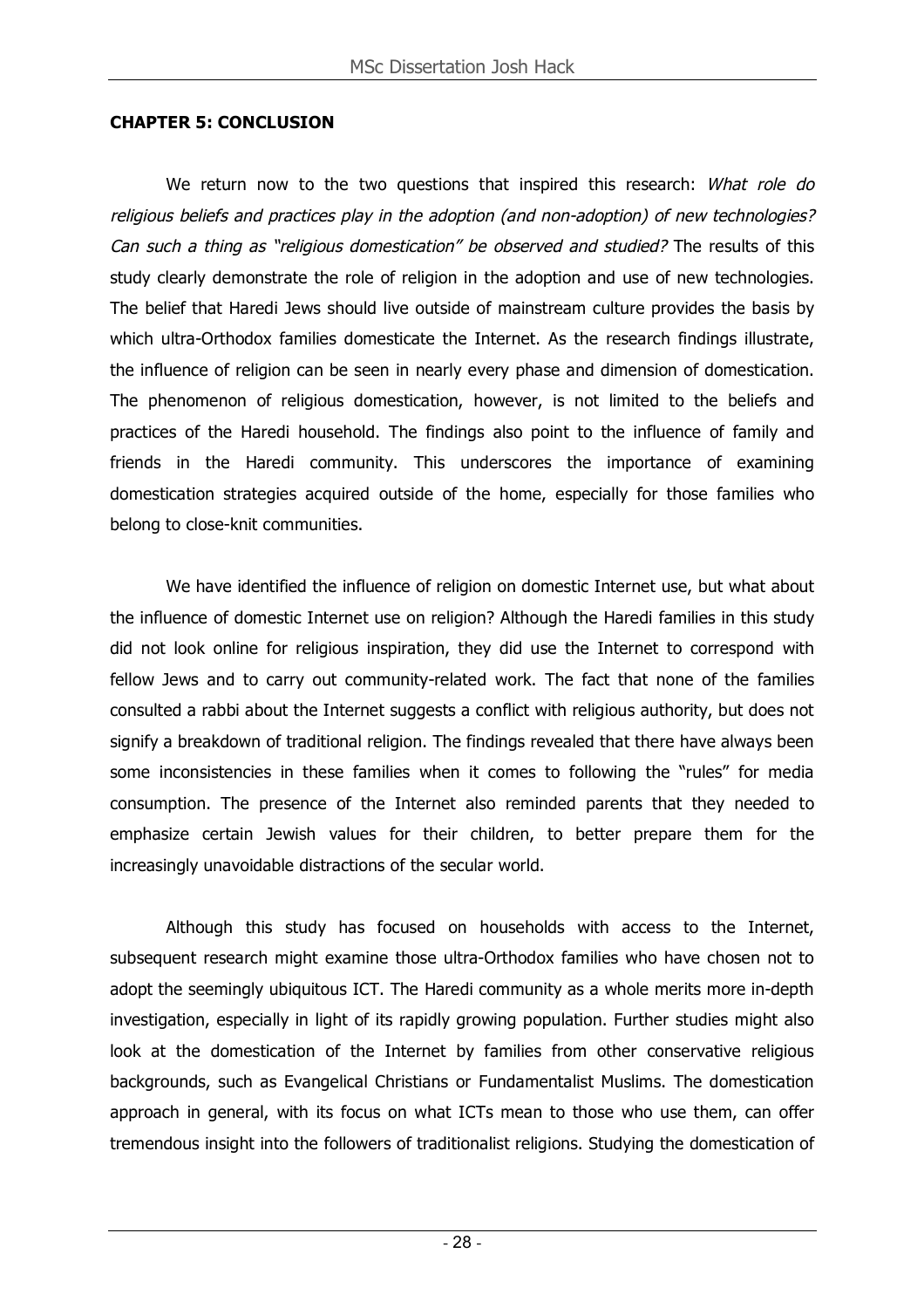media technologies such as television and the Internet can reveal how religious families see the world, and themselves.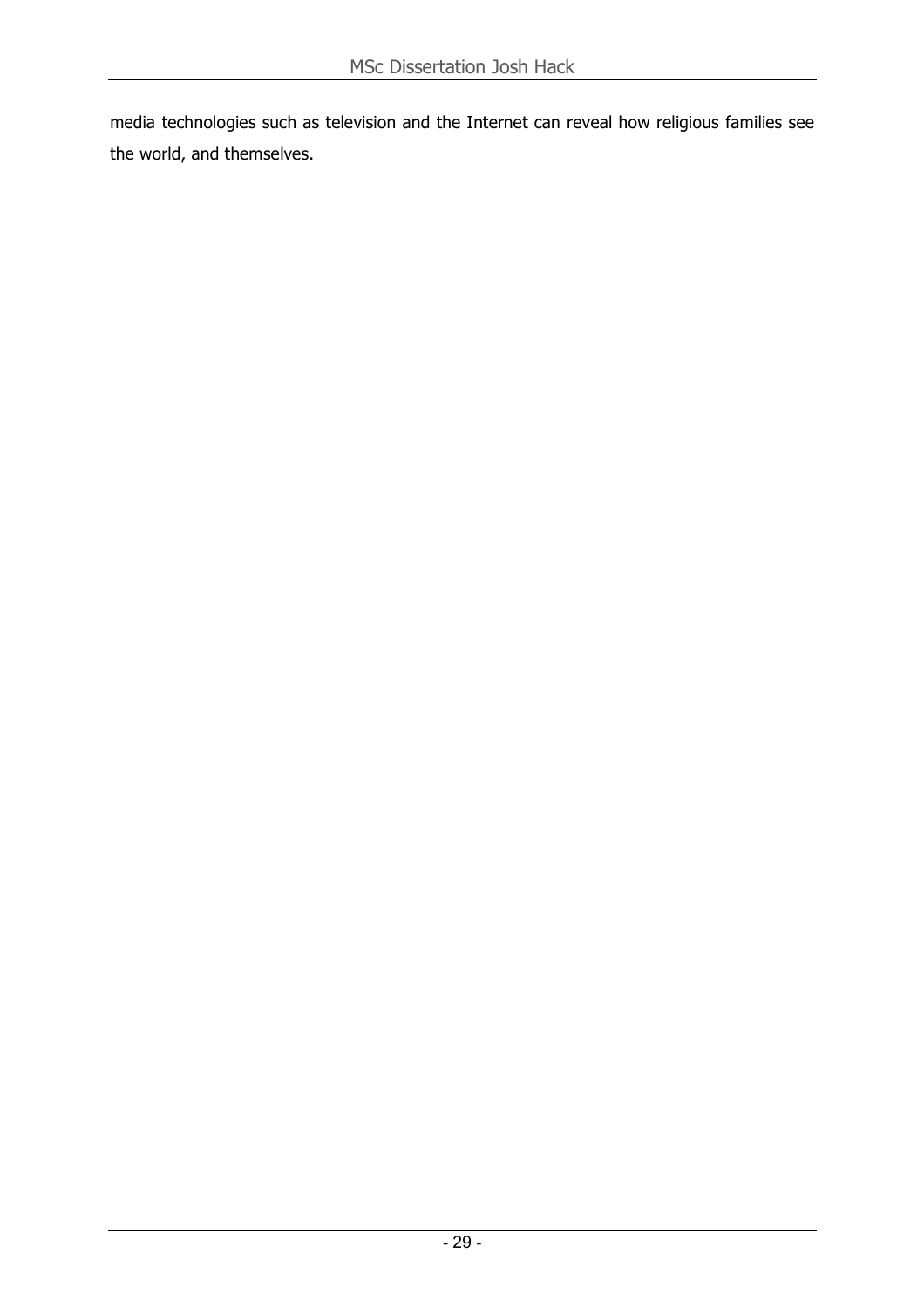## **References:**

- Alters, D. F. (2004). "At the Heart of the Culture: The Hartmans and the Roelofs" in S. M. Hoover, L. S. Clark, and D. F. Alters Media, Home, and Family, pp. 103-129, New York: Routledge.
- Alters, D. F. and Clark, L. S. (2004). "Introduction" in S. M. Hoover, L. S. Clark, and D. F. Alters Media, Home, and Family, pp. 3-17, New York: Routledge.
- Ammerman, N. T. (1997). "Religious Choice and Religious Vitality: The Market and Beyond" in R. Stark (ed) Rational Choice Theory and Religion: Summary and Assessment, pp. 119-132, London: Routledge.
- Ammerman, N. T. (ed) (2007). Everyday Religion: Observing Modern Religious Lives. Oxford: Oxford University Press.
- Bakardjieva, M. (2005). Internet Society: The Internet in Everyday Life. London: Routledge.
- Bakardjieva, M. (2006). "Domestication Running Wild. From the Moral Economy of the Household to the Mores of Culture" in T. Berker, M. Hartmann, Y. Punie and K. Ward (eds) Domestication of Media and Technologies, pp. 62–79, Maidenhead: Open University Press.
- Barzilai-Nahon, K. and Barzilai, G. (2005). "Cultured Technology: The Internet and Religious Fundamentalism." The Information Society, 21, pp. 25–40.
- Bauer, M. W. and Gaskell, G. (2000). "Quality, Quantity and Knowledge Interests: Avoiding Confusions" in M. W. Bauer and G. Gaskell (eds) Qualitative Researching with Text, Image and Sound: A Practical Handbook for Social Research, pp. 3-18. London: Sage.
- Berker, T., Hartmann, M., Punie Y., and Ward, K. (eds) (2006). Domestication of Media and Technologies. Maidenhead: Open University Press.
- Clark, L. S. (2004). "Being Distinctive in a Mediated Environment: The Ahmeds and the Paytons" in S. M. Hoover, L. S. Clark, and D. F. Alters Media, Home, and Family, pp. 79-101, New York: Routledge.
- Cummings, J. N. and Kraut, R. (2002). "Domesticating Computers and the Internet." The Information Society 18, pp. 221-231.
- Diamond, E. (2000). And I Will Dwell in Their Midst: Orthodox Jews in Suburbia. Chapel Hill: The University of North Carolina Press.
- Durkheim, E. (1915). The Elementary Forms of the Religious Life. London: Allen and Unwin.
- Efron, N. J. (2003). Real Jews: Secular versus ultra-Orthodox and the Struggle for Jewish Identity in Israel. New York: BasicBooks.
- Eisenberg, R. (1995). Boychiks in the Hood: Travels in the Hasidic Underground. San Francisco: HarperSanFrancisco.
- Finke, R. and Stark, R. (1988). "Religious Economies and Sacred Canopies: Religious Mobilization in American Cities, 1906." American Sociological Review, 53:1, pp. 41-49.
- Freundel, B. (2004). Contemporary Orthodox Judaism's Response to Modernity. New Jersey: KTAV Publishing House.
- Gartner, L. P. (2001). History of the Jews in Modern Times. New York: Oxford University Press.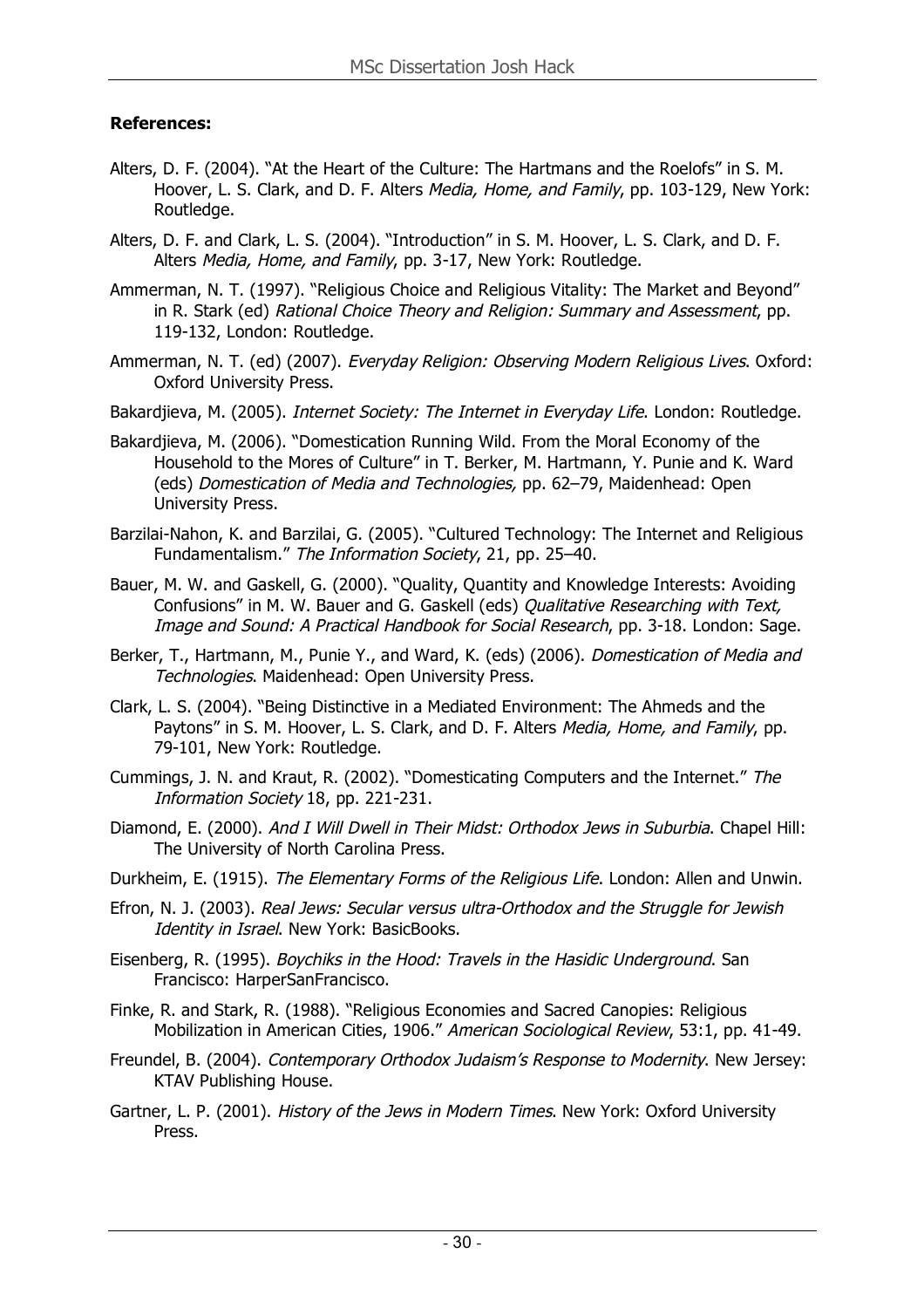- Gaskell, G. (2000). "Individual and Group Interviewing" in M. W. Bauer and G. Gaskell (eds) Qualitative Researching with Text, Image and Sound: A Practical Handbook for Social Research, pp. 38-56. London: Sage.
- Habib, L. (2003). "Domestication of e-learning technologies: A preliminary conceptual framework" in Proceedings of the NOKOBIT 2003 conference, Oslo, November 24-26. Available online at http://home.hio.no/~laurence/NOKOBIT2003.doc
- Haddon, L. (1992). "Explaining ICT Consumption: The Case of the Home Computer" in R. Silverstone and E. Hirsch (eds) Consuming Technologies: Media and Information: Media and Information in Domestic Spaces, pp. 82-96. London: Routledge.
- Haddon, L. (2004). Information and Communication Technologies in Everyday Life: A Concise Introduction and Research Guide. Oxford: Berg.
- Haddon, L. (2006a). "Empirical Studies Using the Domestication Framework" in T. Berker, M. Hartmann, Y. Punie and K. Ward (eds) Domestication of Media and Technologies, pp. 103-122. Maidenhead: Open University Press.
- Haddon, L. (2006b). "The Contribution of Domestication Research to In-Home Computing and Media Consumption." The Information Society, 22, pp. 195-203.
- Haddon, L. and Silverstone, R. (1994). "The Careers of Information and Communication Technologies in the Home" in K. Bjerg and K. Borreby (eds.) Proceedings of the International Working Conference on Home Oriented Informatics, Telematics and Automation, Copenhagen, 27th Jun- 1st July.
- Harrison, L. (2000, January 11). "The Net is a deadly poison say rabbis." The Register. Retrieved 16 May 2007 from http://www.theregister.co.uk/2000/01/11/the\_net\_is\_a\_deadly.
- Hartmann, M. (2006). "The triple articulation of ICTs. Media as technological objects, symbolic environments and individual texts" in T. Berker, M. Hartmann, Y. Punie, and K. Ward (eds) Domestication of Media and Technologies, pp. 80-102, Maidenhead: Open University Press.
- Heilman, S. (1992). *Defenders of the Faith: Inside ultra-Orthodox Jewry*. New York: Schocken Books.
- Hirsch, E. (1992). "The long term and short term of domestic consumption: an ethnographic case study" in R. Silverstone and E. Hirsch (eds) Consuming Technologies: Media and Information in Domestic Spaces, pp. 208-226. London: Routledge.
- Hoover, S. M. (1988). Mass Media Religion: The Social Sources of the Electronic Church. Newbury Park, CA: Sage Publications.
- Hoover, S. M. (1997). "Media and the Construction of the Religious Public Sphere" in S. M. Hoover and K. Lundby (eds) Rethinking Media, Religion, and Culture, pp. 283-297. Thousand Oaks, CA: Sage Publications.
- Hoover, S. M. (2006). Religion in the Media Age. New York: Routledge.
- Hoover, S. M., Clark, L. S. and Alters, D. F. (2004). *Media, Home, and Family*. New York: Routledge.
- Horsfield, P. G. (1984). Religious Television: The American Experience. White Plains, NY: Longman.
- Hunt, S. (2005). Religion and Everyday Life. London: Routledge.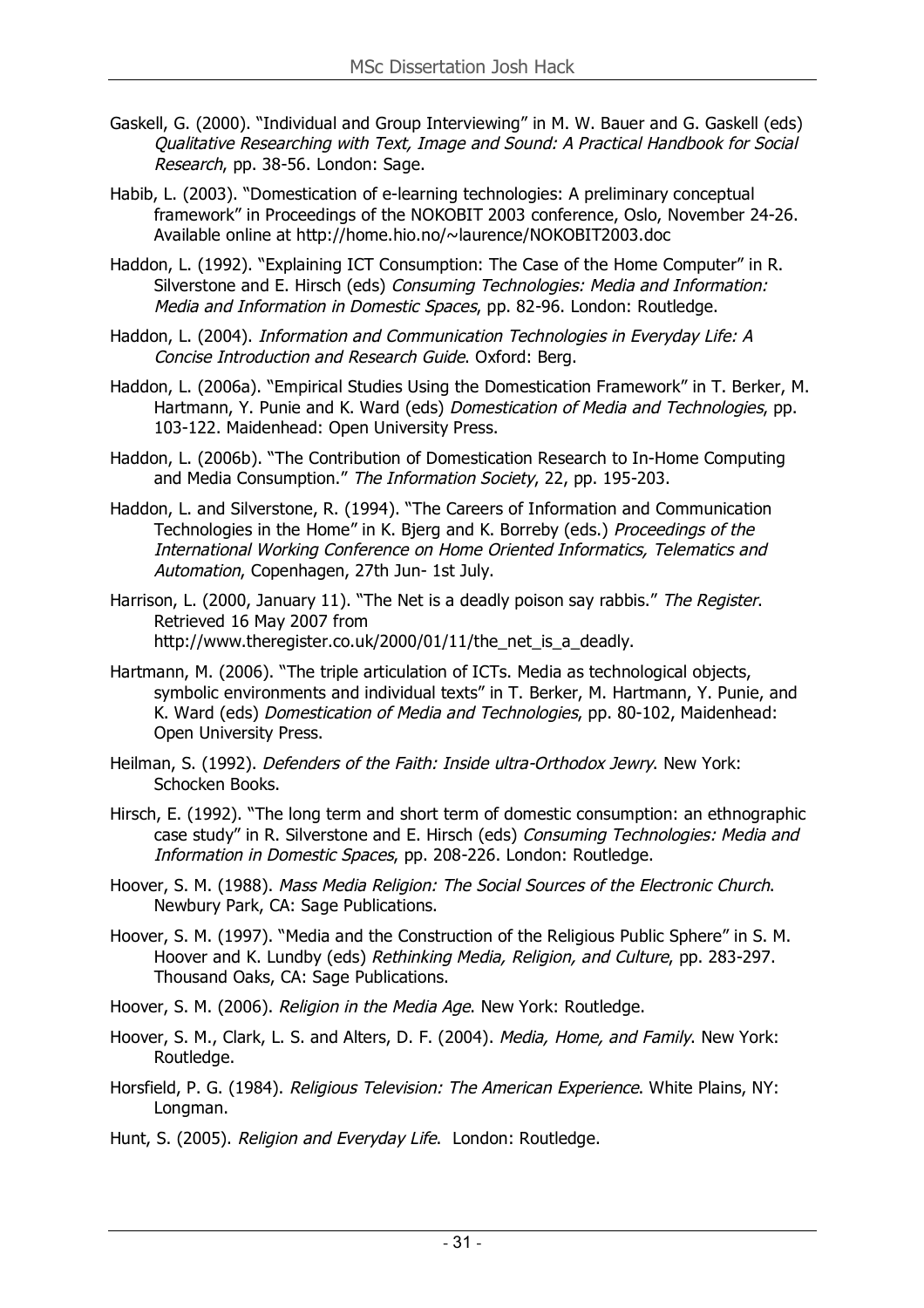- Kertzer, M. N. and Hoffman, L. A. (1993). What is a Jew? A Guide to the Beliefs, Traditions, and Practices of Judaism that Answers Questions for both Jew and Non-Jew. New York: Touchstone.
- Lally, E. (2002). At Home with Computers. New York: Berg Publishers.
- Ling, R. (2001). "The diffusion of mobile telephony among Norwegian teens: a report from after the revolution." Paper presented at ICUST 2001, Paris, France. June 12-14. Available online at http://www.richardling.com/papers/2001\_Report\_from\_after\_the\_revolution.pdf
	-
- Lövheim, M. (2007). "Virtually Boundless?: Youth Negotiating Tradition in Cyberspace" in N. T. Ammerman (ed) Everyday Religion: Observing Modern Religious Lives, pp. 83-100. Oxford: Oxford University Press.
- Lyotard, J. (1984). The Postmodern Condition. Manchester: Manchester University Press.
- Machlis, A. (2000). "Can Israeli rabbis enforce their ban against the Internet?" Jewish Bulletin of Northern California. 21 January. Retrieved 16 May 2007 from http://www.jewishsf.com/bk000121/iinternetban.shtml.
- Macintyre, D. (2007, June 16). "Rise of the ultra-orthodox in Israel." The New Zealand Herald. Retrieved 29 June 2007 from http://www.nzherald.co.nz/category/story.cfm?c\_id=301&objectid=10446048&pnum=  $\mathbf{0}$ .
- Marx, K and Engels, F. (1957). On Religion. Moscow: Progress Publishers.
- Mills, C. W. (1959). The Sociological Imagination. Oxford: Oxford University Press.
- Morley, D. (2006). "What's 'home' got to do with it? Contradictory dynamics in the domestication of technology and the dislocation of domesticity" in T. Berker, M. Hartmann, Y. Punie, and K. Ward (eds) Domestication of Media and Technologies, pp. 22-39, Maidenhead: Open University Press.
- Norris, P. and Inglehart, R. (2004). Sacred and Secular: Religion and Politics Worldwide. Cambridge: Cambridge University Press.
- Paul, J. (2007, August 1). "Three of four Jewish births in UK are haredi." The Jerusalem Post. Retrieved 1 August 2007 from http://www.jpost.com/servlet/Satellite?cid=1185893 692739&pagename=JPost/JPArticle/Printer.
- Peck, J. (1993). The Gods of Televangelism: The Crisis of Meaning and the Appeal of Religious Television. Cresskill, NJ: Hampton Press.
- Pierson, J. (2006). "Domestication at Work in Small Businesses" in T. Berker, M. Hartmann, Y. Punie and K. Ward (eds) Domestication of Media and Technologies, pp. 205-26. Maidenhead: Open University Press.
- Portnoy, E. (2004). "Haredim and the internet." Retrieved 16 May 2007 from MODIYA Project: Jews/Media/Religion website: http://modiya.nyu.edu/handle/1964/265.
- Rogers, E. M. (1995). *Diffusion of Innovations*, 4th edition. New York: Free Press.
- Roof, W. C. (1999). Spiritual Marketplace: Baby Boomers and the Remaking of American Religion. Princeton, NJ: Princeton University Press.
- Silverstone, R. (1994). Television and everyday life. London: Routledge.
- Silverstone, R. (2006). "Domesticating Domestication. Reflections on the Life of a Concept" in T. Berker, M. Hartmann, Y. Punie and K. Ward (eds) Domestication of Media and Technologies, pp. 229-48. Maidenhead: Open University Press.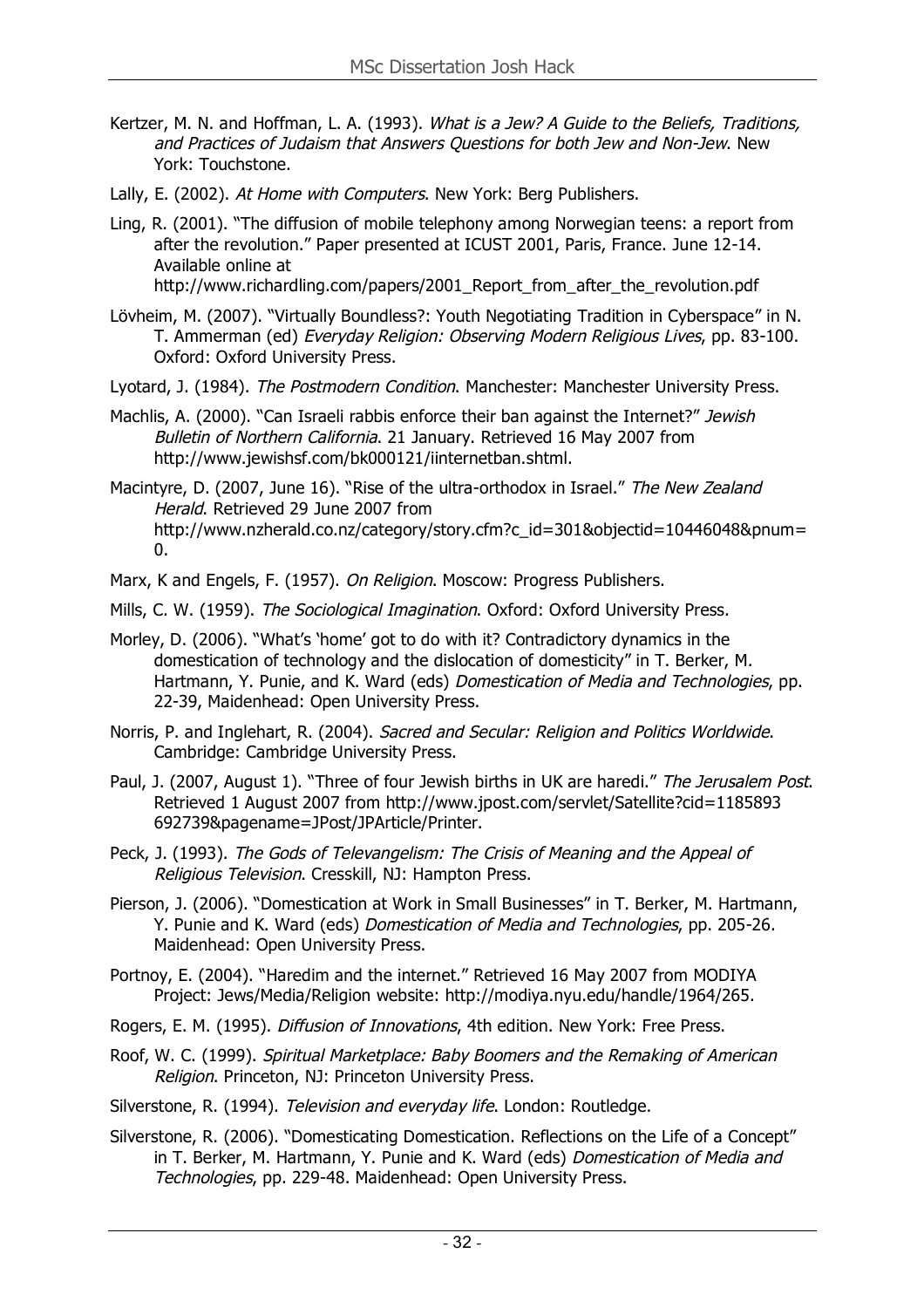- Silverstone, R. ed. (2005) Media, Technology and Everyday Life in Europe: From Information to Communication. Aldershot: Ashgate.
- Silverstone, R., Hirsch, E., and Morley, D. (1992). "Information and Communication Technologies and the Moral Economy of the Household" in R. Silverstone and E. Hirsch (eds) Consuming Technologies: Media and Information in Domestic Spaces, pp.115-31. London: Routledge.
- Stark, R. and Bainbridge, W. S. (1985). The Future of Religion: Secularization, Revival and Cult Formation. Berkeley, CA: University of California Press.
- Viorst, M. (2002). What Shall I Do With This People? Jews and the Fractious Politics of Judaism. New York: The Free Press.
- Ward, K. (2005). "Internet Consumption in Ireland Towards a 'Connected' Domestic Life" in R. Silverstone (ed) Media, Technology, and Everyday Life in Europe: From Information to Communication, pp. 107-123. Aldershot: Ashgate.
- Weber, M. (1919). "Science as a Vocation" in H. H. Gerth and C.W. Mills (eds) From Max Weber: Essays in Sociology. New York: Oxford University Press.
- Weber, M. (1930). The Protestant Ethic and the Spirit of Capitalism. London: Allen and Unwin.
- Wertheimer, J. (1993). A People Divided: Judaism in Contemporary America. New York: BasicBooks.
- Zaleski, J. (1997). The Soul of Cyberspace: How New Technology Is Changing Our Spiritual Lives. San Francisco: HarperSanFrancisco.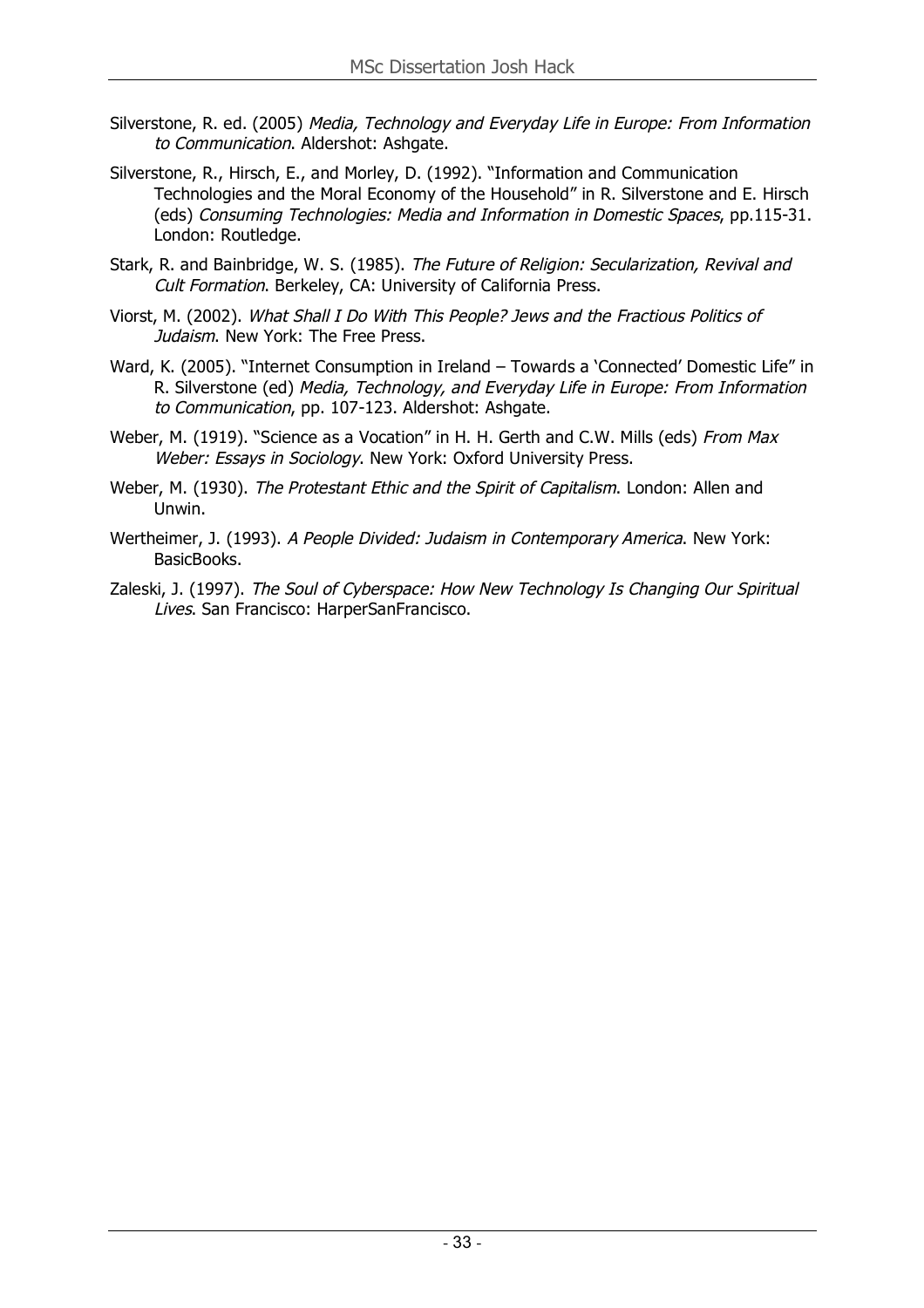## **APPENDIX A: Interview Topic Guide**

## **Background**

Talk a little about the media and technology (TV, comp, etc) you have in your home. How did you make the decision what to buy and what not to buy?

For this interview, we're going to focus mainly on the home computer and Internet.

## **1. Purchase**

When did you decide to purchase a computer? When did you decide to get Internet? How did you make this decision? Did you have any concerns? Did you consult anyone? Did you use a computer much before?

## **2. Placement**

Where do you keep the computer in your house? How did you decide where to put it? Did you discuss where to place it before the purchase?

## **3. Usage**

What is the role of the computer/Internet in your life? What do you use the Internet for? When do you use it? Who do you email? Other members of the community? How does your Judaism influence your Internet use? How does your Internet use influence your Judaism? Has your use changed at all over time? Does your computer/Internet use differ between home and outside? Who else in the family uses the computer? Do you use monitor your children on the computer? Are there rules for computer/Internet use?

## **4. Talk**

Do all of your friends and family know you have a computer/Internet access? Do you recommend computer/Internet to other people? What do you tell people who are looking for advice about computer/Internet use? Who do you go to if you have a computer-related question? How do you think computers/Internet are viewed within the Orthodox community?

## **5. Concluding**

Is there anything else you would like to say on this topic?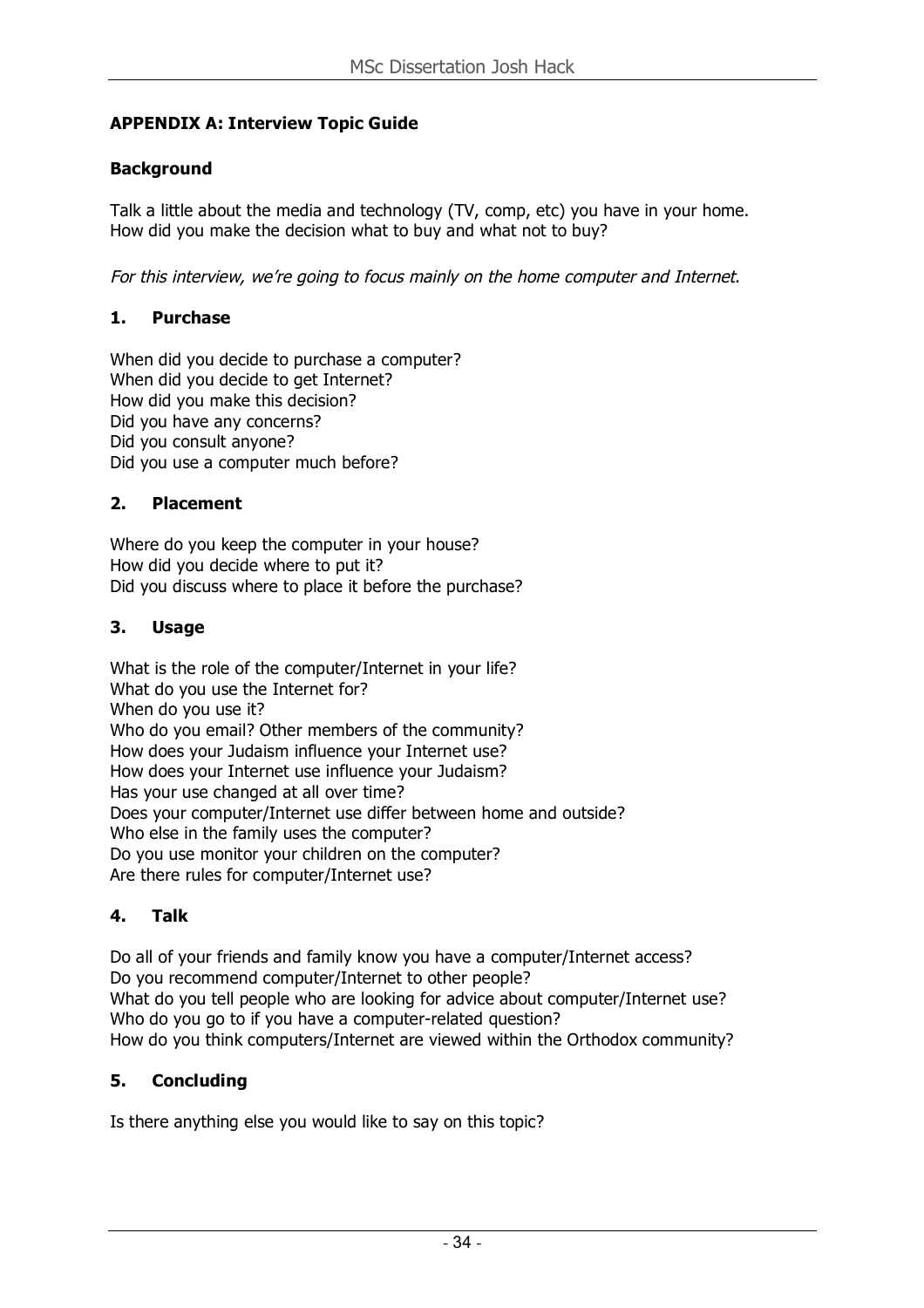#### **APPENDIX B: Interview Transcript**

Respondent: Avrom Leider Location: Leider Household, North London Date: June 26, 2007

Q: Can you talk a little about what media and technologies you have in your home?

A: We have Internet and… that's pretty much it. What other ones are there?

Q: Television?

A: No, we don't have a TV.

Q: Most ultra-Orthodox families don't have a television, right?

A: No, no.

Q: What about radio?

A: I listen to the radio although very rarely at home. I just do it when I have the chance in the car. Sometimes. But I do listen to the radio.

Q: Let's talk about television. Was it ever a consideration?

A: No. It was never a consideration. It was something which was always taboo. It was always something that we wouldn't have... pretty much since we were children. It's not that we've never seen any television, but it's not something that we would have.

Q: What's different about the computer and the Internet?

A: That's a good question. It's something, which, as you're aware of, there are many Haredi rabbis that forbid the Internet as well. I think that the Internet is more like walking down a street. When you walk down a street, there are many, many influences. Positive and negative. I think the Internet is very much like that. I would acknowledge that it's more dangerous, because you're walking down a street, which, you know, you could be walking in a red-light district type of thing. Basically the potential of the Internet is much greater. It's much more positive and much more negative than the television. And the positive sides of it are quite attractive. It's like you walk down the street and you have these little shops. What you go into... it's also very easily accessible. The difference is that you're doing it within the privacy of your own home. But if you went somewhere where nobody knew you as well. It's very similar to, whereas the television has preset programs, the Internet… that's the world. That said, again, the Internet has a much greater potential for evil, negative influences. And not just from a religious perspective, either. But the advantages of the Internet are very great. I use it to tremendous advantage.

Q: Like what?

A: Besides for email, obviously keeping in touch with people and much is keeping in touch but also addressing different issues. Community news, family news, and that type of thing.

Q: When did you decide to get a computer?

A: I can't remember the exact date. It must have been shortly after we discovered computers. Growing up, we had a computer quite early. We didn't always have one. Are you referring to the Internet or the computer?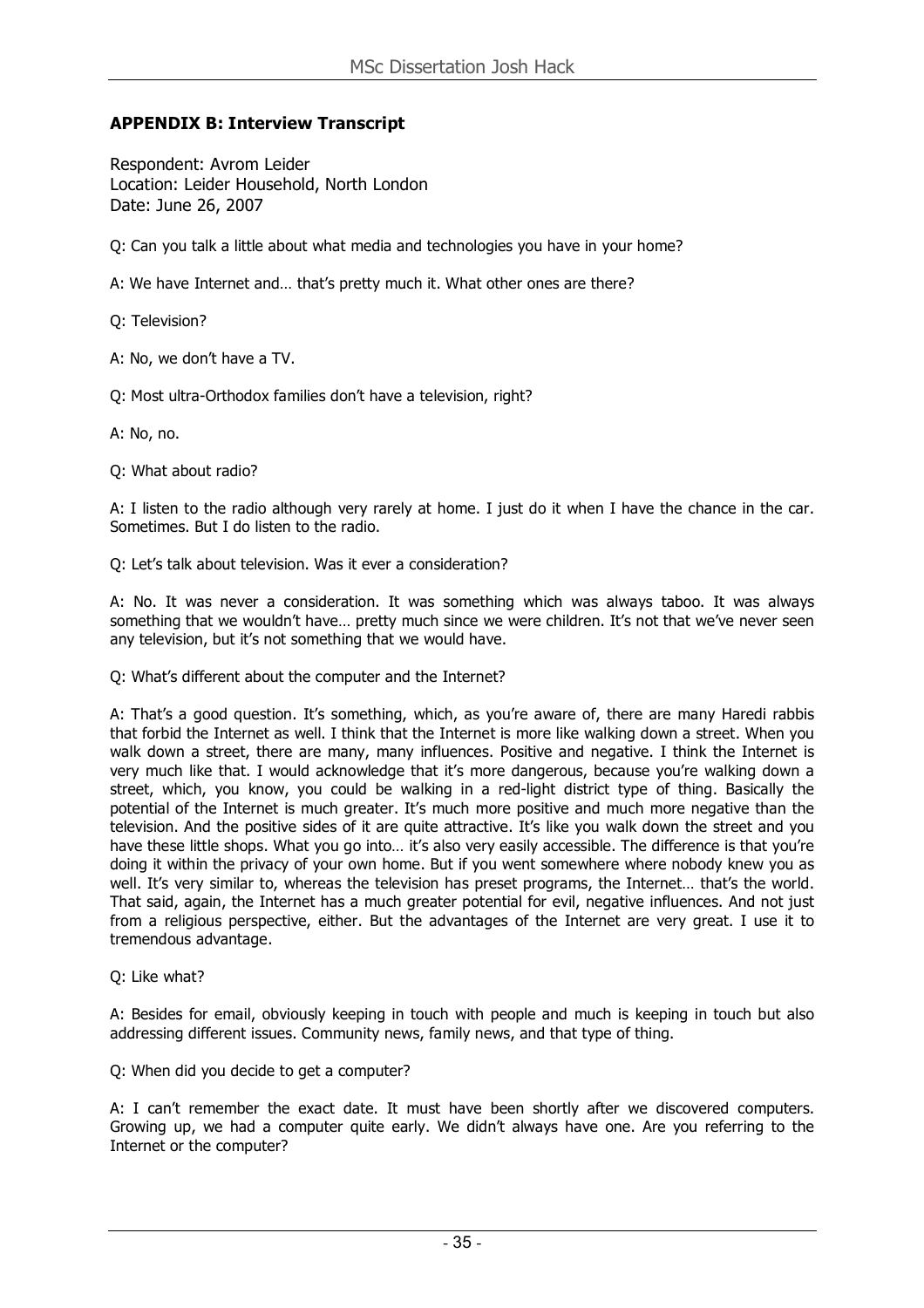Q: Both. I find it interesting because some ultra-Orthodox will have a computer in their home but not connected to the Internet, right?

A: Right. Because there's nothing wrong with a computer, per say. It's the Internet part that's… I mean, obviously you have things like computer games but… you can just not play them. Well, pretty much since the Internet, since the world-wide-web was invented or shortly after that, when we discovered it.

Q: Was there ever a consideration not to get the Internet?

A: There wasn't a serious consideration. The thought crossed my mind, but it was never really something that I seriously considered. I have friends that either considered it or decided against it but I don't know anybody within my circle that actually ended up not having it. I know those who certainly decided not to, and ended up having it.

Q: What was so attractive for you about the Internet?

A: Extreme accessibility, really. There's just so much you can do on the Internet.

About television, the Rebbe spoke about it, and was obviously heavily opposed to it. One of the things he said was in olden days, back in the day in Europe and even today, parents used to walk their children, they didn't walk them by a church so that they shouldn't have that influence. And nowadays you bring the church into the home. That was one of the things he said… That's an example he was giving of something that happens. He spoke about the very negative influences of it. So the Internet, one could argue, is that and worse. But I think another thing about the Internet is you actually have to go somewhere. That's why I say it's like walking down the street. Whereas in the television you turn it on, there's a program there. You switch channels, but when you turn it on, there's something there already.

Q: It's a more passive experience?

A: It's more passive but therefore automatically negative. There are very few things in television which would be called "neutral" religiously. The weather, nature channels, maybe.

- Q: Do you ever watch television on the computer?
- A: Sometimes. I sometimes watch news clips.

Q: What about films? I noticed earlier you seemed to know a lot about films.

A: Certain films. I watch them on the plane, usually [chuckles]. When I travel, if I know if anything interesting has come out… Recently, I haven't really bothered, or I'm just too tired.

Q: So you don't usually watch films in the home?

A: No. I have watched films in the past, but I don't usually watch films.

Q: When you do, is it then on the computer?

A: If we would watch films now, it would have to be on the computer. We don't have any other… We don't have a television screen.

- Q: But that doesn't happen too often?
- A: No, it doesn't really happen.

Q: Do you feel on a daily basis your Judaism influences how you use the computer? Or is it more unconscious?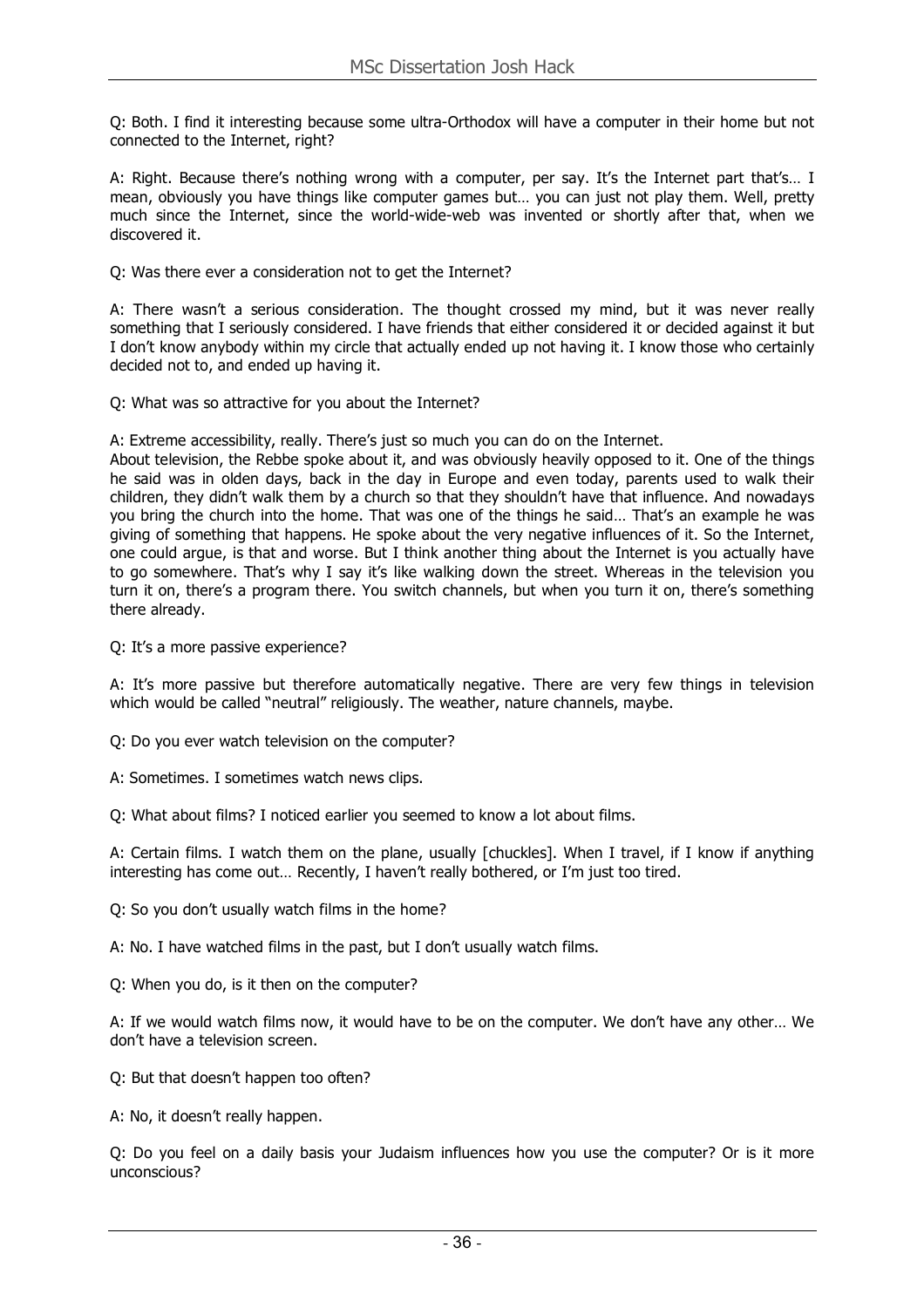A: It is a very big influence on how we use it. Then again, lots of things do become subconscious, or just part of what we do. So, do I feel the influence of Judaism, do I think about it every time I go shopping for food? Or every time I eat, am I thinking: Is this kosher? Or is it something that I know automatically that certain thing are kosher? You do it for so many years.

Q: Like kashrut, then, are there certain rules you set for yourself in term of Internet use?

A: There are obvious things that one does or does not use. Just like outside in the real world. Some of them are common sense. You don't have to be religious. And some of them are religious things.

Q: What are some examples of the religious things?

A: Well, some of those things that are common sense I do because of religion. Some of the things that are. The thing is, I do certain things for, let's say… I wouldn't read certain things because of religion. I wouldn't watch movies online. (Long pause) I'm not going to get into pornography and things like that because those are the things that are obvious… that are not religious. Well, they do have religious aspects for me. But they're things which I think that for someone who is not religious as well, it's a stupid thing to do. But that's the thing. So many things, I think, make sense. It's mainly what I would read and what I wouldn't. On the other hand, sometimes you do for research. You have to read certain things. I'm not entirely ignorant about other religions.

Q: You mentioned research, but are there other ways the Internet aids you in your Judaism?

A: It's tremend—It's not unlimited, but it's just hugely vast, the Internet. There is so much that one can access on the Internet. You name it. Studies, research into different projects, different topics. It's huge.

Q: Though, a lot of the content on the Internet is not the most accurate.

A: You have to take it with a grain of salt. If one comes across it on Wikipedia, one knows that it's a… suggestion. When I say research, it's also sites that have texts. You can buy these CDs which have texts, and you can get a lot of it online. They're also not entirely accurate. Apparently, there was a recent story. I don't know how accurate the story is, but about one of these programs. Somebody asked one of these rabbis in Israel how many times it says the word "Moshe" [Moses] in the Torah. And he gave a number which was two less than what one of these CDs had. This person had searched on the CD and the search had… he [the rabbi] said there are two times where it has the same letters but different vowels. I don't know how accurate the story is. I'm sure some of these programs read it with vowels not just with letters. I just saw this story. I don't know if it's true. It sounds like one of these apocryphal stories.

Q: Then again, that sounds like the type of thing that does happen a lot online.

A: That's right. So one has to take it with a grain of salt. Especially Wikipedia, which I do enjoy. But there's always the fact that it's not necessarily… But then again, you read books and there's lots of nonsense in books. And I'm talking about books that are reputable books.

Q: How much do you use the Internet to communicate with people in your community?

A: A lot. A tremendous amount. Be it Facebook, regular email, websites.

Q: Is it mainly to communicate with people you see on a semi-regular basis? Or is there a lot of longdistance communication?

A: A lot of long distance communication but not all of it is long term, sustained. People email me from lots of different places.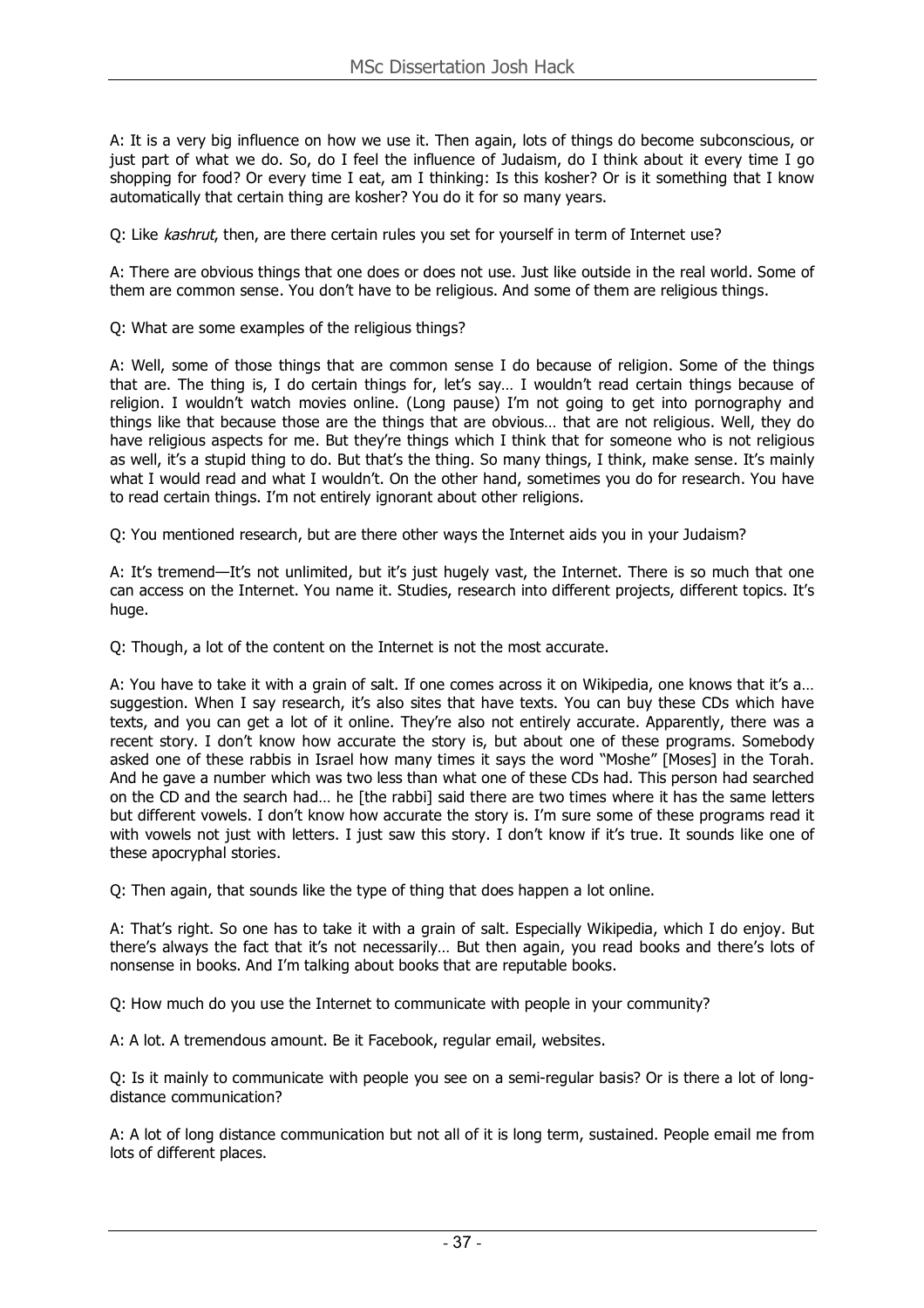Q: Is it safe to say that a lot of people in your community use the Internet?

A: Most rabbis that I know of use the Internet. Even older people that I know… My father is older and he uses the Internet.

Q: Wow.

A: You said you were looking for someone else. I was going to see if he could do it. He's online. And he has been since the early days. That's how  $-$  I was at home then and we had a computer. I'm sure he didn't really know how to use it that well, back then but we had it.

Q: You mentioned the Rebbe speaking out against television. What about the Internet?

A: See that's the thing. He was no longer talking and then passed away before the Internet really made it big. He did generally. There's a book about the use of technology and the lessons we take out of everyday life. The Rebbe spoke about things like football, soccer. He spoke about many things. One of the things the Rebbe strongly emphasized… a very strong theme is that everything in the world was created to be used for godly purposes. It says in the Talmud that the only reason gold was created was so it could be used in the Temple, used for G-d. And as a byproduct, as an aside, there's gold in the world. Everything from the world was created to serve G-d. So technology is no exemption from that. It was also created for the purpose of serving G-d. And not only that; there's a reason why things were discovered at this point in history and not 200 years ago, 500 years ago. The Rebbe was very encouraging, even TV. Even while saying people shouldn't have a television, the Rebbe encouraged the use of it. There were [inaudible] talks of the Rebbe that were on television regularly. The Rebbe was always very much into technology. In fact, the Rebbe's offices were always quite advanced. They had car-phones before most people, really before most anyone. Fax machines, these things are very necessary for that type of office. He had hundreds and hundreds of messages coming in every day. They had a fax machine at a time when if someone wanted to send a fax one would have to go to the three fax machines one knew of in London. Technology was something which the Rebbe encouraged. He embraced it within certain boundaries. Obviously it's not… so Internet… Now the only question is what the Rebbe would say about  $us$  using the Internet as opposed to embracing the technology. I mean embracing the technology and using it for goods things. There's no question that would be encouraged. The only question is to what extent having it in one's own home. If there are people that don't use it… nobody denies that the Rebbe would encourage the use of it to reach others. Even TV.

Q: I assume there's still some tension. For example, some families choose to have a computer but not have Internet.

A: Even within other Haredi circles, there are people who have a computer and have email but no Internet. There are many degrees. I know because I have lots of relatives that belong to other communities. We have a family email list as well. And some of them can't click on the links and can't download files. They can just read an email. There are programs for that.

Q: I've read of one program that sends a list of the websites you visit to other people. It's based on the principle that if somebody if watching over you—

A: You'd be embarrassed. Lately there's been in Manchester and Gateshead, strong bans on the Internet.

Q: In the home or in general?

A: In the home. In the office, one has to get a dispensation. This is in other Haredi communities such as in the Lithuanian community.

Q: As long as you keep your own boundaries, is there not too much of a downside to having the Internet in your home?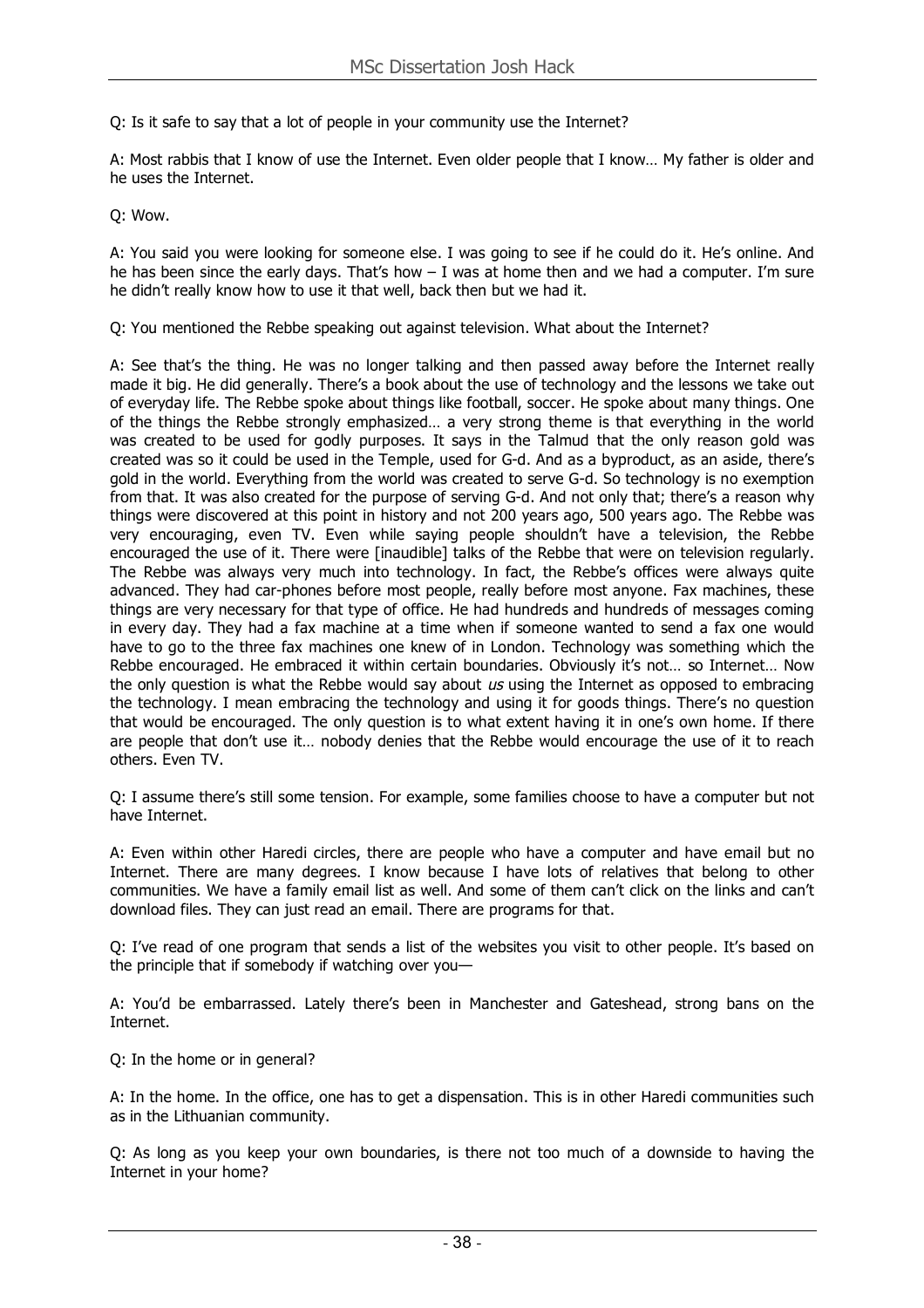A: There is a downside, because those boundaries are self-imposed. And therefore easy to move or to breech. There are programs as well which limit the use… Another downside is children. Because then it's no longer about you trusting yourself, which again, even if you trust yourself, there's always slipups. But children, it's a much bigger problem. So there are various filtering programs which prevent children from going to lots of sites. But the problem with those programs is that they also tend to… they analyze a site. For instance, in school they have them and there are sites, which aren't bad at all, but they are banned because the site sees them as being bad. But I'm sure that there's a certain element of autonomy or setting the controls yourself.

Q: Have you thought about what you'll do when [your son] is old enough to use the computer?

A: I haven't extensively. But I… we have thought about the fact that it will almost certainly entail one of these Internet blocking programs. The worry is that children are usually very technology savvy and they can figure how to bypass these programs. I know that one of my brothers; his children don't use the computer at all. It's there. It's in the house. But they don't use it. The oldest is 14 so maybe now he uses it a little bit. But they don't use a computer for anything.

Q: And your brother is able to maintain that?

A: Yeah. Pretty much. He has a laptop. He doesn't really have a computer in his house. He used to. He gave it away.

Q: What about you? Is it a laptop? A PC?

A: Both. We have a laptop and when we moved here, we bought a PC, a desktop. The laptop still exists, so we use both. The PC is more for heavier work. That's why we bought it.

Q: Where is the PC?

A: Downstairs. Generally, Deena uses the laptop. We actually have another computer right there [gestures to the corner of the room], but we never use it. Somebody gave it to us. It's under that orange cloth. We don't really need it at the moment.

Q: With the PC for example, did you discuss beforehand buying it with your wife? Or was it a given?

A: It was a given.

Q: What about where to put it in the home? Was there much discussion?

A: There wasn't really a major choice. It was either the bedroom or the second bedroom, which was the office. We discussed it, obviously, but having it up here, which is where, we had the laptop up here for a few weeks, before we set up the main computer. In this particular house, there wasn't really much of a choice. We did think about it. I didn't like the thought of having it in the bedroom. In Australia as well, we had it in the second bedroom/office.

Q: Has anyone from the community ever asked your advice about whether or not to have a computer in their home?

A: Most people that I know take it for granted that they will have a computer. I have a friend, two friends, who didn't want Internet. He had a TV but he wouldn't get Internet. And he does now. He said when he gets married, he doesn't know if he wants… One of my brothers-in-law, he didn't want Internet. My sister said, "No way." For many reasons. For better or for worse, it's how we keep in touch with most people who aren't living within three blocks of our house, and even those who are. It's difficult. We've become so attached to it. I say for better or for worse because there are some disadvantages to that of course. There are some advantages. Many people want to keep in touch with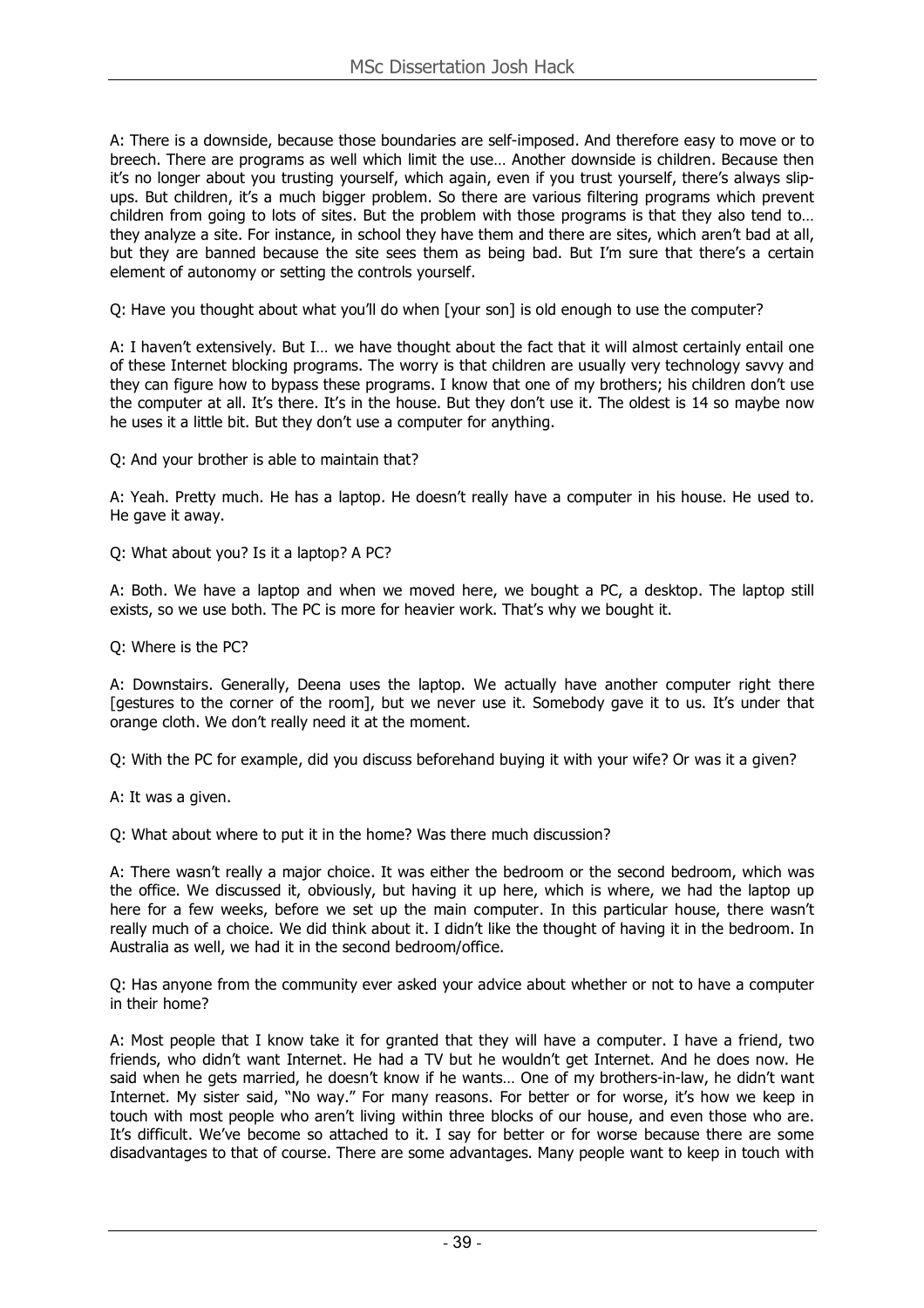others that live across the world. For somebody like my wife whose family lives in Australia; you can talk to them, email, and use Skype. It's definitely useful.

Q: Is the computer more welcomed in the home than the television because it's a more active experience? In contrast, television is a fairly passive experience where you sit there—

A: Like a couch potato. No, it's more passive… Again, you turn on a TV and it's an automatic negative. Almost certainly. Unless you happen to turn it on to the weather channel or something. Whereas with the Internet, one has to search it out. It's easy and it's usually accessible and there are huge amounts of it on there. Walking down the street, there are limitations. You're not just walking anywhere… I do think it often as walking down the street. Just going out into the world. Some people try not to go out too much. But then you're not living within the world. The point is to live within the world. That's why we're living our physical lives. People walk down the street and you have a row of shops or possible venues, and where do you go? It may sound somewhat simplistic because… That's one of the biggest things about the Internet: the privacy of it.

Q: So continuing with the street metaphor, one of the benefits to the Internet is the element of choice?

A: It's preprogrammed. It's choice but it's also the fact that it just reflects your life.

Q: What do you mean?

A: The range of what's available on the Internet is what's available walking down the street. Among Haredi communities, the street is not something they want to bring into the home. The street is a dangerous place to be. So that's why a lot of them don't have the Internet. The home is like that expression, "The Englishman's home is his castle." Not anymore, but now it's always being infringed upon. The point is that within a person's four walls, they control what happens. With the Internet, that could be a problem.

Q: Is the media culture of television substantially different than the culture online? Is there a greater diversity online?

A: Massively so. Pretty much everything that's available on television is available online, just plus. We can download TV programs.

Q: Is that then something you would do, if you didn't have to wade through the 'bad' programs to find the good stuff?

A: In England, if one watches streaming television in real time, one has to have a license… I don't have a TV license. I don't watch TV. But they say if you watch any real time TV even if it's over the Internet, you need a license.

Q: So in terms of watching programs online, it's OK if it's entertainment as long as its self-selected and of some level of quality?

A: No, well lots of people don't do it at all. There are certain things, like certain documentaries and things, that I would watch. Others wouldn't, at all. Then again, others wouldn't watch movies on a plane.

Q: Is it then a very individual decision?

A: Watching movies is something that, within our belief system, we shouldn't do. So whilst I will watch sometimes on a plane, I don't think people who aren't are fanatic

They're just adhering more strictly. I don't know. I'm just trying to think if I feel guilty, if I think it's wrong. I don't usually just watch something on the plane. It's something which, for instance, different films I want to see, and I wouldn't otherwise. I watched *Borat* on the plane. Also, I often read about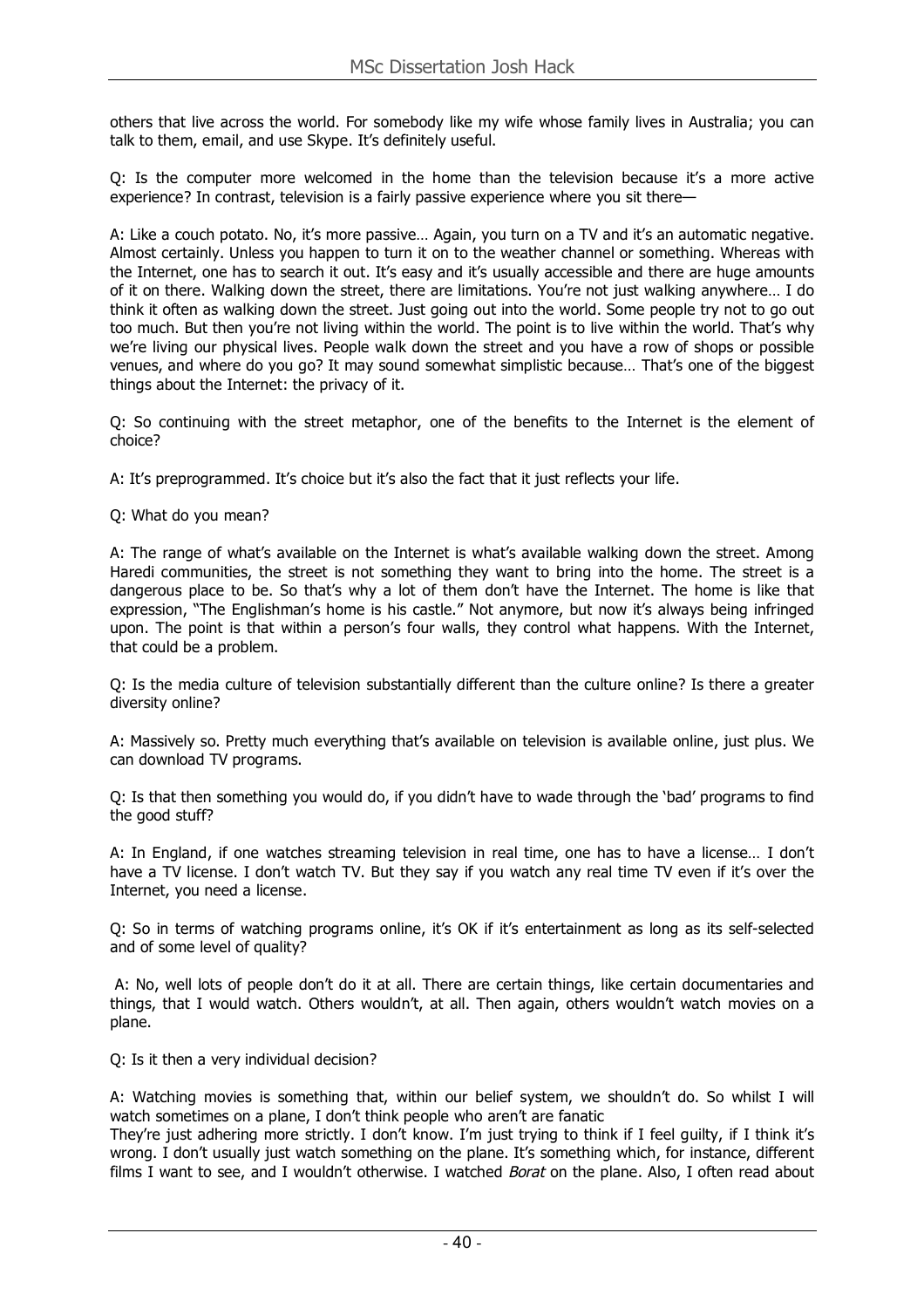movies, so if you hear me discussing it, it doesn't necessarily mean that I've seen it. It's something that I've done for a long time. Some of these movies I'm not really interested in seeing but I am interested in knowing about them. Some I'm interested in seeing. Some I actually get to see. Generally, we don't see movies.

[The telephone rings and Avrom answers, speaking for several minutes]

A: I remember when I was a child, when the Internet first came out. There was a computer at home that my mother used. It was restricted with a password. We knew how to use it better than she did. The password we cracked very, very quickly. Whenever something went wrong, she'd accuse us of breaking it. We'd say, "We know how to use that thing better than you do." My parents actually run a vocational training course in computers and other things for the Haredi community. They teach computers, IT. They also teach other things within that framework. They have different Haredi people coming in and learning how to use computers. Not just to turn them on, but also to use different programs… whatever it is.

Q: So there's little concern if the computer is only be used for a vocational purpose?

A: Even with the recent bans in different communities, within the work environment, they have to get some sort of permission but within the office, then, it's usually allowed. There are people who need to use it for work.

Q: What about in your community? Do you need permission to have a home computer or Internet access?

A: It's not our community. In those communities, it's banned within the homes. It's banned outright.

Q: So in your community, is it up to each individual household to decide?

A: [long pause] Pretty much. Again, most people that I know… most people either have or don't have for other reasons. There are some who don't have for those reasons.

Q: What occupies most of your time online?

A: Email. News. That's how I spend most of my time.

Q: What kinds of news sites do you go to?

A: Drudge Report. I find it boring at times. A lot of what he puts up there I have no interest in. First of all, in the race for president, I look at the headlines. And then the immigration debate, I used to... but I can't be bothered to read it all the time. He has some British news…

Q: I've noticed his links to British newspapers online have been increasing lately.

A: Yes, yes. He does have to things like The Daily Mail, Times Online. It's not necessarily related to Britain. It's British news. It's just on a British website. The good about it is you don't actually have to read the articles. You just get a picture of what they're about. You get a general picture of what the news is.

Q: What about The Jewish Chronicle [gesturing to a copy on the living room table]. Do you read that online too?

A: No, because I have it here. I've been into their archives a few times to check up a few things.

Q: Do you get any other newspapers delivered?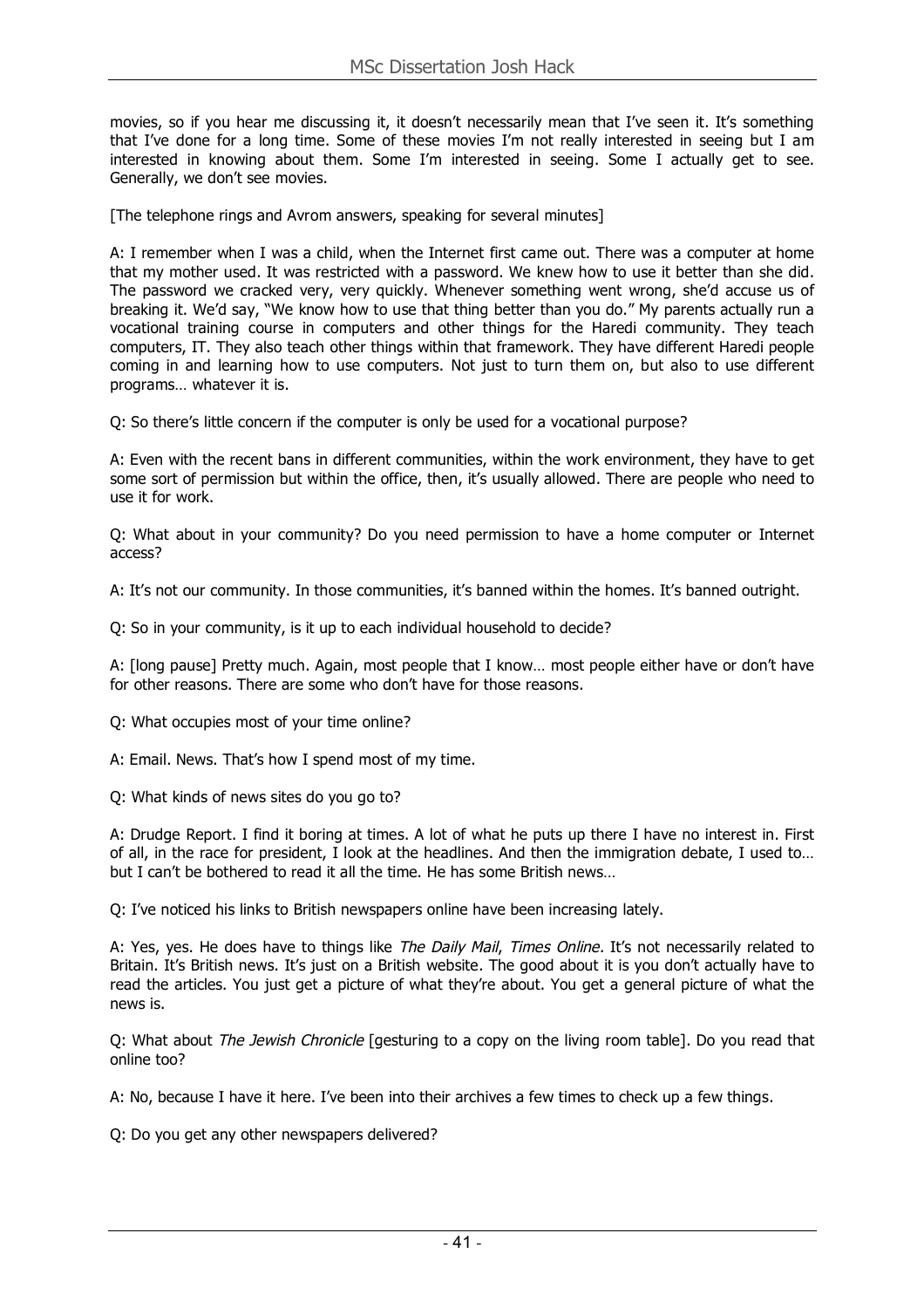A: The Chronicle, The Jewish News, pretty much. Sometimes I buy other papers but usually I don't read them… it's a waste of money. I don't get around to reading them often.

Q: Yeah, it seems that nowadays you can get the news faster and cheaper online.

A: The thing is there are things in the newspaper which you can get alone, but you just don't. It's not necessarily the main news page or something. There are different things which... Then again, is that worth buying and reading through a whole paper just to get those things? Would I live without them?

Q: Any final thoughts?

A: Everything that's created is created to serve G-d. There's something called a religious evil inclination, or even a Hasidic evil inclination, the *yitza hara*, can dress itself up in various garbs. So it can come across as…

[The telephone rings again, and Avrom answers the call quickly]

A: How does one determine whether it's an evil inclination or it's really a positive influence? Even an evil inclination can come dressed in the garb of a religious belief. How does one determine that it's the evil inclination? The general principle is that if it leads to something good happening, then it's good. And if it stops something good happening, even for the best reasons, it's not good. Everything has to be used for the good. The question is whether we should have it in our homes. Like TV, the answer is no, even though it also has to be harnessed for good.

Q: Is it then easier to harness the Internet and the computer for good than the television?

A: It's easier… there's more potential. But with the television it's also possible to harness it, but we don't have it in our homes.

Q: There doesn't seem to be a consensus about what is allowed in the home—

A: Among the religious communities?

Q: Yes.

A: There isn't a consensus. There are many communities which ban it. There are others which allow it. Others which allow it with restriction.

Q: Do you see the banning as an over-reaction?

A: I understand where they're coming from. I just don't know that that's the way forward. It's a very big problem and a very big threat. A lot of the problem isn't only religious. It really affects others in the same way. Pornography is a much-spoken-about problem on the Internet. There are addictions, actual pornography addictions. One could argue that they would happen anyway. But they wouldn't. They wouldn't. Most wouldn't.

Q: Last question. Do you ever go to any Yiddish language websites?

A: Rarely. Sometimes. Hebrew, more. And English, even more.

Q: That about covers it. Thank you.